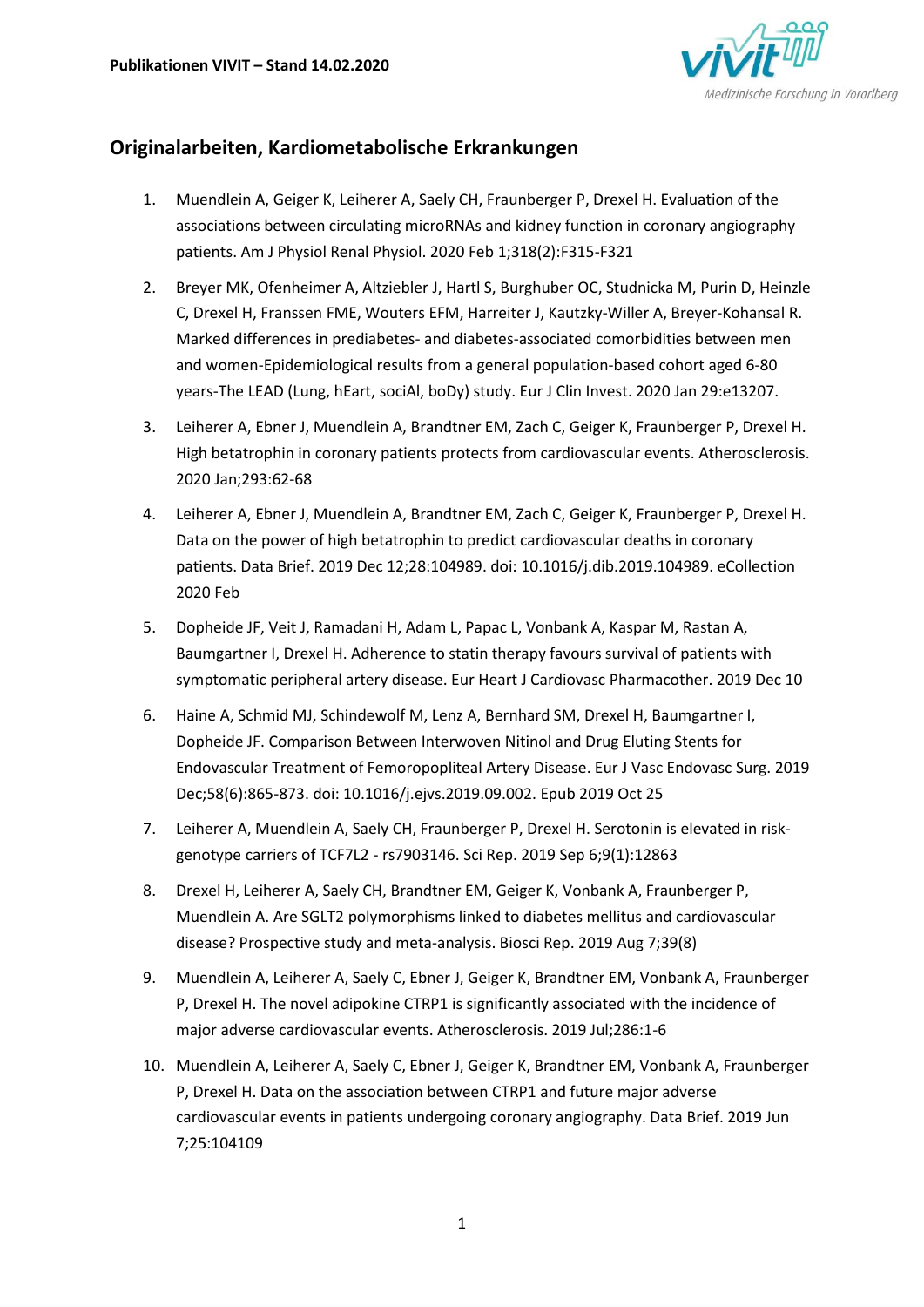

- 11. Saely CH, Mader A, Heinzle CF, Zanolin-Purin D, Larcher B, Vonbank A, Drexel H. Diabetes Awareness Among Coronary Artery Disease Patients Is Higher in Women Than in Men. Diabetes Care. 2019 Jun;42(6):e87-e88. doi: 10.2337/dc19-0241. Epub 2019 Apr 22
- 12. Patel RS, Schmidt AF, Tragante V, McCubrey RO, Holmes MV, Howe LJ, Direk K, Åkerblom A, Leander K, Virani SS, Kaminski KA, Muehlschlegel JD, Dubé MP, Allayee H, Almgren P, Alver M, Baranova EV, Behlouli H, Boeckx B, Braund PS, Breitling LP, Delgado G, Duarte NE, Dufresne L, Eriksson N, Foco L, Gijsberts CM, Gong Y, Hartiala J, Heydarpour M, Hubacek JA, Kleber M, Kofink D, Kuukasjärvi P, Lee VV, Leiherer A, Lenzini PA, Levin D, Lyytikäinen LP, Martinelli N, Mons U, Nelson CP, Nikus K, Pilbrow AP, Ploski R, Sun YV, Tanck MWT, Tang WHW, Trompet S, van der Laan SW, van Setten J, Vilmundarson RO, Viviani Anselmi C, Vlachopoulou E, Boerwinkle E, Briguori C, Carlquist JF, Carruthers KF, Casu G, Deanfield J, Deloukas P, Dudbridge F, Fitzpatrick N, Gigante B, James S, Lokki ML, Lotufo PA, Marziliano N, Mordi IR, Muhlestein JB, Newton Cheh C, Pitha J, Saely CH, Samman-Tahhan A, Sandesara PB, Teren A, Timmis A, Van de Werf F, Wauters E, Wilde AAM, Ford I, Stott DJ, Algra A, Andreassi MG, Ardissino D, Arsenault BJ, Ballantyne CM, Bergmeijer TO, Bezzina CR, Body SC, Bogaty P, de Borst GJ, Brenner H, Burkhardt R, Carpeggiani C, Condorelli G, Cooper-DeHoff RM, Cresci S, de Faire U, Doughty RN, Drexel H, Engert JC, Fox KAA, Girelli D, Hagström E, Hazen SL, Held C, Hemingway H, Hoefer IE, Hovingh GK, Johnson JA, de Jong PA, Jukema JW, Kaczor MP, Kähönen M, Kettner J, Kiliszek M, Klungel OH, Lagerqvist B, Lambrechts D, Laurikka JO, Lehtimäki T, Lindholm D, Mahmoodi BK, Maitland-van der Zee AH, McPherson R, Melander O, Metspalu A, Pepinski W, Olivieri O, Opolski G, Palmer CN, Pasterkamp G, Pepine CJ, Pereira AC, Pilote L, Quyyumi AA, Richards AM, Sanak M, Scholz M, Siegbahn A, Sinisalo J, Smith JG, Spertus JA, Stewart AFR, Szczeklik W, Szpakowicz A, Ten Berg JM, Thanassoulis G, Thiery J, van der Graaf Y, Visseren FLJ, Waltenberger J; CARDIoGRAMPlusC4D Consortium, Van der Harst P, Tardif JC, Sattar N, Lang CC, Pare G, Brophy JM, Anderson JL, März W, Wallentin L, Cameron VA, Horne BD, Samani NJ, Hingorani AD, Asselbergs FW. Association of Chromosome 9p21 With Subsequent Coronary Heart Disease Events. Circ Genom Precis Med. 2019 Apr;12(4):e002471
- 13. Patel RS, Tragante V, Schmidt AF, McCubrey RO, Holmes MV, Howe LJ, Direk K, Åkerblom A, Leander K, Virani SS, Kaminski KA, Muehlschlegel JD, Allayee H, Almgren P, Alver M, Baranova EV, Behloui H, Boeckx B, Braund PS, Breitling LP, Delgado G, Duarte NE, Dubé MP, Dufresne L, Eriksson N, Foco L, Scholz M, Gijsberts CM, Glinge C, Gong Y, Hartiala J, Heydarpour M, Hubacek JA, Kleber M, Kofink D, Kotti S, Kuukasjärvi P, Lee VV, Leiherer A, Lenzini PA, Levin D, Lyytikäinen LP, Martinelli N, Mons U, Nelson CP, Nikus K, Pilbrow AP, Ploski R, Sun YV, Tanck MWT, Tang WHW, Trompet S, van der Laan SW, Van Setten J, Vilmundarson RO, Viviani Anselmi C, Vlachopoulou E, Al Ali L, Boerwinkle E, Briguori C, Carlquist JF, Carruthers KF, Casu G, Deanfield J, Deloukas P, Dudbridge F, Engstrøm T, Fitzpatrick N, Fox K, Gigante B, James S, Lokki ML, Lotufo PA, Marziliano N, Mordi IR, Muhlestein JB, Newton-Cheh C, Pitha J, Saely CH, Samman-Tahhan A, Sandesara PB, Teren A, Timmis A, Van de Werf F, Wauters E, Wilde AAM, Ford I, Stott DJ, Algra A, Andreassi MG,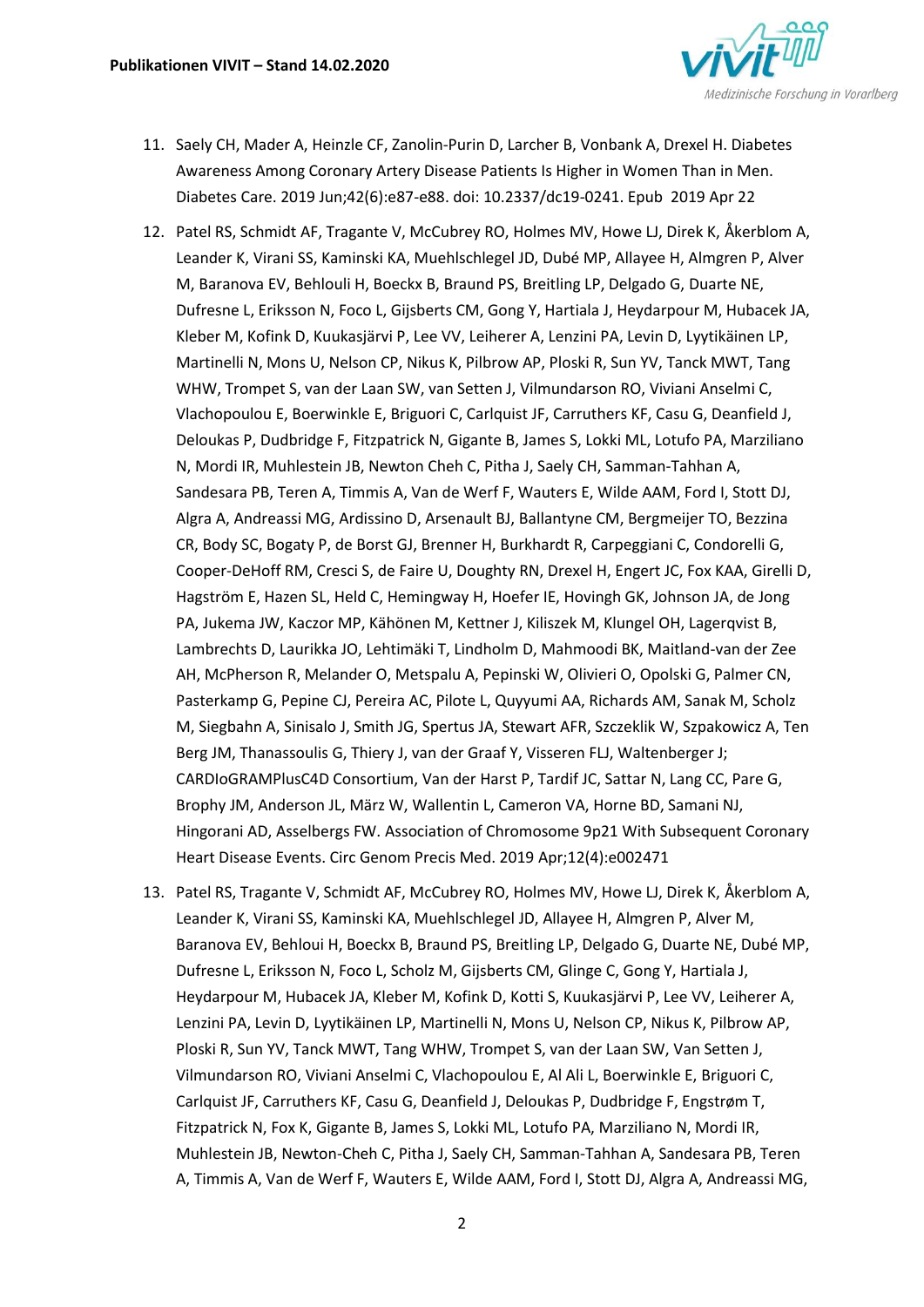

Ardissino D, Arsenault BJ, Ballantyne CM, Bergmeijer TO, Bezzina CR, Body SC, Boersma EH, Bogaty P, Bots ML, Brenner H, Brugts JJ, Burkhardt R, Carpeggiani C, Condorelli G, Cooper-DeHoff RM, Cresci S, Danchin N, de Faire U, Doughty RN, Drexel H, Engert JC, Fox KAA, Girelli D, Grobbee DE, Hagström E, Hazen SL, Held C, Hemingway H, Hoefer IE, Hovingh GK, Jabbari R, Johnson JA, Jukema JW, Kaczor MP, Kähönen M, Kettner J, Kiliszek M, Klungel OH, Lagerqvist B, Lambrechts D, Laurikka JO, Lehtimäki T, Lindholm D, Mahmoodi BK, Maitlandvan der Zee AH, McPherson R, Melander O, Metspalu A, Niemcunowicz-Janica A, Olivieri O, Opolski G, Palmer CN, Pasterkamp G, Pepine CJ, Pereira AC, Pilote L, Quyyumi AA, Richards AM, Sanak M, Siegbahn A, Simon T, Sinisalo J, Smith JG, Spertus JA, Stender S, Stewart AFR, Szczeklik W, Szpakowicz A, Tardif JC, Ten Berg JM, Tfelt-Hansen J, Thanassoulis G, Thiery J, Torp-Pedersen C, van der Graaf Y, Visseren FLJ, Waltenberger J, Weeke PE, Van der Harst P, Lang CC, Sattar N, Cameron VA, Anderson JL, Brophy JM, Pare G, Horne BD, März W, Wallentin L, Samani NJ, Hingorani AD, Asselbergs FW. Subsequent Event Risk in Individuals With Established Coronary Heart Disease. Circ Genom Precis Med. 2019 Apr;12(4):e002470. doi: 10.1161/CIRCGEN.119.002470. Epub 2019 Mar 21.

- 14. Kaspar M, Baumgartner I, Staub D, Drexel H, Thalhammer C. Non-invasive ultrasound-based imaging of atherosclerosis. Vasa. 2019 Mar;48(2):126-133
- 15. Saely CH, Schindewolf M, Zanolin D, Heinzle CF, Vonbank A, Silbernagel G, Leiherer A, Drexel H, Baumgartner I. Single and combined effects of peripheral artery disease and of type 2 diabetes mellitus on the risk of cardiovascular events: A prospective cohort study. Atherosclerosis. 2018 Dec;279:32-37
- 16. Saely CH, Schindewolf M, Zanolin D, Heinzle CF, Vonbank A, Silbernagel G, Leiherer A, Drexel H, Baumgartner I. Data on the impact of peripheral artery disease and of type 2 diabetes mellitus on the risk of cardiovascular events. Data Brief. 2018 Nov 3;21:1716-1720
- 17. Ferrières J, Lautsch D, Gitt AK, De Ferrari G, Toplak H, Elisaf M, Drexel H, Horack M, Baxter C, Ambegaonkar B, Brudi P, Toth PP. Body mass index impacts the choice of lipid-lowering treatment with no correlation to blood cholesterol -Findings from 52 916 patients in the Dyslipidemia International Study (DYSIS). Diabetes Obes Metab. 2018 Nov;20(11):2670- 2674. doi: 10.1111/dom.13415.
- 18. Jaeger A, Zollinger L, Saely CH, Muendlein A, Evangelakos I, Nasias D, Charizopoulou N, Schofield JD, Othman A, Soran H, Kardassis D, Drexel H, Eckardstein AV. Circulating microRNAs -192 and -194 are associated with the presence and incidence of diabetes mellitus. Sci Rep. 2018 Sep 4;8(1):14274.
- 19. Dopheide JF, Papac L, Schindewolf M, Baumgartner I, Drexel H. Poor attainment of lipid targets in patients with symptomatic peripheral artery disease. J Clin Lipidol. 2018 May - Jun;12(3):711-717
- 20. Leiherer A, Muendlein A, Saely CH, Brandtner EM, Geiger K, Fraunberger P, Drexel H. The value of uromodulin as a new serum marker to predict decline in renal function. J Hypertens. 2018 Jan;36(1):110-118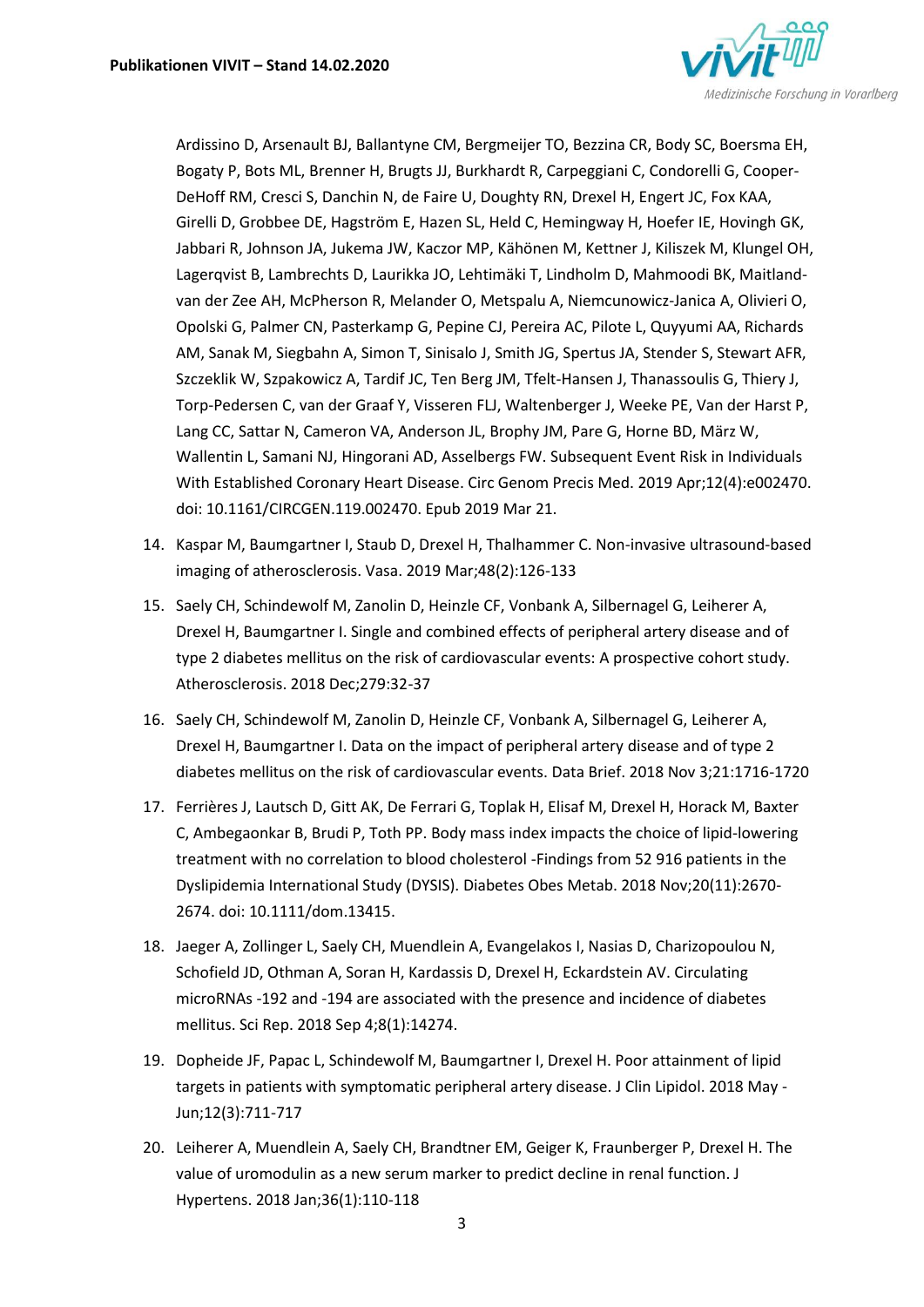

- 21. Zeller T, Seiffert M, Müller C, Scholz M, Schäffer A, Ojeda F, Drexel H, Mündlein A, Kleber ME, März W, Sinning C, Brunner FJ, Waldeyer C, Keller T, Saely CH, Sydow K, Thiery J, Teupser D, Blankenberg S, Schnabel R. Genome-Wide Association Analysis for Severity of Coronary Artery Disease Using the Gensini Scoring System. Front Cardiovasc Med. 2017 Sep 20;4:57
- 22. Zewinger S, Kleber ME, Tragante V, McCubrey RO, Schmidt AF, Direk K, Laufs U, Werner C, Koenig W, Rothenbacher D, Mons U, Breitling LP, Brenner H, Jennings RT, Petrakis I, Triem S, Klug M, Filips A, Blankenberg S, Waldeyer C, Sinning C, Schnabel RB, Lackner KJ, Vlachopoulou E, Nygård O, Svingen GFT, Pedersen ER, Tell GS, Sinisalo J, Nieminen MS, Laaksonen R, Trompet S, Smit RAJ, Sattar N, Jukema JW, Groesdonk HV, Delgado G, Stojakovic T, Pilbrow AP, Cameron VA, Richards AM, Doughty RN, Gong Y, Cooper-DeHoff R, Johnson J, Scholz M, Beutner F, Thiery J, Smith JG, Vilmundarson RO, McPherson R, Stewart AFR, Cresci S, Lenzini PA, Spertus JA, Olivieri O, Girelli D, Martinelli NI, Leiherer A, Saely CH, Drexel H, Mündlein A, Braund PS, Nelson CP, Samani NJ, Kofink D, Hoefer IE, Pasterkamp G, Quyyumi AA, Ko YA, Hartiala JA, Allayee H, Tang WHW, Hazen SL, Eriksson N, Held C, Hagström E, Wallentin L, Åkerblom A, Siegbahn A, Karp I, Labos C, Pilote L, Engert JC, Brophy JM, Thanassoulis G, Bogaty P, Szczeklik W, Kaczor M, Sanak M, Virani SS, Ballantyne CM, Lee VV, Boerwinkle E, Holmes MV, Horne BD, Hingorani A, Asselbergs FW, Patel RS; GENIUS-CHD consortium, Krämer BK, Scharnagl H, Fliser D, März W, Speer T. Relations between lipoprotein(a) concentrations, LPA genetic variants, and the risk of mortality in patients with established coronary heart disease: a molecular and genetic association study. Lancet Diabetes Endocrinol. 2017 Jul;5(7):534-543
- 23. Fraunberger P, Gröne E, Gröne HJ, Drexel H, Walli AK. Ezetimibe reduces cholesterol content and NF-kappaB activation in liver but not in intestinal tissue in guinea pigs. J Inflamm (Lond). 2017 Feb 2;14:3.
- 24. Leiherer A, Muendlein A, Saely CH, Kinz E, Brandtner EM, Fraunberger P, Drexel H. Serum uromodulin is associated with impaired glucose metabolism. Medicine (Baltimore). 2017 Feb;96(5): PMID: 28151855
- 25. Leiherer A, Muendlein A, Saely CH, Ebner J, Brandtner EM, Fraunberger P, Drexel H. Serum uromodulin is a predictive biomarker for cardiovascular events and overall mortality in coronary patients. Int J Cardiol. 2016 Dec 29. pii: S0167-5273(16)32602-X. PMID: 28089453
- 26. Gitt AK, Lautsch D, Ferrieres J, Kastelein J, Drexel H, Horack M, Brudi P, Vanneste B, Bramlage P, Chazelle F, Sazonov V, Ambegaonkar B. Contemporary data on low-density lipoprotein cholesterol target value attainment and distance to target in a cohort of 57,885 statin-treated patients by country and region across the world. Data Brief. 2016 Sep 29;9:616-620. PMID: 27766290
- 27. Gitt AK, Lautsch D, Ferrieres J, Kastelein J, Drexel H, Horack M, Brudi P, Vanneste B, Bramlage P, Chazelle F, Sazonov V, Ambegaonkar B. Low-density lipoprotein cholesterol in a global cohort of 57,885 statin-treated patients. Atherosclerosis. 2016 Dec;255:200-209.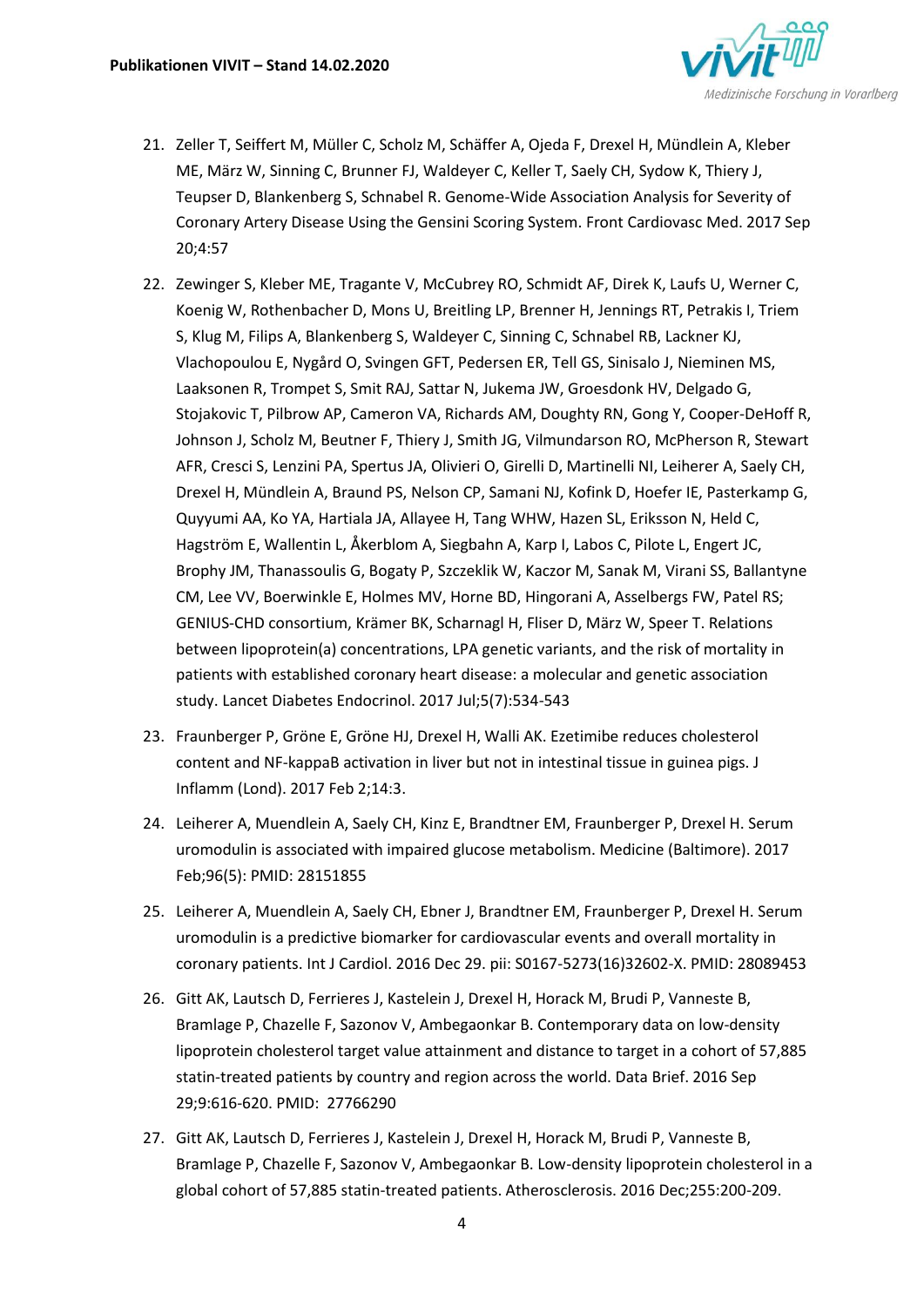

- 28. Jaeger T, Muendlein A, Hodaie J, Untergasser G, Steurer M, Saely CH, Drexel H, Lang AH. Prevalence of calreticulin exon 9 indel mutations in vascular risk patients. Thromb Res. 2016 Aug;144:215-7 PMID: 27423004
- 29. Vonbank A, Saely CH, Rein P, Zanolin D, Drexel H. Lipoprotein (a), the Metabolic Syndrome and Vascular Risk in Angiographied Coronary Patients. JCEM 2016 Aug;101(8):3199-203.
- 30. Leiherer A, Stoemmer K, Muendlein A, Saely CH, Kinz E, Brandtner EM, Fraunberger P, Drexel H. Quercetin impacts expression of metabolism - and obesity-associated genes in SGBS adipocytes. Nutrients 2016; 8: E282.
- 31. Saely CH, Leiherer A, Muendlein A, Vonbank A, Rein P, Geiger K, Malin C, Drexel H. Coronary patients with high plasma omentin are at a higher cardiovascular risk. Data in Brief 2015; 6:158-61.
- 32. Naerr G, Rein P, Saely CH, Drexel D. Effects of synthetic and biological disease modifying antirheumatic drugs on lipid and lipoprotein parameters in patients with rheumatoid arthritis. Vascular Pharmacology 2016; 81: 22-30.
- 33. Mueller DM; Allenspach M, Othman A, Saely CH, Muendlein A, Vonbank A, Drexel H, von Eckardstein A. Plasma levels of trimethylamine-N-oxide are confounded by impaired kidney function and poor metabolic control. Atherosclerosis 2015; 243: 638-644.
- 34. Saely CH, Leiherer A, Muendlein A, Vonbank A, Rein P, Geiger K, Malin C, Drexel H. High plasma omentin predicts cardiovascular events independently from the presence and extent of angiographically determined atherosclerosis. Atherosclerosis 2016; 244: 38-43.
- 35. Leiherer A, Muendlein A, Kinz E, Vonbank A, Rein P, Fraunberger P, Malin C, Saely CH, Drexel H. High plasma chemerin is associated with renal dysfunction and predictive for cardiovascular events - Insights from phenotype and genotype characterization. Vascular Pharmacology 2016; 77:60-8.
- 36. Vonbank A, Saely CH, Rein P, Drexel H. Lipid Parameters in Patients with Acute Coronary Syndromes versus Stable Coronary Artery Disease. Eur J Clin Invest 2015; 45: 1092-1097.
- 37. Muendlein A, Leiherer A , Saely CH , Rein P, Zanolin D, Kinz E, Brandtner EM, Fraunberger P, Drexel H. Common single nucleotide polymorphisms at the NPC1L1 gene locus significantly predict cardiovascular risk in coronary patients. Atherosclerosis 2015; 242: 340-345.
- 38. Silbernagel G, Rein P, Saely CH, Engelberger RP, Willenberg T, Do DD, Kucher N, Baumgartner I, Drexel H. Prevalence of Type 2 Diabetes Is Higher in Peripheral Artery Disease than in Coronary Artery Disease Patients. Diab Vasc Dis Res 2015; 12: 146-9.
- 39. Wirth K, Peter RS, Saely CH, Concin H, Nagel G. Long-term weight change: association with impaired glucose metabolism in young austrian adults. PLoS One 2015; 10: e0127186.
- 40. Othman A, Saely CH, Muendlein A, Vonbank A, Drexel H, von Eckardstein A, Hornemann T. Plasma C20- Sphingolipids predict cardiovascular events independently from conventional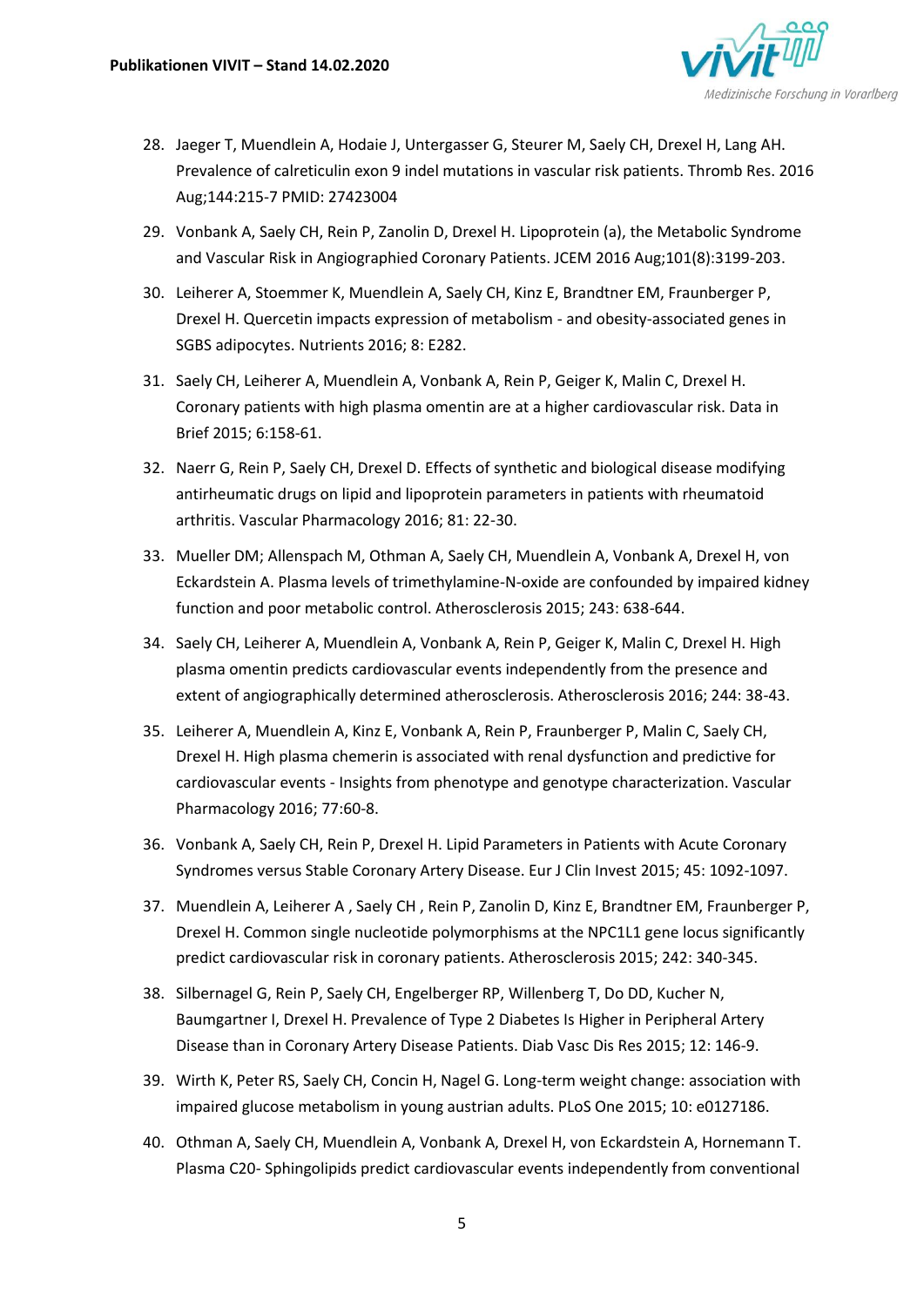

cardiovascular risk factors in patients undergoing coronary angiography. Atherosclerosis 2015; 240: 216-21.

- 41. Rein P, Saely CH, Vonbank A, Fraunberger P, Drexel H. Is albuminuria a myocardial infarction risk equivalent for atherothrombotic events? Atherosclerosis. 2015 May;240(1):21-5. PubMed PMID: 25746373.
- 42. Othman A, Saely CH, Muendlein A, Vonbank A, Drexel H, von Eckardstein A, Hornemann T. Plasma 1-deoxysphingolipids are predictive biomarkers for type 2 diabetes mellitus. BMJ Open Diabetes Research & Care 2015; 3: e000073.
- 43. Rein P., Saely Ch., Silbernagel G., Vonbank A. , Mathies R., Drexel H. Baumgartner I. Systemic inflammation is higher in peripheral artery disease than in coronary artery disease Atherosclerosis 2015; 239: 299-303.
- 44. Brian Salmons; Eva Maria Brandtner; John A Dangerfield, Walter H Gunzburg: Encapsulation of Insulin Producing Cells for Diabetes Treatment Using Alginate and Cellulose Sulphate as Bioencapsulation Polymers. Diabetes Research and Treatment 2014; 1: 1-7.
- 45. Muendlein A, Kinz E Gasser K, Leiherer A, Rein P, Saely CH, Grallert H, Peters A, Fraunberger P, Drexel H, Lang AH. Occurrence of the JAK2 V617F mutation in patients with peripheral arterial disease. Am J Hem 2015; 90: E17-21.
- 46. Muendlein A, Leiherer A, Kinz E, Rein P, Vonbank A, Zanolin D, Malin C, Drexel H, Saely CH, Fraunberger P. Angiopoietin-like protein 4 significantly predicts future cardiovascular events in coronary patients. Atherosclerosis 2014; 237: 632-638.
- 47. Leiherer A, Muendlein A, Rein P, Saely CH, Kinz E, Fraunberger P, Drexel H. Genome-wide association study reveals a polymorphism in the podocyte receptor RANK for the decline of renal function in coronary patients. PLos One 2014; 9: e114240.
- 48. Biller K, Fae P, Germann R, Drexel H, Walli AK, Fraunberger P. Cholesterol rather than PCT or CRP predicts mortality in patients with infection Shock: Injury, Inflammation, and Sepsis 2014; 42: 129-132.
- 49. Chan K, Patel RS, Newcombe P, Nelson CP, Qasim A, Epstein SE, Burnett S, Vaccarino VL, Zafari AM, Shah SH, Anderson JL, Carlquist JF, Hartiala J, Allayee H, Hinohara K, Lee BS, Erl A, Ellis KL, Goel A, Schaefer AS, El Mokhtari NE, Goldstein BA, Hlatky MA, Go AS, Shen GQ, Gong Y, Pepine C, Laxton RC, Whittaker JC, Tang WH, Johnson JA, Wang QK, Assimes TL, Nöthlings U, Farrall M, Watkins H, Richards AM, Cameron VA, Muendlein A, Drexel H, Koch W, Park JE, Kimura A, Shen WF, Simpson IA, Hazen SL, Horne BD, Hauser ER, Quyyumi AA, Reilly MP, Samani NJ, Ye S. Association between the chromosome 9p21 locus and angiographic coronary artery disease burden: a collaborative meta-analysis. J Am Coll Cardiol 2013: 957-
- 50. Puig L, Strohal R, Fuimann J, Pedersen R, Szumski A, Koenig AS, Robertson D, Drexel H. Cardiometabolic biomarkers in chronic plaque psoriasis before and after etanercept treatment. J Dermatol Treatment 2013; 25: 470-481.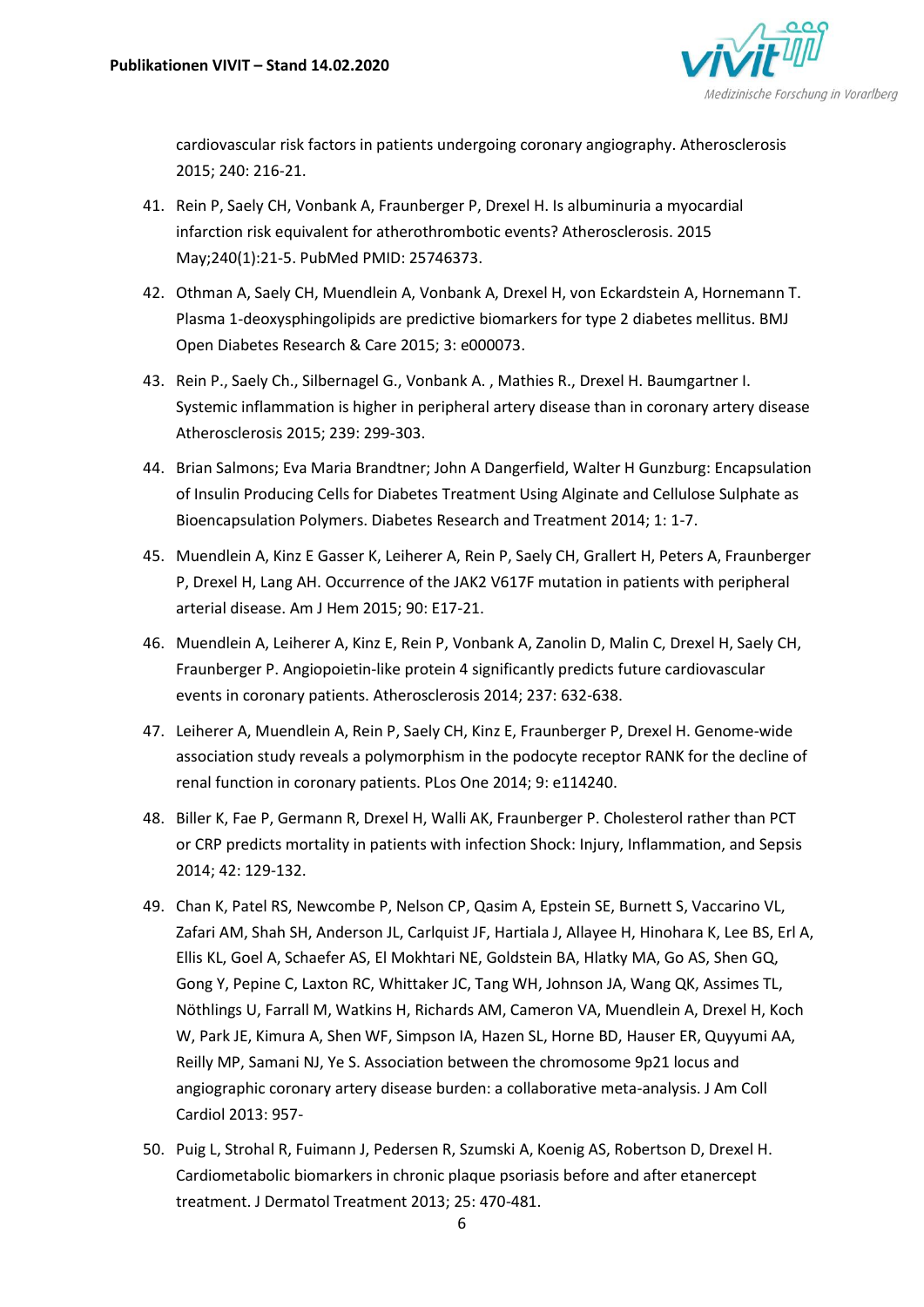

- 51. Leiherer A, Geiger K, Muendlein A, Drexel H. Hypoxia induces a HIF-1α dependent signaling cascade to make a complex metabolic switch in SGBS-adipocytes. Mol Cell Endocrinol. 2013; 383: 21-31.
- 52. Muendlein A, Gasser K, Kinz E, Stark N, Leiherer A, Rein P, Saely CH, Grallert H, Peters A, Drexel H, Lang AH. Evaluation of the prevalence and prospective clinical impact of the JAK2 V617F mutation in coronary patients. Am J Hematol. 2013; 89: 295-301.
- 53. Höliner I, Haslinger V, Lütschg J, Müller G, Seick Barbarini D, Fussenegger J, Zanier U, Saely CH, Drexel H, Simma B. Validity of the Neurological Examination in Diagnosing Diabetic Peripheral Neuropathy. Ped Neurol 2013; 49:171-177.
- 54. Vonbank A, Saely CH, Rein P, Sturn D, Drexel H. Current cholesterol guidelines and clinical reality: a comparison of two cohorts of coronary artery disease patients Swiss Med Wkly 2013; 143: w13827.
- 55. Rein P, Saely CH, Vonbank A, Fraunberger P, Drexel H. Impact of the albumin to creatinine ratio and the coronary artery state on vascular events: Is Albuminuria a coronary artery disease equivalent? Am J Cardiol 2014; 113: 1616-1620.
- 56. Saely CH, Drexel H. Is Type 2 Diabetes Really a Coronary Heart Disease Risk Equivalent? Vasc Pharmacol 2013; 59: 11-18.
- 57. Vonbank A, Saely CH, Rein P, Drexel H. Insulin resistance is significantly associated with the metabolic syndrome, but not with sonographically proven peripheral arterial disease. Cardiovasc. Diabetol 2013; 12: 106.
- 58. Rein P, Saely CH, Vonbank A, Boehnel C, Drexel. Serial Decline of kidney function predicts total mortality and cardiovascular events in coronary artery disease. Am J Cardiol 2014; 113: 215-221.
- 59. Eber B, Lautsch D, Fauer C, Drexel H, Pfeiffer KP, Traindl , Pichler M. Can LDL-cholesterol targets be achieved in a population at high risk? Results of the non-interventional study ACT II. Curr Med Res Opin 2012; 28: 1447-1454.
- 60. Mann E, Vonbank A, Drexel H, Saely CH. Diabetes care among older adults in primary care in Austria: a cross-sectional study. Swiss Med Wkly 2012; 142: w13646.
- 61. Zeppetzauer M, Drexel H, Vonbank A, Rein P, Aczel S, Saely CH. Eccentric endurance exercise economically improves metabolic and inflammatory risk factors. Eur J Prev Cardiol 2013; 20: 577-584.
- 62. Pichler M, Lautsch D, Adler C, Bögl K, Drexel H, Eber B, Fauer C, Föchterle J, Föger B, Gansch K, Grafinger P, Lechleitner M, Ludvik B, Maurer G, Mörz R, Paulweber B, Pfeiffer KP, Prager R, Stark G, Toplak H, Traindl O, Weitgasser R. Are there differences in LDL-C target value attainment in Austrian federal states? Yes! Wien Med Wochenschr 2013; 163: 528-535. PMID: 23979353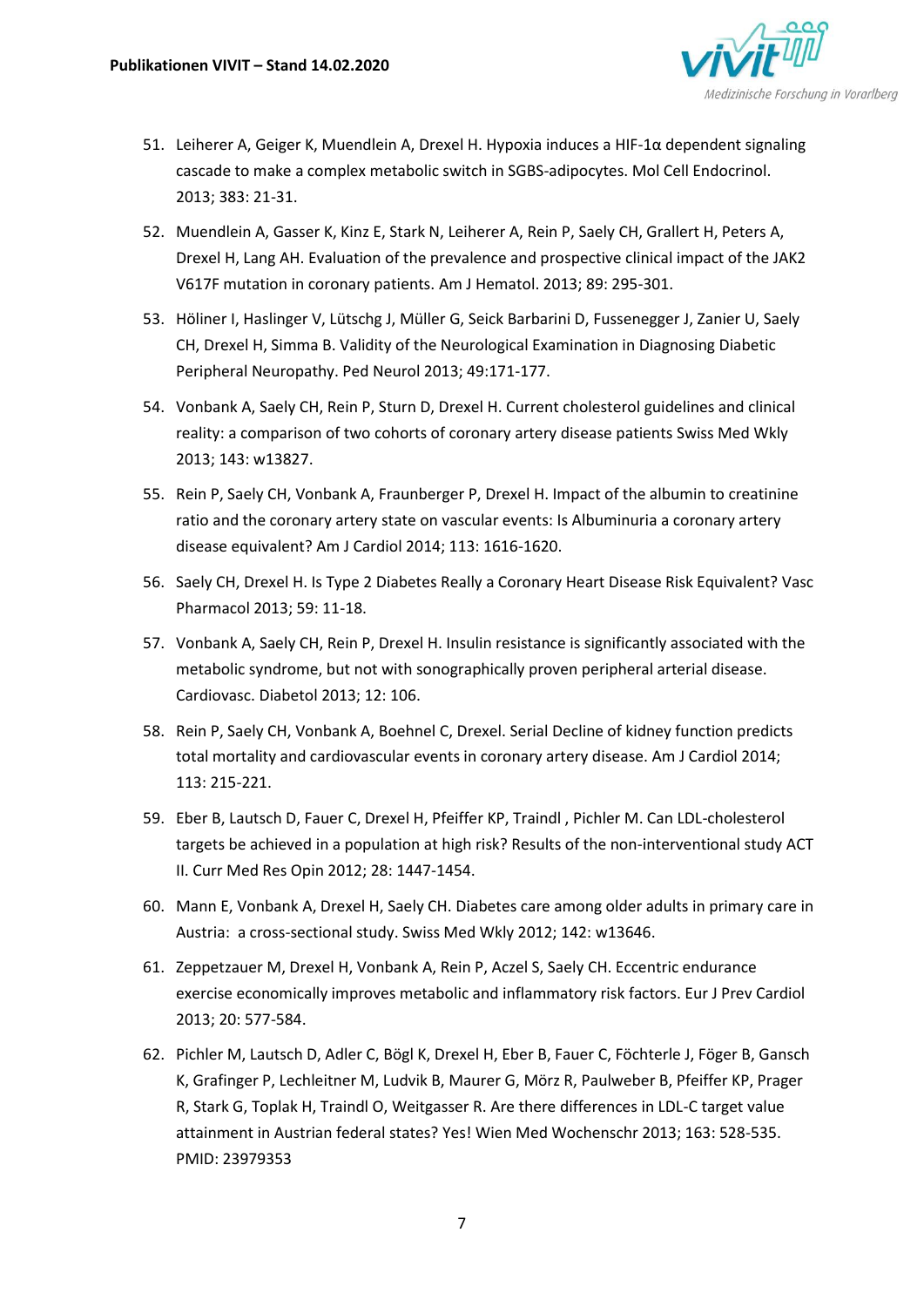

- 63. Saely CH, Rein P, Vonbank A, Huber K, Drexel H. Type 2 diabetes and the progression of visualized atherosclerosis to clinical cardiovascular events. Int J Cardiol 2013; 167: 776-780.
- 64. Lautsch D, Saely CH, Traindl O, Eber B, Pfeiffer KP, Drexel H. Is there a link between non-HDL cholesterol and blood pressure? An age and gender directed analysis of 7500 hypertensive outpatients. J Kardiol 2012;19:11-16.
- 65. Othman A, Ruetti MF, Ernst D, Saely CH, Rein P, Drexel H, Porretta-Serapiglia, Lauria G, Bianchi R, von Exkardstein A, Hornemann T. Plasma deoxysphingolipids: a novel class of biomarkers for the metabolic syndrome? Diabetologia 2012;55:421-431.
- 66. Muendlein A, Stark N, Rein P, Saely CH, Geller-Rhomberg S, Geiger K, Vonbank A, Drexel H. Are AHSG polymorphisms directly associated with coronary atherosclerosis? Clin Chim Acta 2012;413:287-290.
- 67. Gitt AK, Drexel H, Feely J, Ferrières J, Gonzalez-Juanatey JR, Thomsen KK, Leiter LA, Lundmann P, da Silva PM, Pedersen T, Wood D, Juenger C, Dellea PS, Sazonov V, Chazelle F, Kastelein JJ. Persistent lipid abnormalities in statin-treated patients and predictors of LDLcholesterol goal
- 68. Steiner C, Othman A, Saely CH, Rein P, Drexel H, von Eckardstein A, Rentsch KM. Bile acid metabolites in serum: intraindividual variation and associations with coronary heart disease, metabolic syndrome and diabetes mellitus. PLoS One 2011;6:e25006.
- 69. Geiger K, Leiherer A, Muendlein A, Stark N, Geller-Rhomberg S, Saely CH, Wabitsch M, Fraunberger P, Drexel H. Identification of hypoxia-induced genes in human SGBS adipocytes by microarray analysis. PLoS One 2011;6:e26465.
- 70. Drexel H, Chazelle F, Fauer C, Lautsch D, Gitt AK. Persistent dyslipidemia in Austrian patients treated with statins for primary and secondary prevention of atherosclerotic events - Results of the DYSlipidemia International Study (DYSIS). Wien Klin Wochenschr 2011;123:611-617.
- 71. Leiter LA, Lundman P, da Silva PM, Drexel H, Juenger C, Gitt AK. Persistent lipid abnormalities in statin-treated patients with diabetes mellitus in Europe and Canada: results of the Dyslipidaemia International Study. Diabet Med 2011;28:1343-1351.
- 72. Geiger K, Muendlein A, Stark N,Saely CH, Wabitsch M, Fraunberger P, Drexel H. Hypoxia induces apelin expression in human adipocytes. Horm Metab Res 2011;43:380-385.
- 73. Muendlein A, Saely CH, Geller-Rhomberg S, Sonderegger G, Rein P, Winder T, Beer S, Vonbank A, Drexel H. Single nucleotide polymorphisms of TCF7L2 are linked to diabetic coronary atherosclerosis. PLoS One 2011;6:e17978.
- 74. Rein P, Vonbank A, Saely CH, Beer S, Jankovic, V, Boehnel C, Breuss J, Risch L, Fraunberger P, Drexel H. Relation of albuminuria to angiographically determined coronary arterial narrowing in patients with and without type 2 diabetes mellitus and stable or suspected coronary artery disease. Am J Cardiol 2011;107:1144-1148.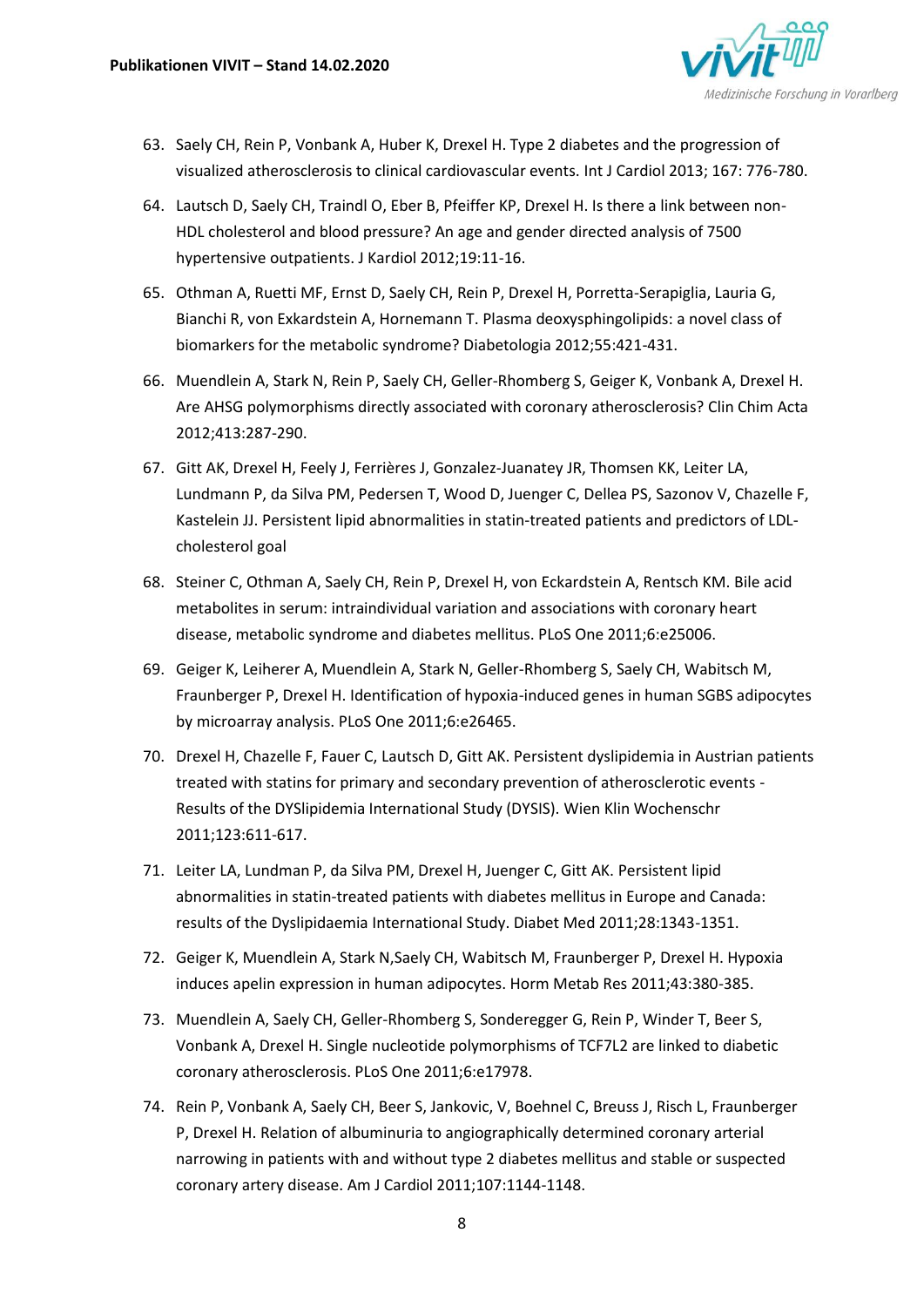

- 75. Vonbank A, Saely CH, Rein P, Beer S, Breuss J, Boehnel C, Drexel H. Insulin resistance is associated with the metabolic syndrome and is not directly linked to coronary artery disease. Clin Chim Acta 2011;412:1003-1007.
- 76. Saely CH, Vonbank A, Drexel H. HDL cholesterol and residual risk of first cardiovascular events. Lancet 2010;376:1738-1739.
- 77. Rein P, Saely CH, Beer S, Vonbank A, Drexel H. Roles of the metabolic syndrome, HDL cholesterol, and coronary atherosclerosis in subclinical inflammation. Diabetes Care 2010;33:1853-1855.
- 78. Sourij H, Saely CH, Schmid F, Zweiker R, Marte T, Wascher TC, Drexel H. Post-challenge hyperglycaemia is strongly associated with future macrovascular events and total mortality in angiographied coronary patients. Eur Heart J 2010;31:1583-1590.
- 79. Rein P, Saely CH, Muendlein A, Vonbank A, Drexel H. Serial decline of kidney function as a novel biomarker for the progression of atherothrombotic disease. Atherosclerosis 2010;211:348-352.
- 80. Saely CH, Aczel S, Koch L, Schmid F, Marte T, Huber K, Drexel H. Diabetes as a coronary artery disease risk equivalent: before a change of paradigm? Eur J Cardiovasc Prev Rehabil 2010;17:94-99.
- 81. Beer S, Saely CH, Hoefle G, Rein P, Vonbank A, Breuss J, Gaensbacher B, Muendlein A, Drexel H. Low bone mineral density is not associated with angiographically determined coronary atherosclerosis in men. Osteoporos Int 2010;21:1695-1701.
- 82. Drexel H, Aczel S, Marte T, Vonbank A, Saely CH. Factors predicting cardiovascular events in statin-treated diabetic and non-diabetic patients with coronary atherosclerosis. Atherosclerosis 2010;208:484-489.
- 83. Saely CH, Eber B, Pfeiffer KP, Drexel H. Low serum LDL cholesterol in patients with type 2 diabetes: an analysis on two different patient populations. Int J Cardiol 2010;144:394-398.
- 84. Saely CH, Rein P, Vonbank A, Drexel H. Serum levels of C-reactive protein in patients with stable coronary artery disease: JUPITER in perspective. Int J Cardiol 2010;144:448-449.
- 85. Rein P, Beer S, Saely CH, Vonbank A, Drexel H. Prevalence of impaired glucose metabolism in individuals with peripheral arterial disease. Int J Cardiol 2010;144:243-244.
- 86. Saely CH, Risch L, Frey F, Lupi GA, Leuppi JD, Drexel H, Huber AH. Body mass index, blood pressure, and serum cholesterol in young Swiss men: an analysis on 56784 army conscripts. Swiss Med Wkly 2009;139:518-524.
- 87. Muendlein A, Geller-Rhomberg S, Saely CH, Winder T, Sonderegger G, Rein P, Beer S, Vonbank A, Drexel H. Significant impact of chromosomal locus 1p13.3 on serum LDL cholesterol and on angiographically characterized coronary atherosclerosis. Atherosclerosis 2009;206:494-499.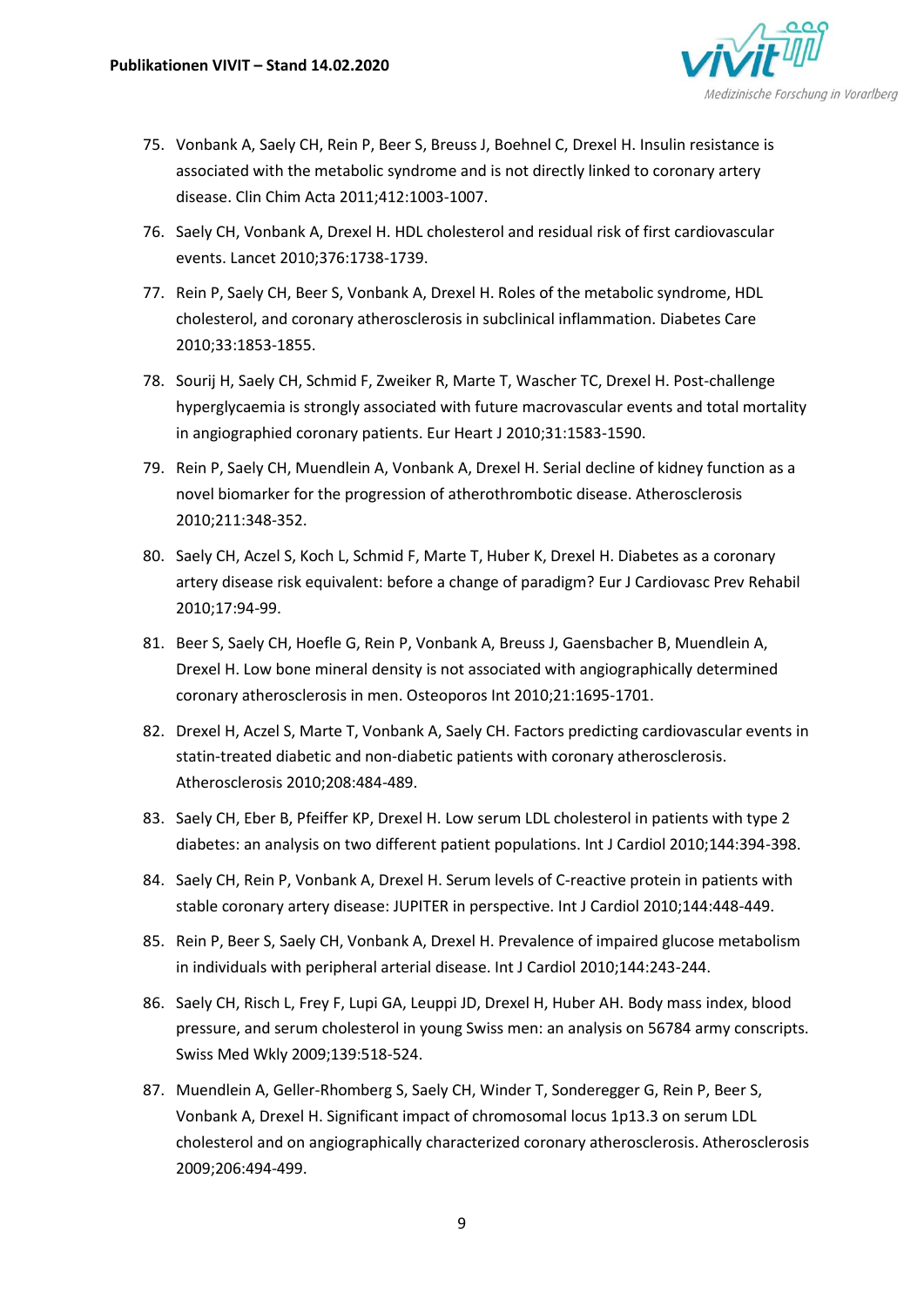

- 88. Muendlein A, Saely CH, Rhomberg S, Sonderegger G, Loacker S, Rein P, Beer S, Vonbank A, Winder T, Drexel H. Evaluation of the association of genetic variants on the chromosomal loci 9p21.3, 6q25.1, and 2q36.3 with angiographically characterized coronary artery disease. Atherosclerosis 2009;205:174-180.
- 89. Marte T, Saely CH, Schmid F, Koch L, Drexel H. Effectiveness of atrial fibrillation as an independent predictor of death and coronary events in patients having coronary angiography. Am J Cardiol 2009;103:36-40.
- 90. Rein P, Saely CH, Aczel S, Patsch B, Drexel H. Omega-3 fatty acids significantly reduce postprandial triglyceridemia in male smokers: a pilot study. Nutr Metab Cardiovasc Dis 2009;19:e3-e4.
- 91. Saely CH, Dyballa T, Vonbank A, Woess M, Rein P, Beer S, Jankovic V, Boehnel C, Aczel S, Drexel H. Type 2 diabetes but not coronary atherosclerosis is an independent determinant of impaired mobility in angiographied coronary patients. Diabetes Res Clin Pract 2008;82:185-189.
- 92. Saely CH, Vonbank A, Rein P, Woess M, Beer S, Aczel S, Jankovic V, Boehnel C, Risch L, Drexel H. Alanine aminotransferase and gamma-glutamyl transferase are associated with the metabolic syndrome but not with angiographically determined coronary atherosclerosis. Clin Chim Acta 2008;397:82-86.
- 93. Saely CH, Muendlein A, Vonbank A, Sonderegger G, Aczel S, Rein P, Risch L, Drexel H. Type 2 diabetes significantly modulates the cardiovascular risk conferred by the PAI-1 -675 4G/5G polymorphism in angiographied coronary patients. Clin Chim Acta 2008;396:18-22.
- 94. Drexel H, Saely CH, Langer P, Loruenser G, Marte T, Risch L, Hoefle G, Aczel S. Metabolic and anti-inflammatory benefits of eccentric endurance exercise - a pilot study. Eur J Clin Invest 2008;38:218-226.
- 95. Muendlein A, Saely CH, Marte T, Schmid F, Koch L, Rein P, Langer P, Aczel S, Drexel H. Synergistic effects of the apolipoprotein E epsilon3/epsilon2/epsilon4, the cholesteryl ester transfer protein TaqIB, and the apolipoprotein C3 -482 C>T polymorphisms on their association with coronary artery disease. Atherosclerosis 2008;199:179-186.
- 96. Saely CH, Drexel H, Sourij H, Aczel S, Jahnel H, Zweiker R, Langer P, Marte T, Hoefle G, Benzer W, Wascher TC. Key role of postchallenge hyperglycemia for the presence and extent of coronary atherosclerosis: an angiographic study. Atherosclerosis 2008;199:317- 322.
- 97. Drexel H, Rein P, Hostalek U, Kastelein J. Clinical Experience with prolonged-release nicotinic acid in statin-treated patients managed in the usual care setting in Austria: An analysis from NiaspnR-induced HDL-elevation for optimizing risk control (NEMO) study. J Clinical and Basic Cardiology 2007;10:7-10.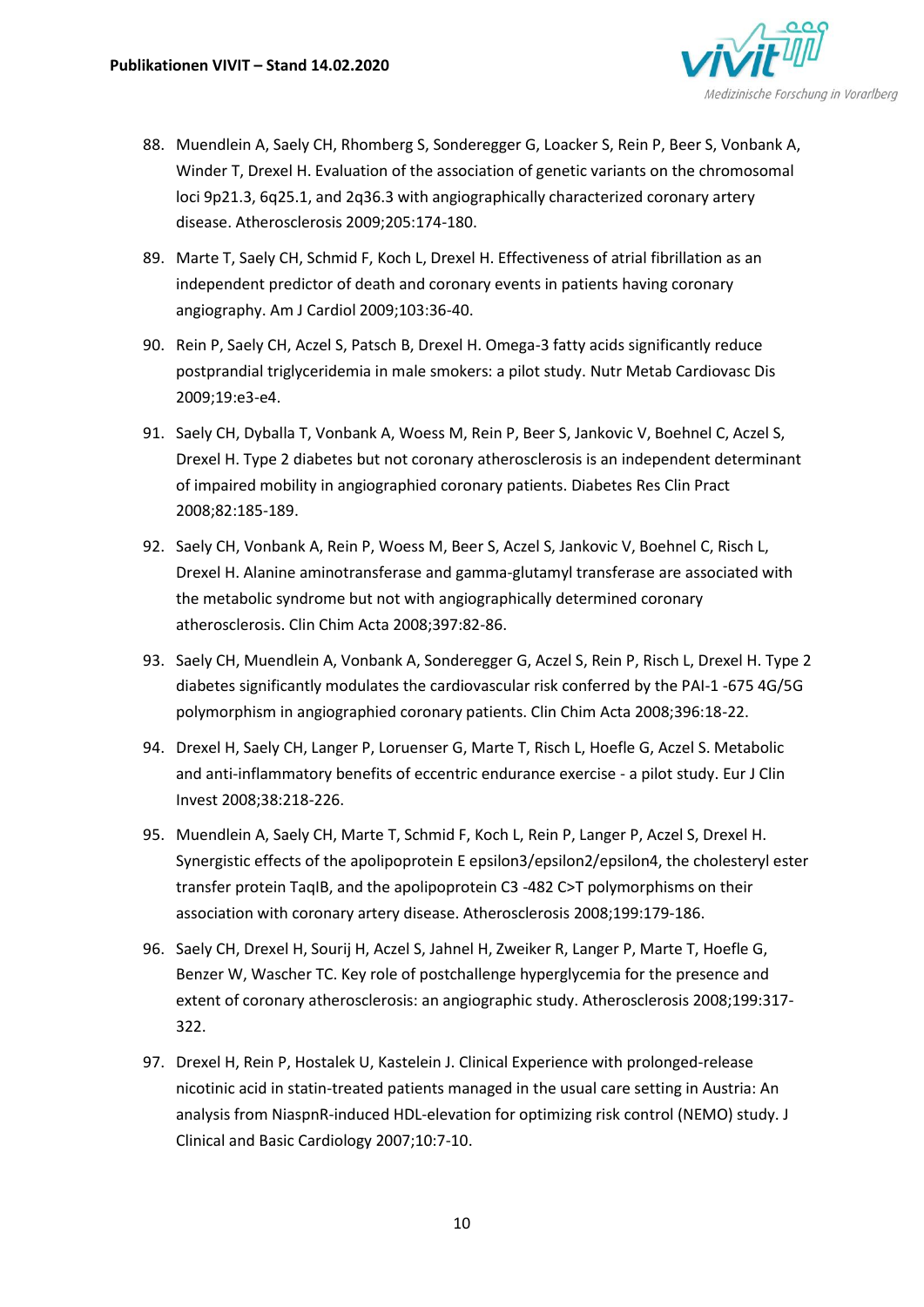

- 98. Saely CH, Rein P, Drexel H. The metabolic syndrome and risk of cardiovascular disease and diabetes: experiences with the new diagnostic criteria from the International Diabetes Federation. Horm Metab Res 2007;39:642-650.
- 99. Hoefle G, Saely CH, Risch L, Koch L, Schmid F, Rein P, Aczel S, Berchtold S, Drexel H. Relationship between the adipose-tissue hormone resistin and coronary artery disease. Clin Chim Acta 2007;386:1-6.
- 100.Hoefle G, Saely CH, Risch L , Rein P, Koch L, Schmid F, Aczel S, Marte T, Langer P, Drexel H. Leptin, leptin soluble receptor and coronary atherosclerosis. Eur J Clin Invest 2007;37:629- 636.
- 101. Saely CH, Risch L, Hoefle G, Rein P, Muendlein A, Marte T, Aczel S, Langer P, Drexel H. Low serum adiponectin is independently associated with both the metabolic syndrome and angiographically determined coronary atherosclerosis. Clin Chim Acta 2007;383:97-102.
- 102.Hoefle G, Muendlein A, Saely CH, Risch L, Rein P, Koch L, Schmid F, Aczel S, Marte T, Langer P, Drexel H. The -11377 C>G promoter variant of the adiponectin gene, prevalence of coronary atherosclerosis, and incidence of vascular events in men. Thromb Haemost 2007;97:451-457.
- 103. Risch L, Saely CH, Neyer U, Hoefle G, Gouya G, Zerlauth M, Risch GM, Risch M, Drexel H. Prevalence of decreased glomerular filtration rate in patients seeking non-nephrological medical care--an evaluation using IDMS-traceable creatinine based MDRD as well as Mayo Clinic quadratic equation estimates. Clin Chim Acta 2007;378:71-77.
- 104. Risch L, Saely C, Hoefle G, Rein P, Langer P, Gouya G, Marte T, Aczel S, Drexel H. Relationship between glomerular filtration rate and the adipokines adiponectin, resistin and leptin in coronary patients with predominantly normal or mildly impaired renal function. Clin Chim Acta 2007;376:108-113.
- 105. Risch L, Hoefle G, Saely CH, Berchtold S, Drexel H. Evaluation of two fully automated novel enzyme-linked immunosorbent assays for the determination of human adiponectin in serum. Clin Chim Acta 2006;373:121-126.
- 106. Saely CH, Koch L, Schmid F, Marte T, Aczel S, Langer P, Hoefle G, Drexel H. Adult Treatment Panel III 2001 but not International Diabetes Federation 2005 criteria of the metabolic syndrome predict clinical cardiovascular events in subjects who underwent coronary angiography. Diabetes Care 2006;29:901-907.
- 107. Saely CH, Koch L, Schmid F, Marte T, Aczel S, Langer P, Hoefle G, Drexel H. Lipoprotein(a), type 2 diabetes and vascular risk in coronary patients. Eur J Clin Invest 2006;36:91-97.
- 108. Risch L, Drexel H, Huber AR. Differences in glomerular filtration rate estimates by 2 cystatin C-based equations. Clin Chem 2005;51:2211-2212.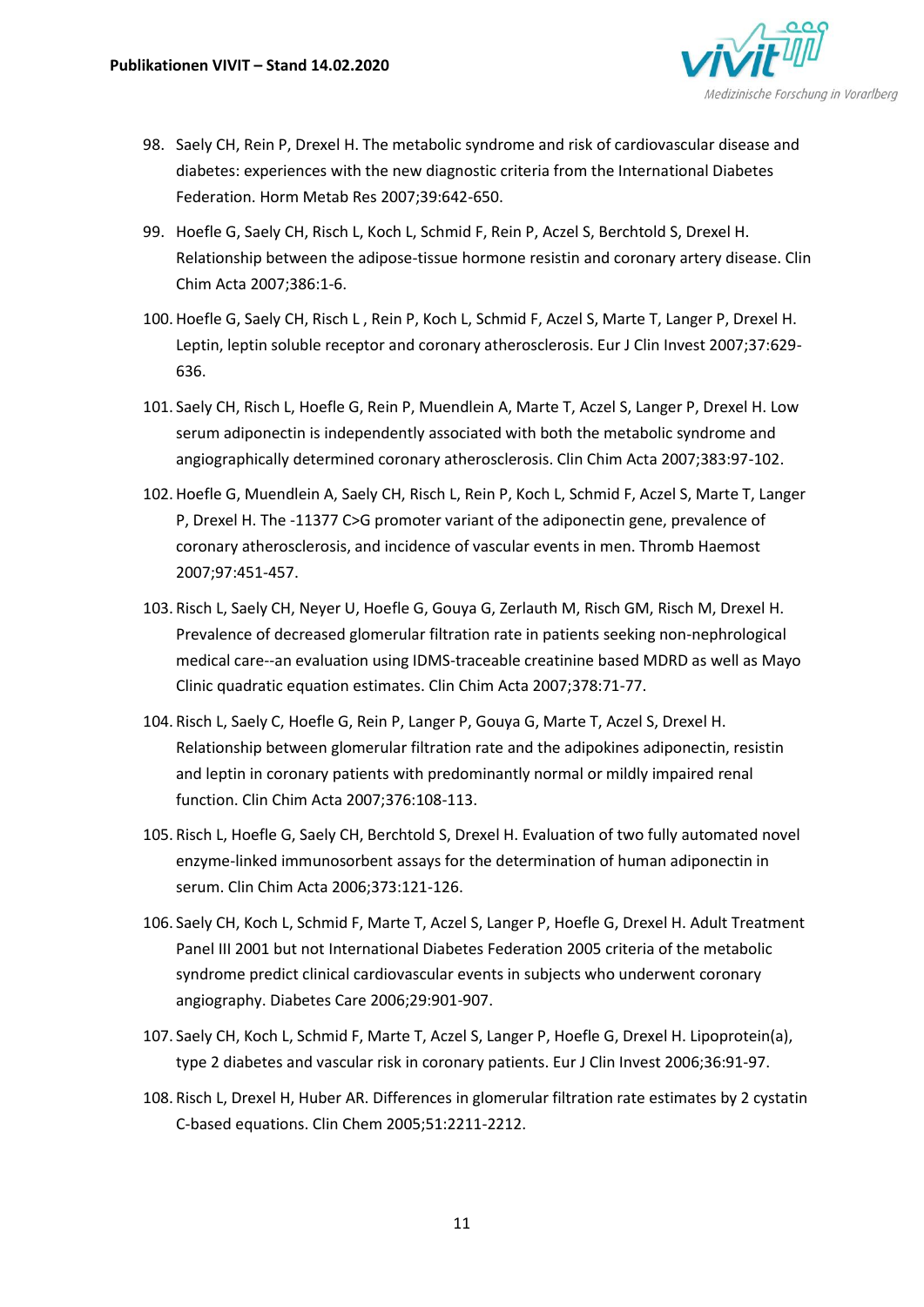

- 109. Saely CH, Aczel S, Marte T, Langer P, Hoefle G, Drexel H. The metabolic syndrome, insulin resistance, and cardiovascular risk in diabetic and nondiabetic patients. J Clin Endocrinol Metab 2005;90:5698-5703.
- 110.Hoefle G, Saely CH, Aczel S, Benzer W, Marte T, Langer P, Drexel H. Impact of total and central obesity on vascular mortality in patients undergoing coronary angiography. Int J Obes (Lond) 2005;29:785-791.
- 111.Drexel H, Aczel S, Marte T , Benzer W, Langer P, Moll W, Saely CH. Is atherosclerosis in diabetes and impaired fasting glucose driven by elevated LDL cholesterol or by decreased HDL cholesterol? Diabetes Care 2005;28:101-107.
- 112. Risch L, Saely CH, Reist U, Hefti M, Reist K, Huber AR. Course of glomerular filtration rate markers in patients receiving high dose glucocorticodis following subarachnoidal hemorrhage. Clin Chim Acta 2005; 36:205-207.
- 113.Hofle G, Saely CH, Tautermann G, Aczel S, Holzmuller H, Drexel H. Relationship between various measures of bone mineral density and vertebral fractures in cardiac transplant recipients. Swiss Med Wkly 2004;134:215-220.
- 114.Hofle G, Tautermann G, Saely CH, Drexel H. Sex-hormone-binding globulin is negatively correlated with femoral bone-mineral density in male cardiac-transplant recipients. Wien Klin Wochenschr 2004;116:170-175.
- 115. Saely CH, Aczel S, Marte T, Langer P, Drexel H. Cardiovascular complications in Type 2 diabetes mellitus depend on the coronary angiographic state rather than on the diabetic state. Diabetologia 2004;47:145-146.
- 116.Hofle G, Holzmuller H, Gouya G, Hergan K, Hubmann M, Langer P, Drexel H. Lower serum beta-CrossLaps in male cardiac transplant recipients treated without prednisolone. Transpl Int 2003;16:523-528.
- 117. Benzer W, Aczel S, Drexel H. A clinical practice model to estimate the cost. Effectiveness of lipid lowering therapy with statins in patients at risk for coronary artery disease. J Clin Basic Cardiol 2002;5:179-182.
- 118. Kuster GM, Amann FW, Neuenschwander C, Drexel H. High density-lipoprotein subfractions of patients using cardio-selective beta-blockers. Cardiovasc Drugs Ther 2002;16:127-131.
- 119.Geltner C, Lechleitner M, Foger B, Ritsch A, Drexel H, Patsch JR. Insulin improves fasting and postprandial lipemia in type 2 diabetes. Eur J Intern Med 2002;13:256-263.
- 120.Drexel H, Schmid HR, Follath F. Effects of bisoprolol on lipoprotein cholesterol subfractions and apolipoproteins in patients with hypertension. J Clin Basic Cardiol 2001;4:57.
- 121. Benzer W, Fritzsche H, Kargl M, Drexel H. Revascularization of residual viable myocardium improves left ventricular dysfunction in patients after myocardial infarction. Wien Klin Wochenschr 1999;111:636-642.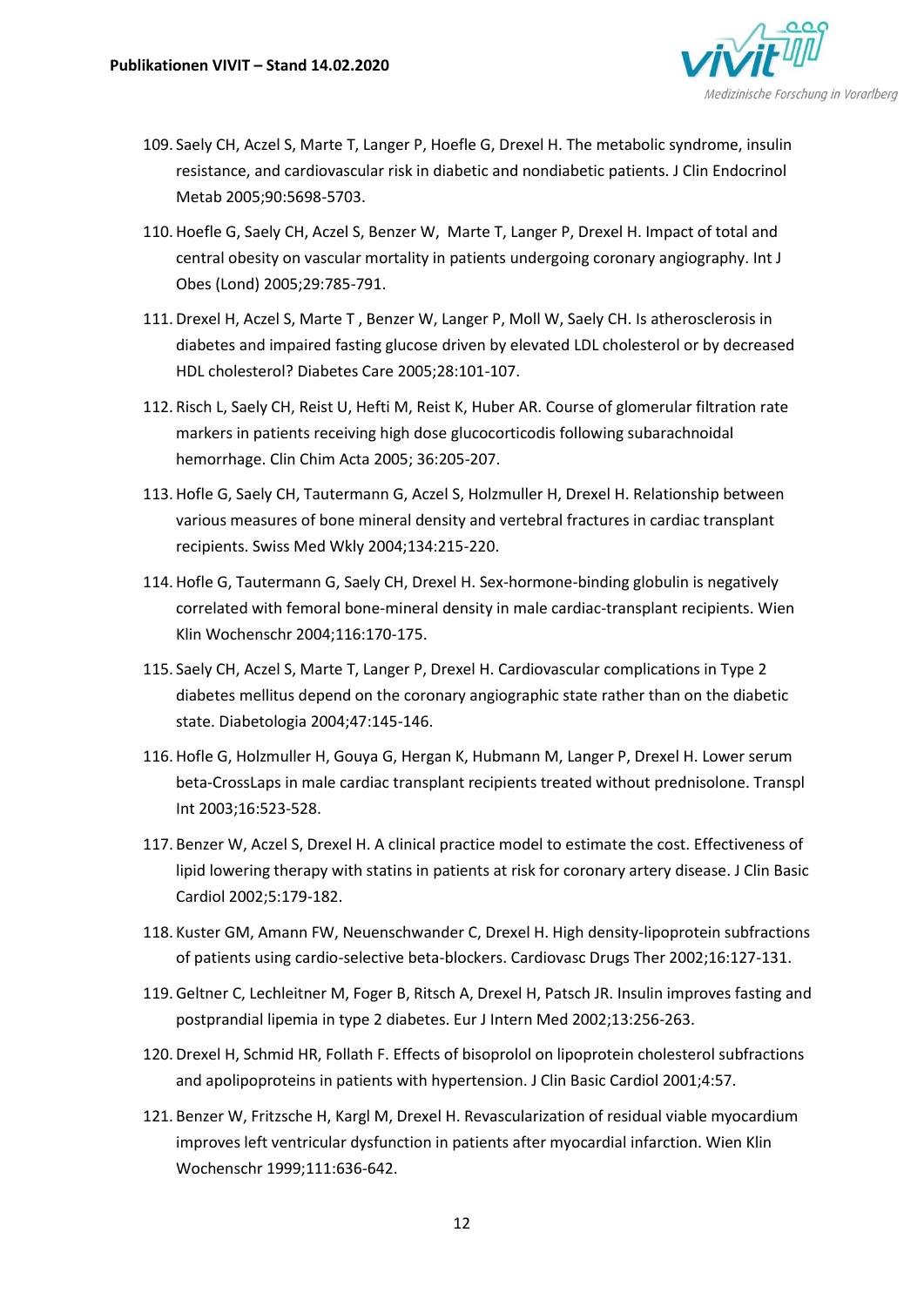

- 122. Fuchs W, Wolber T, Woss E, Neyer U, Drexel H. Leptospirosis (Weil's syndrome) with renal failure, severe jaundice, disseminated hemorrhages and xanthopsia. Schweiz Med Wochenschr 1999;129:847-850.
- 123.Drexel H, Gaul GB, Grimm G, Klein W, Kleemann L, Leisch F, Mlczoch J, Pichler M, Sailer S, Slany J, Steinbach K, Tragl KH, Mori M, Kuhn P. Secondary prevention following coronary intervention. Survey of 13 intervention centers in Austria Wien Klin Wochenschr 1999;111:643-649.
- 124. Benzer W, Bitschnau R, Groechenig E, Aczel S, Drexel H. Regular physical activity and risk factors for coronary heart disease. Circulation 1998;98:2356.
- 125. Ritsch A, Drexel H, Amann FW, Pfeifhofer C, Patsch JR. Deficiency of cholesteryl ester transfer protein. Description of the molecular defect and the dissociation of cholesteryl ester and triglyceride transport in plasma. Arterioscler Thromb Vasc Biol 1997;17:3433- 3441.

### **Originalarbeiten, Nephrologie**

- 126. Popp W, Knoll F, Sprenger-Mähr H, Zitt E, Lhotta K. Alprostadil treatment of critical limb ischemia in hemodialysis patients : A retrospective single-center analysis. Wien Klin Wochenschr. 2019 May;131(9-10):209-215.
- 127. Zitt E, Pscheidt C, Concin H, Kramar R, Peter RS, Beyersmann J, Lhotta K, Nagel G. Long-term risk for end-stage kidney disease and death in a large population-based cohort. Sci Rep. 2018 May 16;8(1):7729
- 128. Lhotta K, Zitt E. An unusual case of acute kidney injury after colonoscopy. Kidney Int. 2017 Apr;91(4):989
- 129. Zitt E, Hafner-Giessauf H, Wimmer B, Herr A, Horn S, Friedl C, Sprenger-Mähr H, Kramar R, Rosenkranz AR, Lhotta K. Response to active hepatitis B vaccination and mortality in incident dialysis patients. Vaccine. 2017 Feb 1;35(5):814-820
- 130. Sprenger-Mähr H, Zitt E, Lhotta K. Acute Kidney Injury Treated with Dialysis outside the Intensive Care Unit: A Retrospective Observational Single-Center Study. PLoS One. 2016 Sep 27;11(9):e0163512PubMed PMID: 27673681; PubMed Central PMCID: PMC5038962.
- 131. Zitt E, Pscheidt C, Concin H, Kramar R, Lhotta K, Nagel G. Anthropometric and Metabolic Risk Factors for ESRD Are Disease-Specific: Results from a Large Population-Based Cohort Study in Austria. PLoS One. 2016 Aug 18;11(8):e0161376. PubMed PMID: 27537361; PubMed Central PMCID: PMC4990261.
- 132. Zitt E, Hafner-Giessauf H, Wimmer B, Herr A, Horn S, Friedl C, Sprenger-Mähr H, Kramar R, Rosenkranz AR, Lhotta K. Response to active hepatitis B vaccination and mortality in incident dialysis patients. Vaccine. 2017 Feb 1;35(5):814-820. PubMed PMID: 28049587.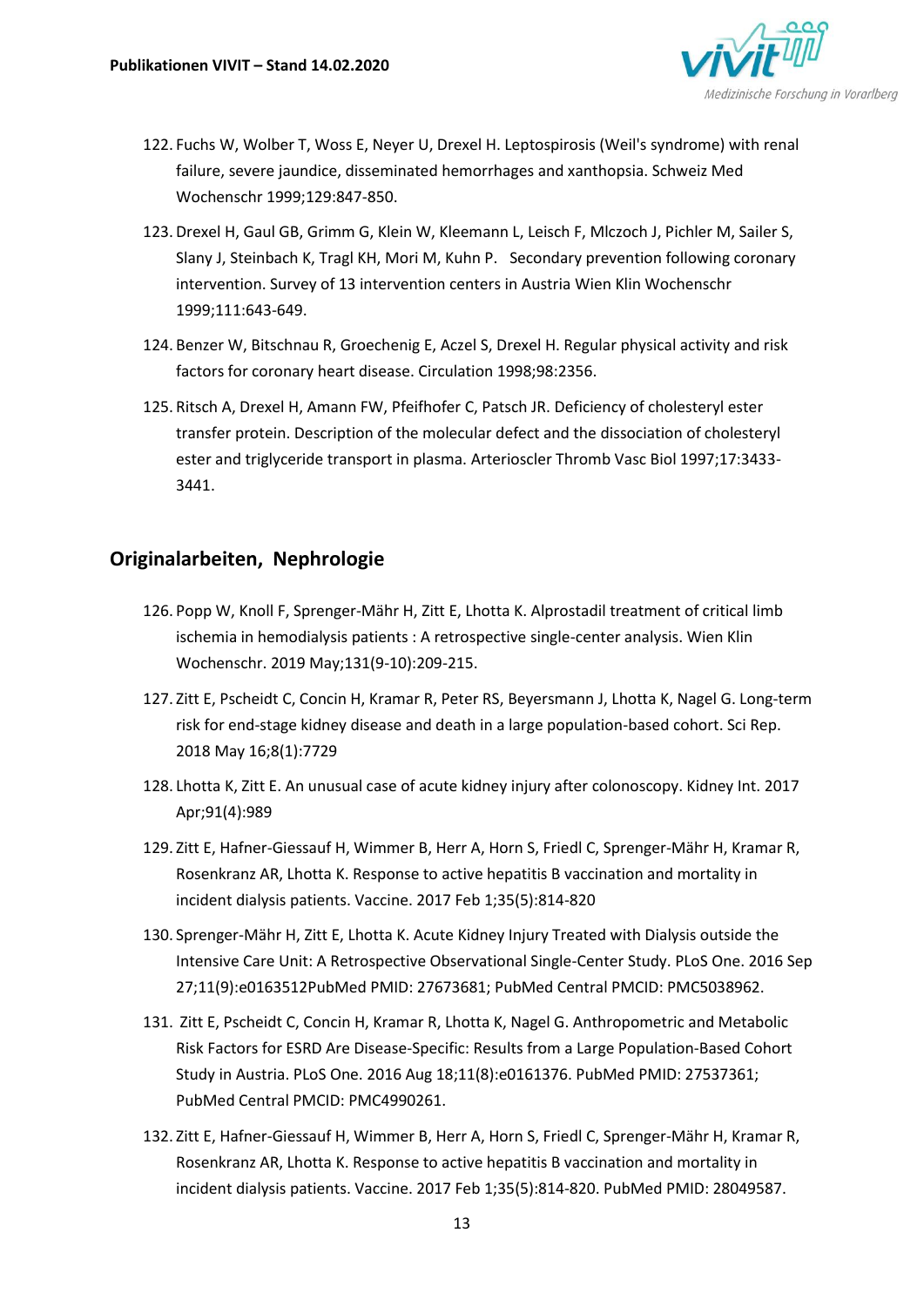

- 133. Pronai W, Rosenkranz AR, Bock A, Klauser-Braun R, Jäger C, Pendl G, Hemetsberger M, Lhotta K. Management of secondary hyperparathyroidism: practice patterns and outcomes of cinacalcet treatment with or without active vitamin D in Austria and Switzerland - the observational TRANSIT Study. Wien Klin Wochenschr. 2017 PubMed PMID: 28091752.
- 134. Sprenger-Mähr H, Zitt E, Lhotta K. Successful Treatment of Focal Segmental Glomerulosclerosis after Kidney Transplantation with Plasma Exchange and Abatacept in a Patient with Juvenile Rheumatoid Arthritis, Case Rep Transplant 2016;2016:7137584. doi: 10.1155/2016/7137584
- 135. Zitt E, Lhotta K. Management of secondary hyperparathyroidism-current impact of parathyroidectomy, Wien Med Wochenschr 2016 May;166(7-8):254-8. doi: 10.1007/s10354-016-0444-3
- 136. Raffler G, Zitt E, Sprenger-Mähr H, Nagel M, Lhotta K. Autosomal dominant tubulointerstitial kidney disease caused by uromodulin mutations: seek and you will find, Wien Klin Wochenschrift 2016 Apr;128(7-8):291-4. doi: 10.1007/s00508-015-0948-7
- 137. Pscheidt C, Nagel G, Zitt E, Kramar R, Concin H, Lhotta K. Sex- and Time-Dependent Patterns in Risk Factors of End-Stage Renal Disease: A Large Austrian Cohort with up to 20 Years of Follow-Up, Plos one 2015 Aug 31;10(8):e0135052. doi: 10.1371
- 138. Zitt E, Sprenger-Mähr H, Mündle M, Lhott K. Efficacy and safety of body weight-adapted oral cholecalciferol substitution in dialysis patients with vitamin D deficiency, BMC Nephrology, 2015 Aug 4;16(28), doi: 10.1186/s12882-015-0116-3
- 139. Valentiny C, Dierschmid H, Lhotta K. Streptococcus uberis and staphylococcus aureus forefoot and blood stream co-infection in a hemodialysis patient: a case report, BMC Nephrology, 2015 May 28;16(73), doi: 10.1186/s12882-015-0069-6
- 140. Stanic M, Meusburger E, Hartmann G, Lhotta K. Hafnia alvei urosepsis in a kidney transplant patient Case Rep Transplant 2015 April, doi.org/10.1155/2015/863131
- 141. Ender M, Cejna M, Lhotta K. End-stage renal disease from renal metastases, Kidney International 2014, 87(246), doi:10.1038/ki.2014.140
- 142. Kronbichler A, Frank R, Kirschfink M, Szilagy A, Csuka D, Prohaszka Z, Schratzberger P, Lhotta K. Efficacy of eculizumab in a patient with immunoabsorption-dependent catastrophic antiphospholipid syndrome: a case report, Medicine 2014, 93(26):e143., doi: 10.1097/MD.0000000000000143.
- 143. Zitt E, Sturm G, Kroneneberg F, Neyer U, Knoll F, Lhotta K, Weiss G. Iron supplementation and mortality in incident dialysis patients: an observational study, Plos One 2014 Dec 2;9(12):e114144. doi: 10.1371/journal.pone.01141442014
- 144. Zitt E, Knoll F, Lhotta K. Variable mechanisms of vascular calcification in different segments of the arterial tree in patients with chronic kidney disease, Kidney Int. 2014 Oct;86(4):858. doi: 10.1038/ki.2014.183.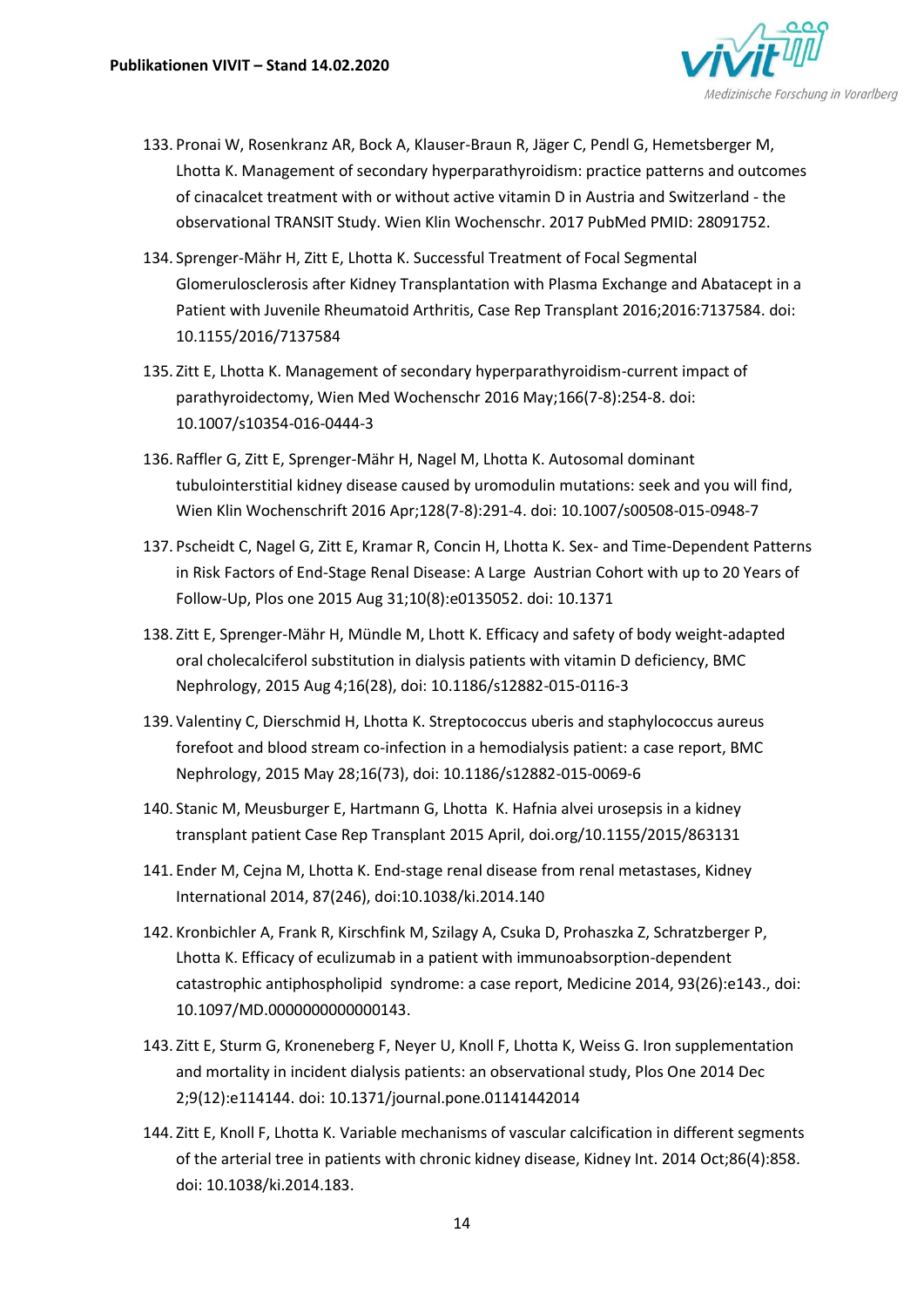

- 145.Jennings P, Crean D, Aschauer L, Limonciel A, Moenks K, Kern G, Hewitt P, Lhotta K, Lukas A, Wilmes A, Leonard MO. Interleukin-19 as a translational indicator of renal injury. Arch Toxicol. 2015 Jan;89(1):101-6. doi: 10.1007/s00204-014-1237-3
- 146. Kerschbaum J, Vychytil A, Lhotta K, Prischl F, Wiesholzer M, Machhold-Fabrizii V, Kopriva-Altfahrt G, Schwarz C, Balcke P, Oberbauer R, Kramar R, König P, Rudnicki M. Treatment with oral vitamin D is associated with decreased risk of peritonitis and improved survival in patients on peritoneal dialysis, PLoS One. 2013 Jul 2;8(7):e67836. doi: 10.1371/journal.pone.0067836.
- 147. Risch L, Lhotta K, Meier D, Medina-Escobar P, Nydegger U, Risch M., The Serum uromodulin Level is associated with kidney function. Clin Chem Lab Med. 2014 Dec;52(12):1755-61. doi: 10.1515/cclm-2014-0505.
- 148.Nagel G, Zitt E, Peter R, Pompelle A, Concin H, Lhotta K. Body mass index and metabolic factors predict glomerular filtration rate and albuminuria over 20 years in a high-risk population, BMC Nephrol. 2013 Aug 20;14:177. doi: 10.1186/1471-2369-14-177
- 149. Moskowitz J, Piret S, Lhotta K, Kitzler T, Tashman A, Velez E, Thakker R, Kotanko P. Association between genotype and phenotype in uromodulin-associated kidney Disease, Clin J Am Soc Nephrol. 2013 Aug;8(8):1349-57. doi: 10.2215/CJN.11151012.
- 150. Meusburger E, Mündlein A, Zitt E, Obermayer-Pietsch B, Kotzot D, Lhotta K, Medullary nephrocalcinosis in an adult patient with idiopathic infantile hypercalcemia and a novel CYP24A1 mutation, Clin Kidney J. 2013 Apr;6(2):211-215., DOI: 10.1093/ckj/sft008
- 151. Zitt E, König M, Vychytl A, Auinger M, Wallner M, Gingenhel G, Schilcher G, Rudnicki M, Salmhofer H, Lhotta K., Use of sodium thiosulphate in a multi-interventional setting for the treatment of calciphylaxis in dialysis patients, Nephrol Dial Transplant. 2013 May;28(5):1232-40. doi: 10.1093/ndt/gfs548.
- 152. Lhotta K. Bedeutung der Prädialysevorbereitung und Patienteninformation für die Wahl des Dialyseverfahrens, Wien Med. Wochenschrift; 2013 June; 163 (11);266-270; DOI 10.1007/s10354-013-0192-6, 2013
- 153. Knoll F, Zitt E, Intemann D, Lhotta K. Juvenile elastic arteries after 28 years of renal replacement therapy in a patient with complete complement C4 deficiency, BMC Nephrology2012 Dec 2;13:161. doi: 10.1186/1471-2369-13-161
- 154. Lhotta K, Piret SE, Kramar R, Thakker RV, Sunder-Plassman G, Kotanko P. Epidemiology of uromodulin-associated kidney disease-results from a nation-wide survey, Nephron Extra 2012 Jan 2(1):147-58, doi: 10.1159/000339102
- 155. Zitt E, Sprenger-Mähr H, Knoll F, Neyer U, Lhotta K. Vitamin D deficiency is associated with poor response to active hepatitis B immunisation in patients with chronic kidney disease, Vaccine. 2012 Jan 20;30(5):931-5; doi: 10.1016/j.vaccine.2011.11.086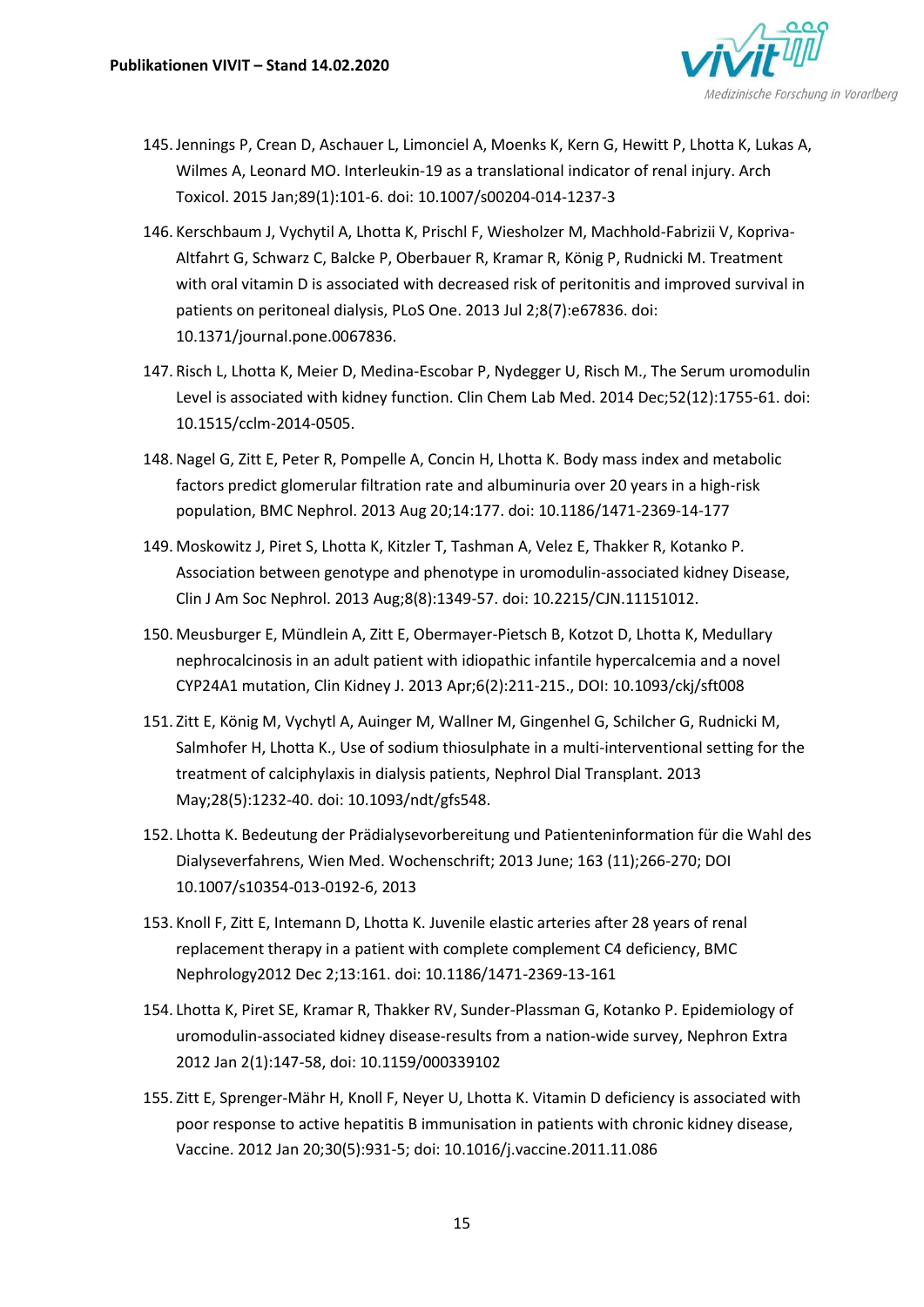

- 156. Zitt E, Lamina C, Sturm G, Knoll F, Lins F, Freistätter O, Kronenberg F, Lhotta K, Neyer U. Interaction of time-varying albumin and phosphorus on mortality in incident dialysis patients, Clin J Am Soc Nephrol. 2011 Nov;6(11):2650-6. doi: 10.2215/CJN.03780411.
- 157. Zitt E, Woess E, Mayer G, Lhotta K. Effect of cinacalcet on renal electrolyte handling and systemic arterial blood pressure in kidney transplant patients with persistent hyperparathyroidism, Transplantation. 2011 Oct 27;92(8):883-9. doi: 10.1097/TP.0b013e31822d87e8.
- 158. Knoll F, Sturm G, Lamina C, Zitt E, Lins F, Freistätter O, Kronenberg F, Lhotta K, Neyer U. Coumarins and survival in incident dialysis patients. Nephrol Dial Transplant. 2012 Jan;27(1):332-7. doi: 10.1093/ndt/gfr341
- 159. Sturm G, Lamina C, Zitt E, Lhotta K, Haider F, Neyer U, Kronenberg F. Association of HbA1c values with mortality and cardiovascular events in diabetic dialysis patients. The INVOR study and review of the literature, PLoS One. 2011;6(5):e20093. doi: 0.1371/journal.pone.0020093.
- 160. Koch LD, Knoll F, Hartmann G, Lhotta K. Recurrent exit-site infection due to Staphylococcus lugdunensis--a virulent coagulase-negative Staphylococcus. Perit Dial Int. 2011 May-Jun;31(3):372-3. doi: 10.3747/pdi.2010.00272.
- 161.Gouya G, Sturm G, Lamina C, Zitt E, Freistätter O, Struck J, Wolzt M, Knoll F, Lins F, Lhotta K, Neyer U, Kronenberg F. The association of mid-regional pro-adrenomedullin and midregional pro-atrial natriuretic peptide with mortality in an incident dialysis cohort. PLoS One. 2011 Mar 7;6(3):e17803. doi: 10.1371/journal.pone.0017803.
- 162.Häring N, Mähr HS, Mündle M, Strohal R, Lhotta K.Early detection of renal damage caused by fumaric acid ester therapy by determination of urinary β2-microglobulin. Br J Dermatol. 2011 Mar;164(3):648-51. doi: 10.1111/j.1365-2133.2010.10171.x.
- 163. Sturm G, Lamina C, Zitt E, Lhotta K, Lins F, Freistätter O, Neyer U, Kronenberg F. Sex-specific association of time-varying haemoglobin values with mortality in incident dialysis patients. Nephrol Dial Transplant. 2010 Aug;25(8):2715-22. doi: 10.1093/ndt/gfq101
- 164. Lhotta K, Neuweiler J, Mark W, Wöss E. Sirolimus-associated acute interstitial nephritis in a renal allograft, Transpl Int. 2010 Jun;23(6):e22-3. doi: 10.1111/j.1432-2277.2009.01016.x.

## **Originalarbeiten, Onkologie**

165. Muendlein A, Rohde BH, Gasser K, Haid A, Rauch S, Kinz E, Drexel H Hofmann W, Schindler V, Kapoor R, Decker T, Lang AH. Evaluation of BRCA1/2 mutational status among German and Austrian women with triple-negative breast cancer. J Canc Res Clin Oncol 2015; 141: 2005-2012.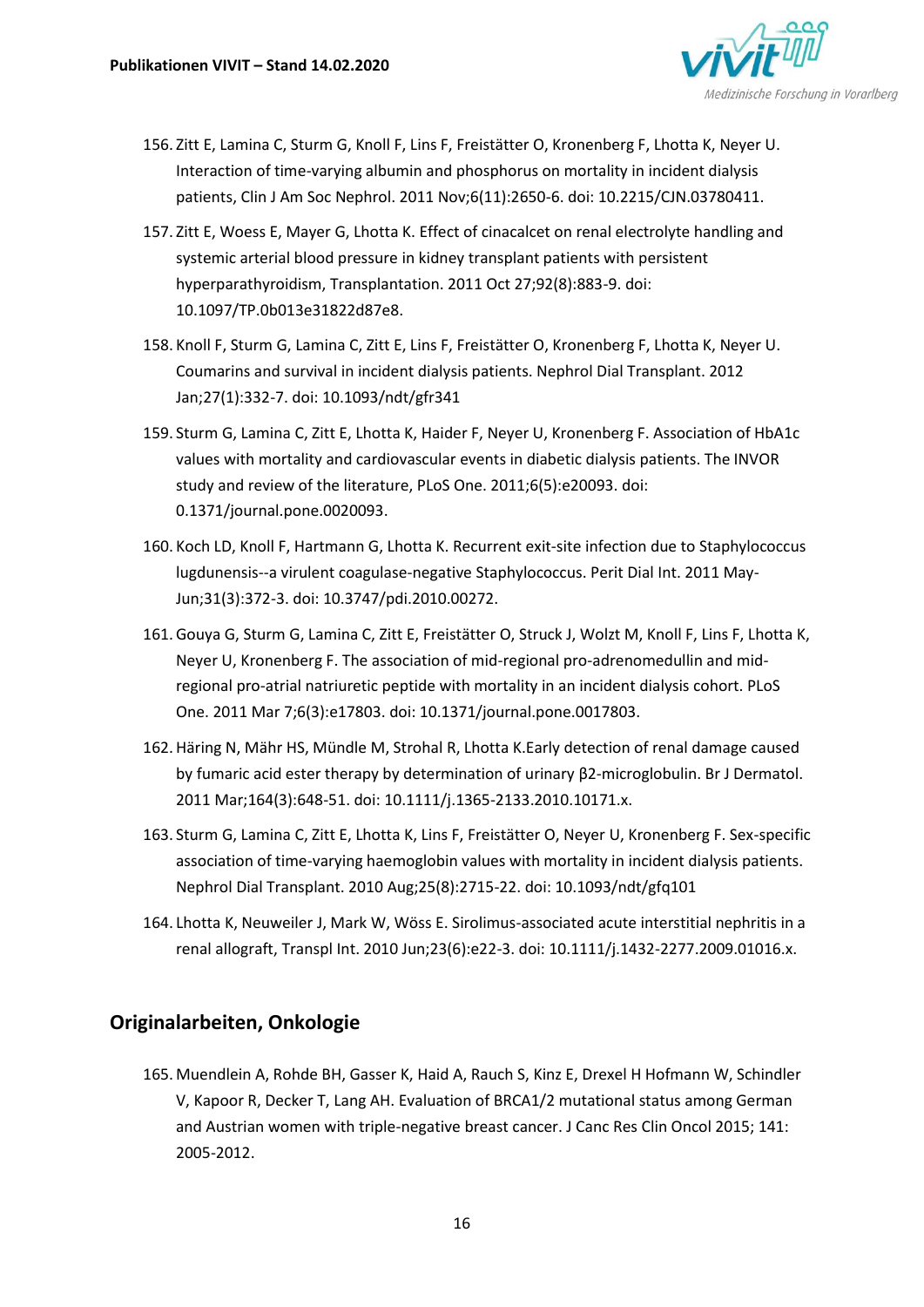

- 166. Kinz E, Leiherer A, Lang AH, Drexel H, Muendlein A. (2014) Accurate quantitation of JAK2 V617F allele burden by array-based digital PCR. Int J Lab Hematol 2015; 37: 217-24.
- 167. Muendlein M, Hubalek M, Geller-Rhomberg S, Gasser K, Winder T, Drexel H, Decker T, Müller-Holzner E, Chamson M, Marth C, Lang AH. Significant survival impact of MACC1 polymorphisms in HER2 positive breast cancer patients Eur J Canc 2014; 50: 2134 - 2141.
- 168. Lang AH, Drexel H, Geller-Rhomberg S, Stark N, Winder T, Geiger K, Muendlein A. Optimized allele-specific real-time PCR assays for the detection of common mutations in KRAS and BRAF. J Mol Diagn 2011;13:23-28.
- 169. Winder T, Schuster A, Becherer A et al. Advanced inoperable type B3 thymoma: monitoring of a novel therapeutic approach with radio-chemotherapy and sorafenib by FDG-PET and CT. Nuklearmedizin 2010;49:N41-N43.
- 170. Winder T, Muendlein A, Gasser K, Lingg G, Walser J, Karner-Hanusch J, Dirschmid K, Drexel H, Lang A. Challenges and pitfalls in HNPCC: A pedigree of an austrian HNPCC family beyond four generations! Mag Europ Med Oncol 2009;2:41-44.
- 171. Winder T, Mundlein A, Rhomberg S, Dirschmid K, Hartmann B, Knauer M, Drexel H, Wenzl E, de Vries A, Lang A. Different types of K-Ras mutations are conversely associated with overall survival in patients with colorectal cancer. Oncol Rep 2009;21:1283-1287.
- 172. Lang AH, Geller-Rhomberg S, Winder T ,Stark N, Gasser K, Hartmann B, Kohler B, Grizelj I, Drexel H, Muendlein A. A common variant of the MACC1 gene is significantly associated with overall survival in colorectal cancer patients. BMC Cancer 2012;12:20.
- 173. Muendlein A, Lang AH, Geller-Rhomberg S, Winder T, Gasser K, Drexel H, Decker T, Mueller-Holzner E, Chamon M, Marth C, Hubalek M. Association of a common genetic variant of the IGF-1 gene with event-free survival in patients with HER2-positive breast cancer. J Cancer Res Clin Oncol 2013; 139: 491-498.

## **Originalarbeiten, Weitere Forschungsgebiete**

- 174.Geiger K, Zach C, Leiherer A, Fraunberger P, Drexel H, Muendlein A. Real-time PCR based HLA-B\*27 screening directly in whole blood. HLA. 2020 Mar;95(3):189-195
- 175. Zach C, Unterkofler K, Fraunberger P, Drexel H, Muendlein A. Unrecognized High Occurrence of Genetically Confirmed Hereditary Carnitine Palmitoyltransferase II Deficiency in an Austrian Family Points to the Ongoing Underdiagnosis of the Disease. Front Genet. 2019 May 22;10:497
- 176. Muendlein A, Leiherer A, Zach C, Brandtner EM, Fraunberger P, Drexel H, Geiger K. Realtime PCR based detection of the lactase non-persistence associated genetic variant LCT-13910C>T directly from whole blood. Mol Biol Rep. 2019 Apr;46(2):2379-2385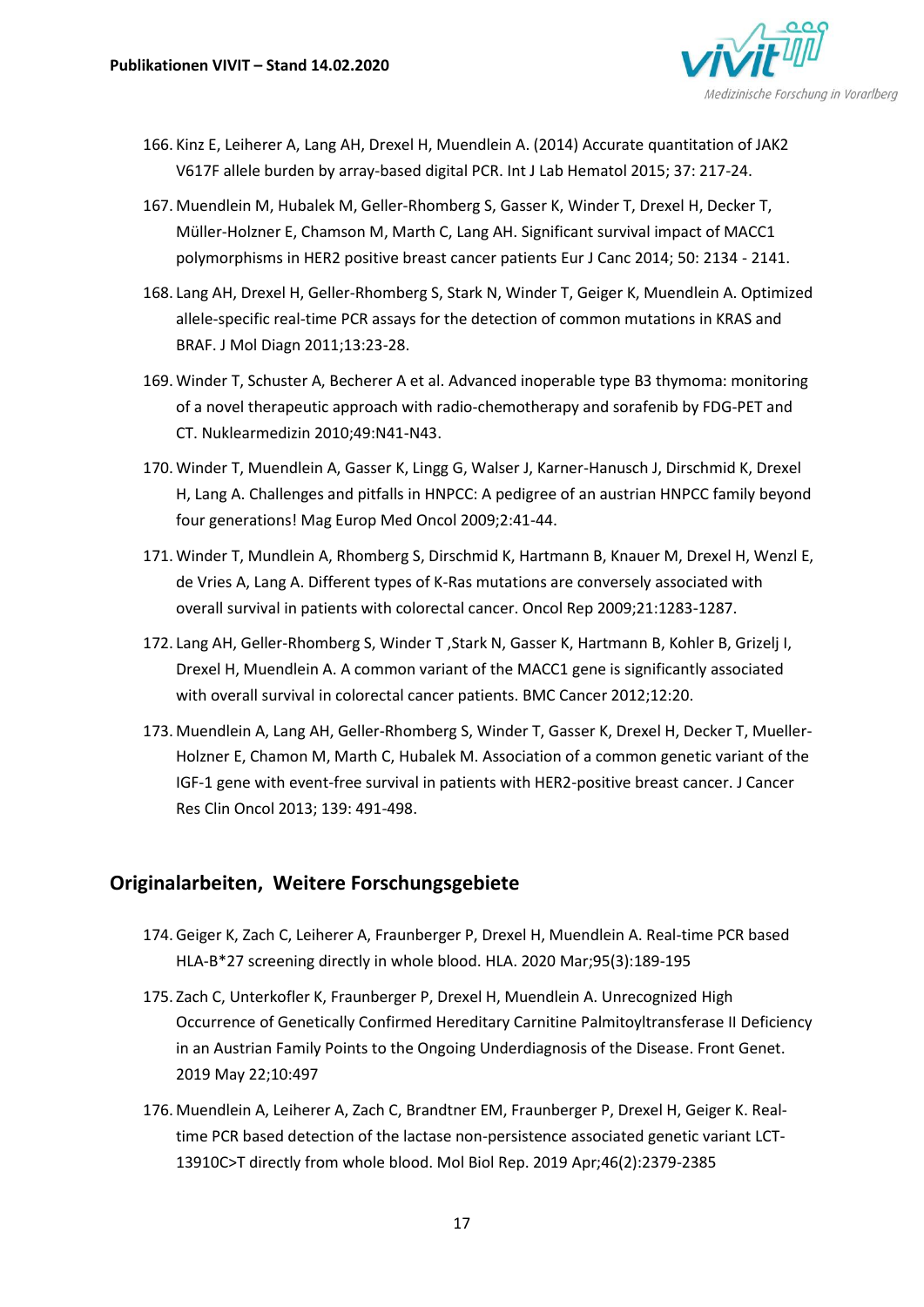

- 177.Geiger K, Leiherer A, Brandtner EM, Fraunberger P, Drexel H, Muendlein A.Direct blood PCR: TaqMan-probe based detection of the venous thromboembolism associated mutations factor V Leiden and prothrombin c.20210G>A without DNA extraction. Clin Chim Acta. 2019 Jan;488:221-225
- 178. Mochalski P, Diem E, Unterkofler K, Mündlein A, Drexel H, Mayhew CA, Leiherer A. In vitro profiling of volatile organic compounds released by Simpson-Golabi-Behmel syndrome adipocytes. J Chromatogr B Analyt Technol Biomed Life Sci. 2019 Jan 1;1104:256-261.
- 179. Walter-Höliner I, Barbarini DS, Lütschg J, Blassnig-Ezeh A, Zanier U, Saely CH, Simma B. High Prevalence and Incidence of Diabetic Peripheral Neuropathy in Children and Adolescents With Type 1 Diabetes Mellitus: Results From a Five-Year Prospective Cohort Study. Pediatr Neurol. 2018 Mar;80:51-60
- 180. Kinz E, Muendlein A. Quantitation of JAK2 V617F Allele Burden by Using the QuantStudio™ 3D Digital PCR System. Methods Mol Biol. 2018;1768:257-273
- 181.Huegel R, Muendlein A, Volbeding L, Drexel H, Richtig E, Wehkamp U, Painsi C, Lange-Asschenfeldt B, Hausschild A, Egberts F. Serum levels of hepatocyte growth factor as a potential tumor marker in patients with malignant melanoma. Melanoma Res. 2016 Aug;26(4):354-60
- 182. Biebl A, Muendlein A, Kinz E, Drexel H, Kabesch M, Zenz W, Elling R, Müller C, Keil T, Lau S, Simma B. Confirmation of Host Genetic Determinants in the CFH Region and Susceptibility to Meningococcal Disease in a Central-European Study Sample. Pediatr Infect Dis J. 2015; 34: 1115-1117.
- 183.DeVries AF, Piringer G, Kremser C, Judmaier W, Saely CH, Lukas P, Ofner D. Pretreatment evaluation of microcirculation by dynamic contrast-enhanced magnetic resonance imaging predicts survival in primary rectal cancer patients. Int J Radiat Oncol Biol Phys 2014; 90: 1161-1167.
- 184. Biebl A, Muendlein A, Kazakbaeva Z, Heuberger S, Sonderegger G, Drexel H, Lau S, Nickel R, Kabesch, M, Simma B. CD14 C-159T and toll-like receptor 4 Asp299Gly polymorphisms in surviving meningococcal disease patients. PLoS One 2009;4:e7374.
- 185. Rhomberg W, Eiter H, Schmid F, Sealy CH. Combined Vindesine and Razoxane Shows Antimetastatic Acivity in Advanced Soft Tissue Sarcomas. Clin Exp Metastasis 2008; 75-80.
- 186. Rhomberg W, Eiter H, Schmid F, Saely CH. Razoxane and Vindesine in Advanced Soft Tissue Sarcomas: Impact on Metastasis, Survival and Radiation Response. Antican Res 2007; 27: 3609-3614.
- 187.Gouya G, Hartmann G, Fae P, Teuber M, Holzmueller H, Benzer W, Lang A, Schuster A, Drexel H. A case of fulminant post-transplant lymphoproliferative disorder and septicemia. Clin Transplant 2006;20:261-264.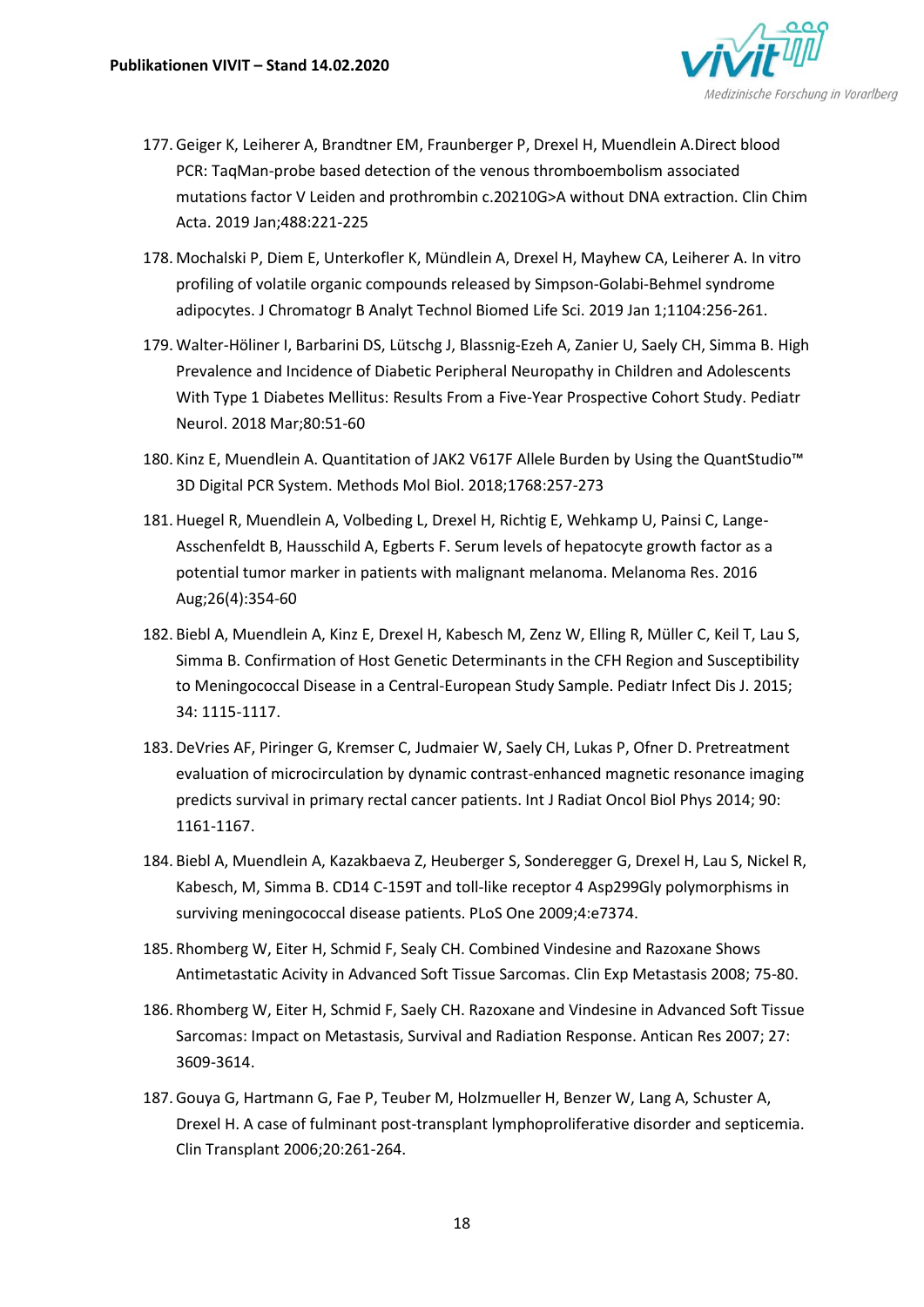

- 188. Zuber-Jerger I, Drexel H. Aphthous colitis induced by non-steroidal antirheumatic drugs. Swiss Med Wkly 2003;133:544-545.
- 189. Wiederin TBJ, Krings T, Vonbank H, Hergan K, Peschina W, Fritsche H, Mathies R, Drexel H, Koppi S. MRI, proton magnetic resonance spectroscopy and Tcc-99m HMPAO SPECT in a patient with transient global amnesia. Neuroradiol 2001;11:216-220.
- 190. Tautermann G, Ruebsamen H, Beck M, Dertinger S, Drexel H, Lohse P. R116C mutation of cationic trypsinogen in a Turkish family with recurrent pancreatitis illustrates genetic microheterogeneity of hereditary pancreatitis. Digestion 2001;64:226-232.
- 191.Dertinger S, Dirschmid K, Vogel W, Drexel H. Immunosuppressive therapy for carbamazepine-induced hypersensitivity syndrome and hepatitis. J Hepatol 1998;28:356- 357.

### **Reviews**

- 192. Savarese G, Reiner MF, Uijl A, D Amario D, Agewall S, Atar D, Baumgartner I, Borghi C, De Carlo M, Drexel H, Kaski JC, Kjeldsen KP, Kucher N, Lund LH, Niessner A, Semb AG, Schmidt TA, Sulzgruber P, Tamargo J, Vitale C, Wassmann S, Aboyans V, Lewis BS. Antithrombotic Therapy and Major Adverse Limb Events in Patients With Chronic Lower Extremity Arterial Disease: Systematic Review and Meta-analysis from the European Society of Cardiology Working Group on Cardiovascular Pharmacotherapy in Collaboration with the European Society of Cardiology Working Group on Aorta & Peripheral Vascular Diseases. Eur Heart J Cardiovasc Pharmacother. 2019 Aug 8
- 193.Drexel H, Rosano GMC, Lewis BS, Huber K, Vonbank A, Dopheide JF, Mader A, Niessner A, Savarese G, Wassmann S, Agewall S. The age of RCT`s 3 Important Aspects of RCT`s in Cardiovascular Pharmacotherapy with examples from Lipid and Diabetes Trials. Eur Heart J Cardiovasc Pharmacother. 2019 Jul 12. pii: pvz029
- 194. Schernthaner G, Drexel H, Moshkovich E, Zilaitiene B, Martinka E, Czupryniak L, Várkonyi T, Janež A, Ducena K, Lalić K, Tankova T, Prázný M, Smirčić Duvnjak L, Sukhareva O, Sourij H. SGLT2 inhibitors in T2D and associated comorbidities - differentiating within the class. BMC Endocr Disord. 2019 Jun 17;19(1):64
- 195.Huber J, Smeikal M, Saely CH, Stingl H, Lechleitner M, Fasching P. [Geriatric aspects for the management of diabetes mellitus (Update 2019)]. Wien Klein Wochenschr. 2019 May;131(Suppl 1):236-245. doi: 10.1007/s00508-019-1463-z. Review. German
- 196. Wascher TC, Paulweber B, Toplak H, Saely CH, Drexel H, Föger B, Hoppichler F, Stulnig T, Stingl H, Clodi M; den Ausschuss Leitlinien. [Lipids-Diagnosis and therapy in diabetes mellitus (Update 2019)]. Wien Klin Wochenschr. 2019 May;131(Suppl 1):136-138. doi: 10.1007/s00508-019-1444-2. Review. German.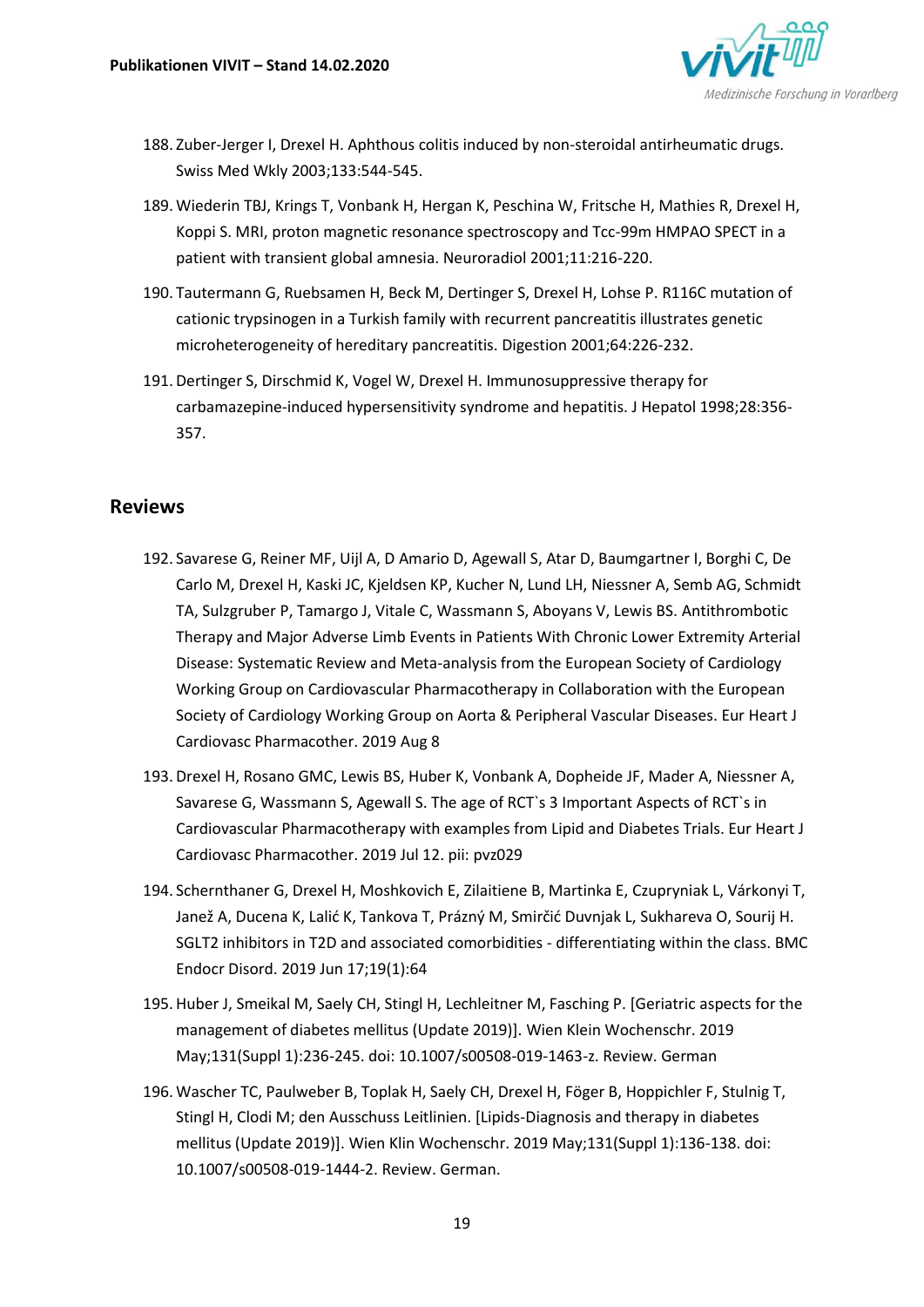

- 197. Wascher TC, Saely CH; den Ausschuss Leitlinien. [Inhibition of platelet aggregation (Update 2019)]. Wien Klin Wochenschr. 2019 May;131(Suppl 1):139-140. doi: 10.1007/s00508-018- 1437-6. Review. German.
- 198. Clodi M, Saely CH, Hoppichler F, Resl M, Steinwender C, Stingl H, Wascher TC, Winhofer-Stöckl Y, Sourij H. [Diabetes mellitus, coronary artery disease und heart disease (Update 2019)]. Wien Klin Wochenschr. 2019 May;131(Suppl 1):169-173. doi: 10.1007/s00508-019- 1488-3. Review. German
- 199. Lechleitner M, Clodi M, Abrahamian H, Brath H, Brix J, Drexel H, Fasching P, Föger B, Francesconi C, Fröhlich-Reiterer E, Harreiter J, Hofer SE, Hoppichler F, Huber J, Kaser S, Kautzky-Willer A, Ludvik B, Luger A, Mader JK, Paulweber B, Pieber T, Prager R, Rami-Merhar B, Resl M, Riedl M, Roden M, Saely CH, Schelkshorn C, Schernthaner G, Sourij H, Stechemesser L, Stingl H, Toplak H, Wascher TC, Weitgasser R, Winhofer-Stöckl Y, Zlamal-Fortunat S. [Insulin therapy of type 2 diabetes mellitus (Update 2019)]. Wien Klin Wochenschr. 2019 May;131(Suppl 1):39-46. doi: 10.1007/s00508-019-1492-7. Review. German
- 200. Vonbank A, Drexel H, Agewall S, Lewis BS, Dopheide JF, Kjeldsen K, Ceconi C, Savarese G, Rosano G, Wassmann S, Niessner A, Schmidt TA, Saely CH, Baumgartner I, Tamargo J. Reasons for disparity in statin adherence rates between clinical trials and real-world observations: a review. Eur Heart J Cardiovasc Pharmacother. 2018 Oct 1;4(4):230-236. doi: 10.1093/ehjcvp/pvy028. Review. Erratum in: Eur Heart J Cardiovasc Pharmacother. 2019 Jan 1;5(1):36. Eur Heart J Cardiovasc Pharmacother. 2019 Jan 1;5(1):36. PubMed PMID: 30099530.
- 201. Schernthaner G, Khunti K, Lotan C, Burnier M, Drexel H, Prázný M. Relevance of positive cardiovascular outcome trial results in clinical practice: perspectives from the Academy for Cardiovascular Risk, Outcomes and Safety Studies in Type 2 Diabetes (ACROSS T2D). Ther Clin Risk Manag. 2017 Dec 13;13:1569-1576. doi: 10.2147/TCRM.S144362
- 202.Granitzer E, Meier B, Drexel H, Saely CH Auswirkungen von Flohsamen (Psyllium) auf Parameter des Glukosestoffwechsels: Eine Übersicht. Complement Med Res. 2017;24(3):164-171
- 203. Tamargo J, Rosano G, Thomas W, Duarte J, Niessner A, Kaski JC, Cecconi C, Drexel H, Kjeldsen K, Savarese G, Torp-Pedersen C, Atar D, Lewis BS, Agewall S. Gender differences in the effects of cardiovascular drugs. Eur Heart J Cardiovasc Pharmacother. 2017
- 204. Saely CH, Drexel H Impact of diet and exercise on proprotein convertase subtilisin/kexin 9: A mini-review. Vascul Pharmacol. 2016 Dec;87:10-13. PMID: 27746375
- 205. Leiherer A, Muendlein A, Drexel H. Phytochemicals and their impact on adipose tissue inflammation and diabetes. Vascul Pharmacol 2013; 58:3-20
- 206. Saely CH, Geiger K, Drexel H. Brown versus white adipose tissue: a mini-review. Gerontology 2012;58:15-23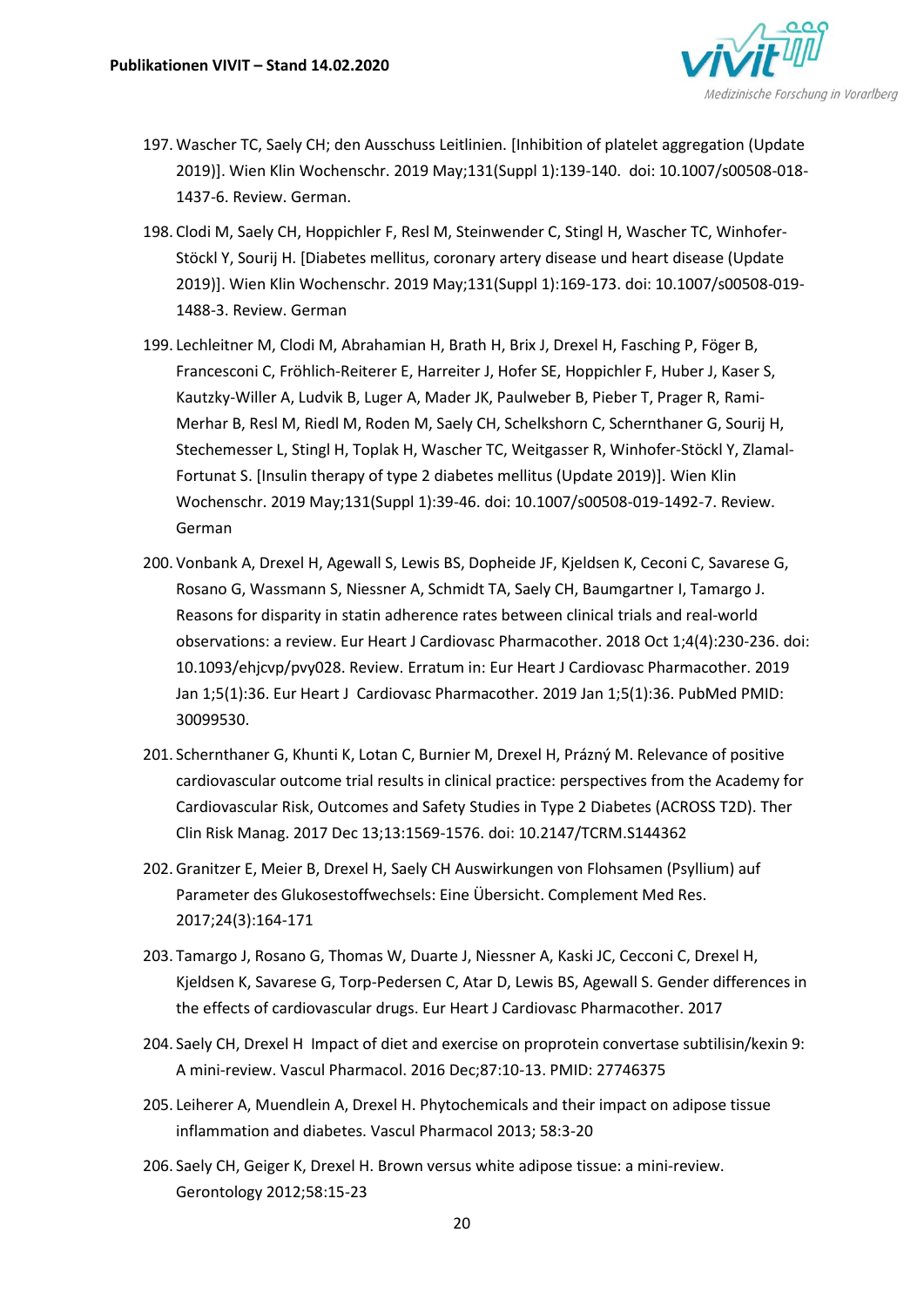

- 207. Saely CH, Drexel H, Huber K. High-dose statin therapy for high-risk patients. Herz 2010;35:497-502. PMID: 20941469
- 208. Fraunberger P, Drexel H, Walli AK. Pathophysiology of sepsis and possible influence of statins. Dtsch Med Wochenschr 2010;135:2128-2132. PMID: 20960384
- 209. Winder,T, Lang,A, und Mündlein A (2011) Molekulare Diagnostik am Beispiel des kolorektalen Karzinoms, Tumordiagnostik und Therapie 32: 66-69
- 210. Muendlein A, Winder T, Loacker S, Drexel H. Einfluss von DNA-Variationen auf die koronare Herzerkrankung. J Kardiol 2008;11-12:342-346.
- 211. Muendlein A, Geller-Rhomberg S, Stark N, Drexel H. Genetischer Hintergrund des (Nicht-) Ansprechens auf eine Clipidogrel-Therapie. J Kardiol 2011;18:312-319
- 212. Saely CH, Drexel V, Vonbank A, Drexel H. Lipid management in Type-2-Diabetes: the case for combination therapy? Therapy 2011; 8:129-141.

#### **Guidelines, Position Papers, Recommendations**

- 213.Drexel H, Milbradt S. ESC Guidelines revisited. Eur Heart J Cardiovasc Pharmacother. 2020 Jan 13. pii: pvz083
- 214. Mach F, Baigent C, Catapano AL, Koskinas KC, Casula M, Badimon L, Chapman MJ, De Backer GG, Delgado V, Ference BA, Graham IM, Halliday A, Landmesser U, Mihaylova B, Pedersen TR, Riccardi G, Richter DJ, Sabatine MS, Taskinen MR, Tokgozoglu L, Wiklund O; ESC Scientific Document Group . 2019 ESC/EAS Guidelines for the management of dyslipidaemias: lipid modification to reduce cardiovascular risk. Eur Heart J. 2020 Jan 1;41(1):111-188.
- 215.Drexel H, Coats AJS, Spoletini I, Bilato C, Mollace V, Filardi PP, Rosano GMC. ESC Position Paper on statins adherence and implementation of new lipid-lowering medications: barriers to be overcome. Eur Heart J Cardiovasc Pharmacother. 2019 Dec 24. pii: pvz079
- 216. Weber T, Arbeiter K, Ardelt F, Auer J, Aufricht C, Brandt MC, Dichtl W, Ferrari J, Föger B, Henkel M, Hohenstein-Scheibenecker K, Horn S, Kautzky-Willer A, Kepplinger E, Knoflach M, Koppelstätter C, Mache C, Marschang P, Mayer G, Metzler B, Oberbauer R, Obermair F, Obermayer-Pietsch B, Perl S, Pilz S, Prischl FC, Podczeck-Schweighofer A, Rebhandl E, Rohla M, Roller-Wirnsberger R, Saely CH, Siostrzonek P, Slany J, Stoschitzky K, Waldegger S, Wenzel RR, Weiss T, Wirnsberger G, Winhofer-Stöckl Y, Zweiker D, Zweiker R, Watschinger B; Österreichische Gesellschaft für Hypertensiologie; Österreichische Atherosklerosegesellschaft; Österreichische Diabetes Gesellschaft; Österreichische Gesellschaft für Internistische Angiologie; Österreichische Gesellschaft für Nephrologie; Österreichische Kardiologische Gesellschaft; Österreichische Gesellschaft für Neurologie; Österreichische Schlaganfall-Gesellschaft; Österr. Gesellschaft für Allgemeinmedizin; Österr. Gesellschaft für Geriatrie; Österreichische Gesellschaft für Endokrinologie und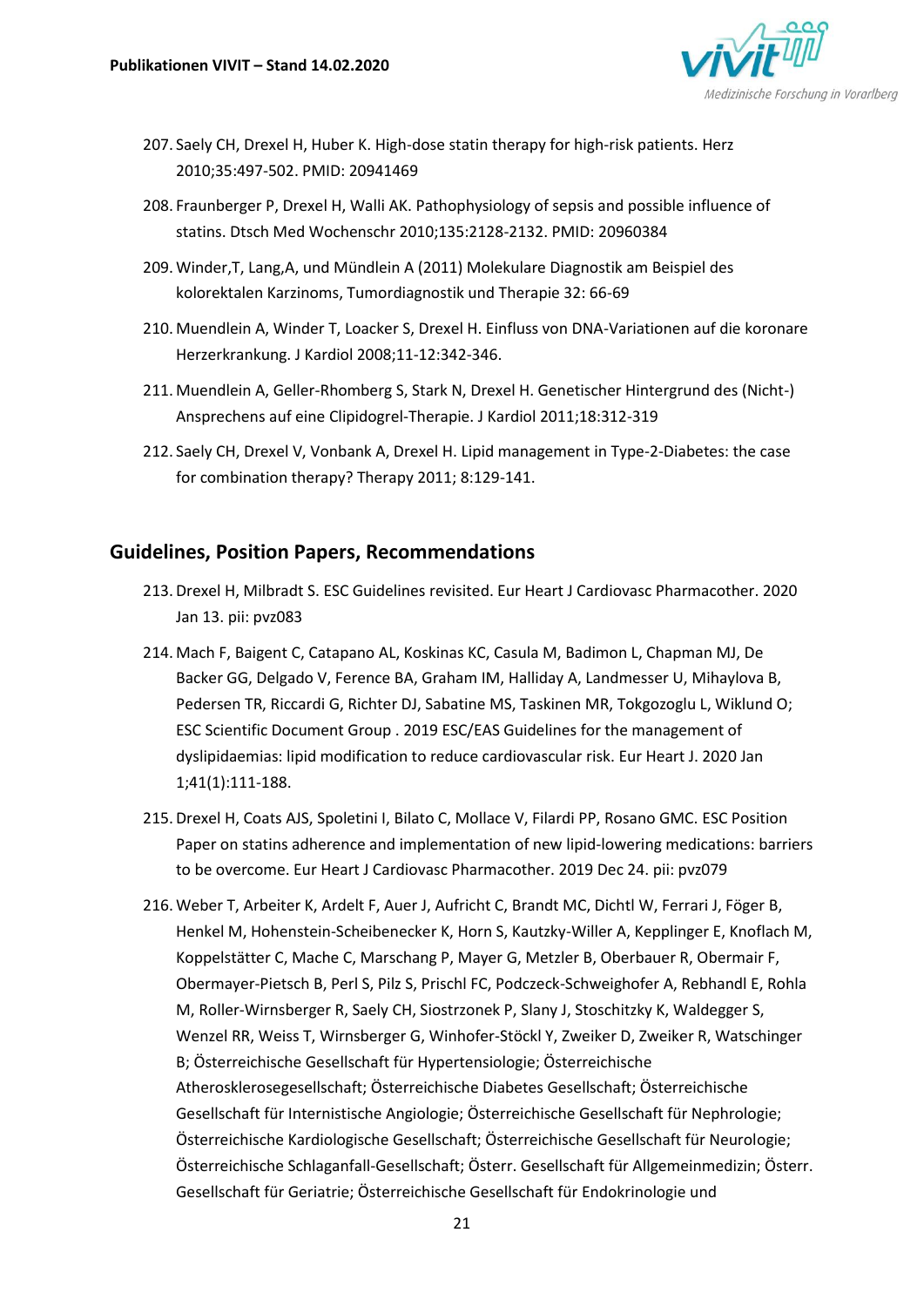

Stoffwechsel; Österreichische Gesellschaft für Innere Medizin; Österreichische Gesellschaft für Kinder- und Jugendheilkunde. [Austrian Consensus on High Blood Pressure 2019]. Wien Klin Wochenschr. 2019 Nov;131(Suppl 6):489-590

- 217. Seferovic PM, Ponikowski P, Anker SD, Bauersachs J, Chioncel O, Cleland JGF, de Boer RA, Drexel H, Ben Gal T, Hill L, Jaarsma T, Jankowska EA, Anker MS, Lainscak M, Lewis BS, McDonagh T, Metra M, Milicic D, Mullens W, Piepoli MF, Rosano G, Ruschitzka F, Volterrani M, Voors AA, Filippatos G, Coats AJS. Clinical practice update on heart failure 2019: pharmacotherapy, procedures, devices and patient management. An expert consensus meeting report of the Heart Failure Association of the European Society of Cardiology. Eur J Heart Fail. 2019 Oct;21(10):1169-1186
- 218. Sulzgruber P, Wassmann S, Semb AG, Doehner W, Widimsky P, Gremmel T, Kaski JC, Savarese G, Rosano GMC, Borghi C, Kjeldsen K, Torp-Pedersen C, Schmidt TA, Lewis BS, Drexel H, Tamargo J, Atar D, Agewall S, Niessner A. Oral anticoagulation in patients with non-valvular atrial fibrillation and a CHA2DS2-VASc score of 1: a current opinion of the European Society of Cardiology Working Group on Cardiovascular Pharmacotherapy and European Society of Cardiology Council on Stroke. Eur Heart J Cardiovasc Pharmacother. 2019 Jul 1;5(3):171-180
- 219. Clodi M, Abrahamian H, Brath H, Brix J, Drexel H, Fasching P, Föger B, Francesconi C, Fröhlich-Reiterer E, Harreiter J, Hofer SE, Hoppichler F, Huber J, Kaser S, Kautzky-Willer A, Lechleitner M, Ludvik B, Luger A, Mader JK, Paulweber B, Pieber T, Prager R, Rami-Merhar B, Resl M, Riedl M, Roden M, Saely CH, Schelkshorn C, Schernthaner G, Sourij H, Stechemesser L, Stingl H, Toplak H, Wascher TC, Weitgasser R, Winhofer-Stöckl Y, Zlamal-Fortunat S. [Antihyperglycemic treatment guidelines for diabetes mellitus type 2 (Update 2019)]. Wien Klin Wochenschr. 2019 May;131(Suppl 1):27-38
- 220. Schernthaner G, Saely CH, Schernthaner GH, Watschinger B, Drexel H. [Individualising antihypertensive therapy in patients with diabetes. A guideline by the Austrian Diabetes Association (Update 2019)]. Wien Klin Wochenschr. 2019 May;131(Suppl 1):124-135. doi: 10.1007/s00508-019-1460-2.
- 221. Rosano GMC, Tamargo J, Kjeldsen KP, Lainscak M, Agewall S, Anker SD, Ceconi C, Coats AJS, Drexel H, Filippatos G, Kaski JC, Lund L, Niessner A, Ponikowski P, Savarese G, Schmidt TA, Seferovic P, Wassmann S, Walther T, Lewis BS. Expert consensus document on the management of hyperkalaemia in patients with cardiovascular disease treated with renin angiotensin aldosterone system inhibitors: coordinated by the Working Group on Cardiovascular Pharmacotherapy of the European Society of Cardiology. Eur Heart J Cardiovasc Pharmacother. 2018 Jul 1;4(3):180-188. doi: 10.1093/ehjcvp/pvy015
- 222.Niessner A, Tamargo J, Koller L, Saely CH, Schmidt TA, Savarese G, Wassmann S, Rosano G, Ceconi C, Torp-Pedersen C, Kaski JC, Kjeldsen KP, Agewall S, Walther T, Drexel H, Lewis BS. Non-insulin antidiabetic pharmacotherapy in patients with established cardiovascular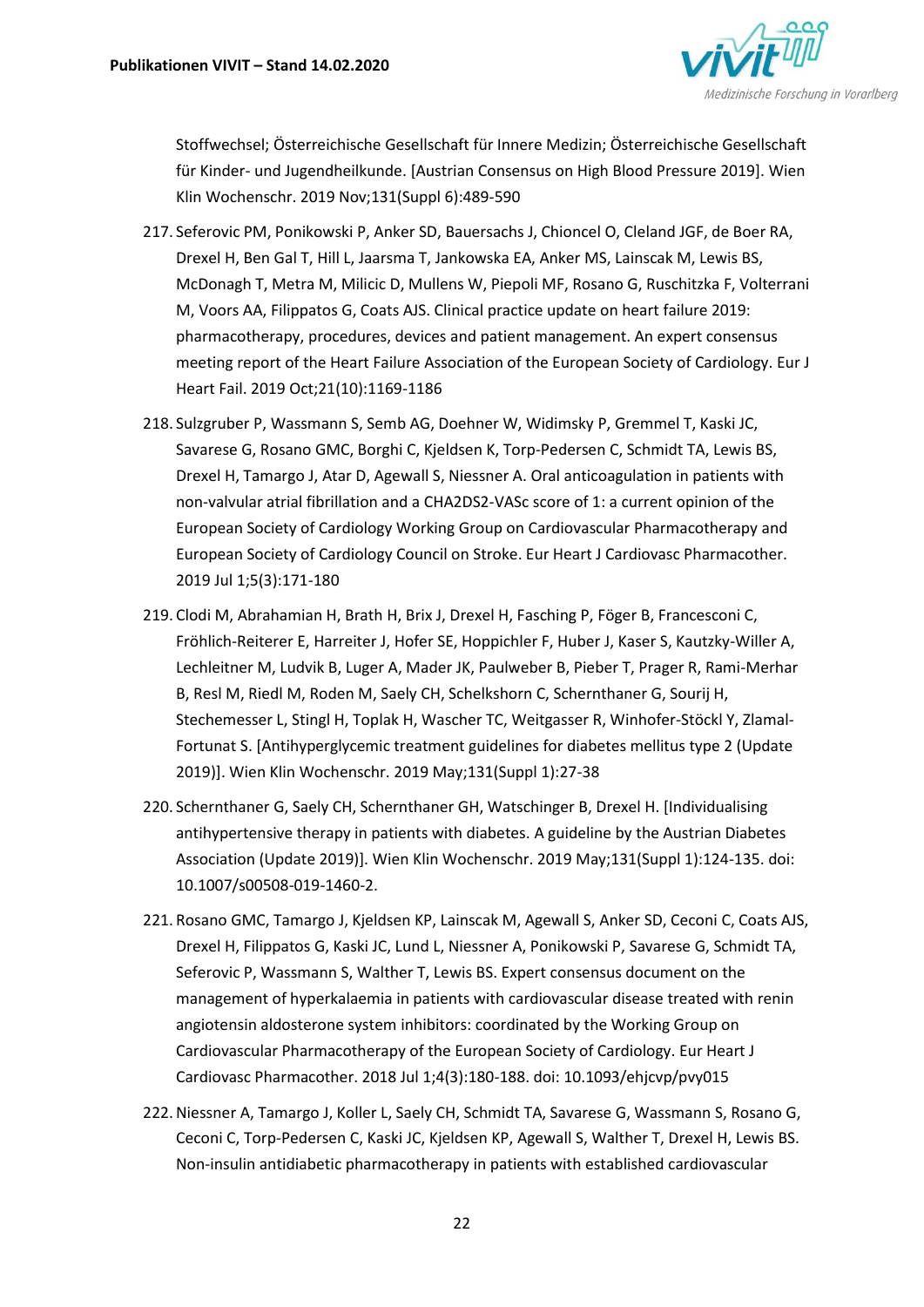

disease: a position paper of the European Society of Cardiology Working Group on Cardiovascular Pharmacotherapy. Eur Heart J. 2018 Jun 21;39(24):2274-2281.

- 223.Drexel H. Cost-effectiveness with PCSK9 inhibitors: a matter of costs. Eur Heart J Cardiovasc Pharmacother. 2018 Jan 1;4(1):23-24
- 224. Vonbank A, Agewall S, Kjeldsen KP, Lewis BS, Torp-Pedersen C, Ceconi C, Funck-Brentano C, Kaski JC, Niessner A, Tamargo J, Walther T, Wassmann S, Rosano G, Schmidt H, Saely CH, Drexel H. Comprehensive efforts to increase adherence to statin therapy. Eur Heart J. 2017 Aug 21;38(32):2473-2479.
- 225.Niessner A, Tamargo J, Morais J, Koller L, Wassmann S, Husted SE, Torp-Pedersen C, Kjeldsen K, Lewis BS, Drexel H, Kaski JC, Atar D, Storey RF, Lip GYH, Verheugt FWA, Agewall S. Reversal strategies for non-vitamin K antagonist oral anticoagulants: a critical appraisal of available evidence and recommendations for clinical management-a joint position paper of the European Society of Cardiology Working Group on Cardiovascular Pharmacotherapy and European Society of Cardiology Working Group on Thrombosis. Eur Heart J. 2017 Jun 7;38(22):1710-1716.
- 226.Drexel H. A commentary on the new ESC guidelines on dyslipidaemias. Eur Heart J Cardiovasc Pharmacother. 2017 Apr 1;3(2):73-74
- 227. Vonbank A, Agewall S, Kjeldsen KP, Lewis BS, Torp-Pedersen C, Ceconi C, Funck-Brentano C, Kaski JC, Niessner A, Tamargo J, Walther T, Wassmann S, Rosano G, Schmidt H, Saely CH, Drexel H. Comprehensive efforts to increase adherence to statin therapy. Eur Heart J. 2017 PMID: 28077470
- 228. Catapano AL, Graham I, De Backer G, Wiklund O, Chapman MJ, Drexel H, Hoes AW, Jennings CS, Landmesser U, Pedersen TR, Reiner Ž, Riccardi G, Taskinen MR, Tokgozoglu L, Verschuren WM, Vlachopoulos C, Wood DA, Zamorano JL. [2016 ESC/EAS Guidelines for the Management of Dyslipidaemias]. Kardiol Pol. 2016;74(11):1234-1318. PMID: 27910077
- 229. Catapano AL, Graham I, De Backer G, Wiklund O, Chapman MJ, Drexel H, Hoes AW, Jennings CS, Landmesser U, Pedersen TR, Reiner Ž, Riccardi G, Taskinen MR, Tokgozoglu L, Verschuren WM, Vlachopoulos C, Wood DA, Zamorano JL. 2016 ESC/EAS Guidelines for the Management of Dyslipidaemias: The Task Force for the Management of Dyslipidaemias of the European Society of Cardiology (ESC) and European Atherosclerosis Society (EAS) Developed with the special contribution of the European Assocciation for Cardiovascular Prevention & Rehabilitation (EACPR). Atherosclerosis. 2016 Oct;253:281-344. PMID: 27594540
- 230. Catapano AL, Graham I, De Backer G, Wiklund O, Chapman MJ, Drexel H, Hoes AW, Jennings CS, Landmesser U, Pedersen TR, Reiner Ž, Riccardi G, Taskinen MR, Tokgozoglu L, Verschuren WM, Vlachopoulos C, Wood DA, Zamorano JL; Authors/Task Force Members 2016 ESC/EAS Guidelines for the Management of Dyslipidaemias. Eur Heart J. 2016 Oct 14;37(39):2999-3058. PMID: 27567407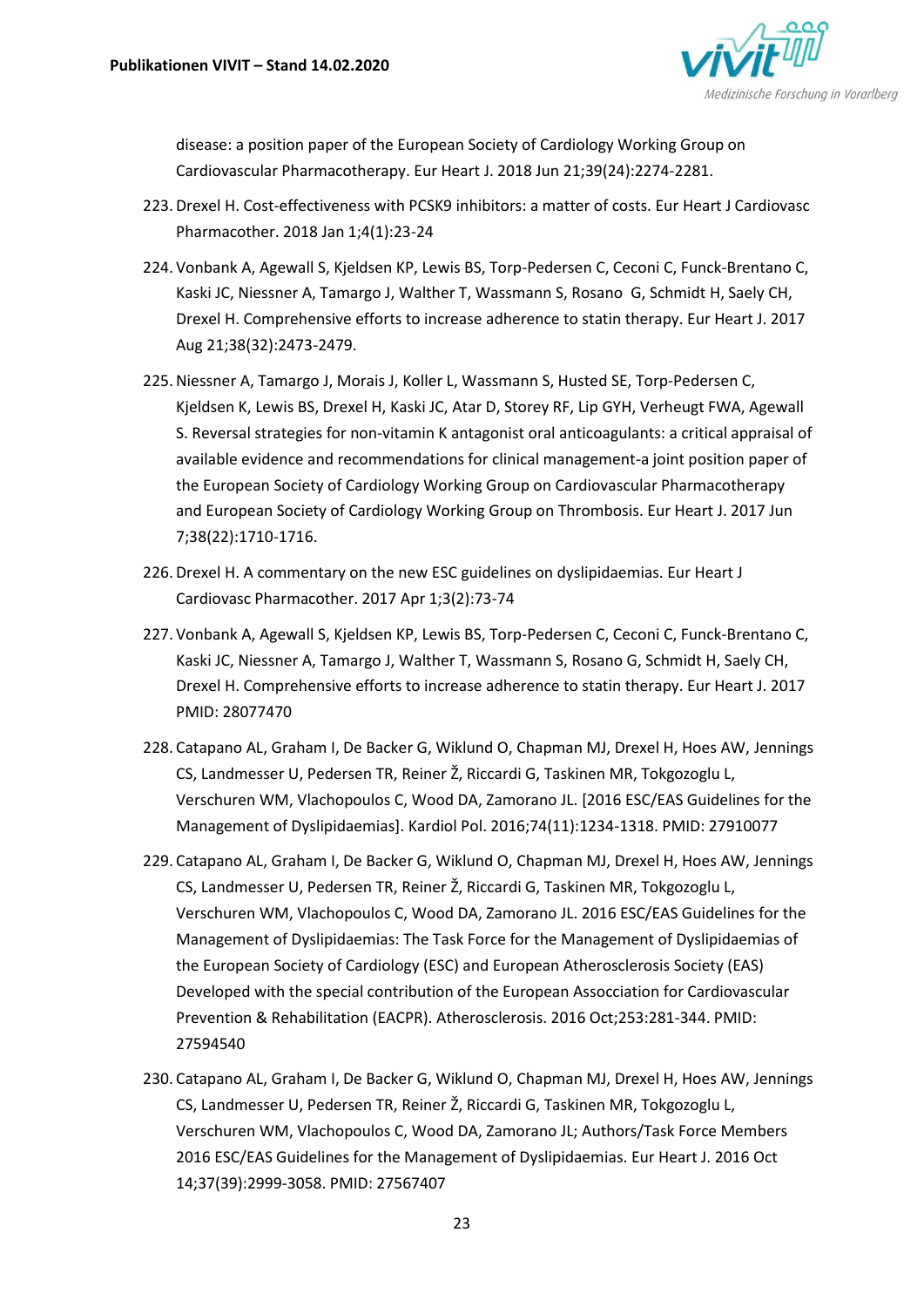

- 231.Niessner A, Tamargo J, Morais J, Koller L, Wassmann S, Husted ST, Torp-Pedersen C, Kjeldsen K, Lewis BS, Drexel H, Kaski JC, Atar D, Storey RF, Lip GYH, Verheugt FWH, Agewall S. Reversal strategies for Non-vitamin K oral anticoagulants – a critical appraisal of available evidence and recommendations for the clinical management. Eur H J 2015, epub ahead of print
- 232. Rosano GM, Lewis B, Agewall S, Wassmann S, Vitale C, Schmidt H, Drexel H, Patak A, Torp-Pedersen C, Kjeldsen KP, Tamargo J. Gender differences in the effect of cardiovascular drugs: a position document of the Working Group on Pharmacology and Drug Therapy of the ESC; Eur Heart J 2015; 36: 2677-2680.
- 233.Drexel H, Vonbank A, Fraunberger P, Riesen WF, Saely CH. Toward a more professional and practical medical education: a novel Central European approach. Adv Med Edu Pract 2015; 6: 1-9.
- 234. Clodi M, Abrahamian H, Drexel H, Fasching P, Hoppichler F, Kautzky-Willer A, Lechleitner M, Ludvik B, Prager R, Roden M, Saely CH, Schernthaner G, Schober E, Toplak H, Wascher T, Weitgasser R. Antihyperglycemic Treatment Guidelines for diabetes mellitus type 2. Wien Klin Wochenschr 2012; 124, Suppl 2: 10-16.
- 235. Schernthaner G, Drexel H, Rosenkranz AR, Schernthaner GH, Watschinger B. Antihypertensive therapy in diabetes mellitus: 2012 guidelines of the Austrian diabetes association. Wien Klin Wochenschr 2012; 124, Suppl 2: 23-27.
- 236. Saely CH, Drexel H. Lipid therapy in patients with diabetes. Wien Med Wochenschr 2010;160:25-29. PMID: 20229158.
- 237.Drexel H. Statins, fibrates, nicotinic acid, cholesterol absorption inhibitors, anion-exchange resins, omega-3 fatty acids: which drugs for which patients? Fundam Clin Pharmacol 2009;23:687-692.
- 238.Drexel H. Nicotinic acid in the treatment of hyperlipidaemia. Fundam Clin Pharmacol 2007;21 Suppl 2:5-6.
- 239.Drexel H. Reducing risk by raising HDL-cholesterol: the evidence. Eur Heart J 2006;8:F23- F29.
- 240. Sheperd J, Betteridge J, Van Gaal L on behalf of a European Consensus Panel. Nicotinic acid in the management of dyslipidaemia associated with diabetes and metabolic syndrome: a position paper developed by a European Consensus Panel. Curr Med Res Opin 2005;21:665- 682.
- 241.Drexel H. Modern intervention strategies for managing dyslipidaemia: the case for combination therapy. Br J Diabetes Vasc Dis 2005;5:S17-S23.
- 242. Lechleitner M, Drexel H. Diabetes and lipids. Wien Med Wochenschr 2003;153:469-473.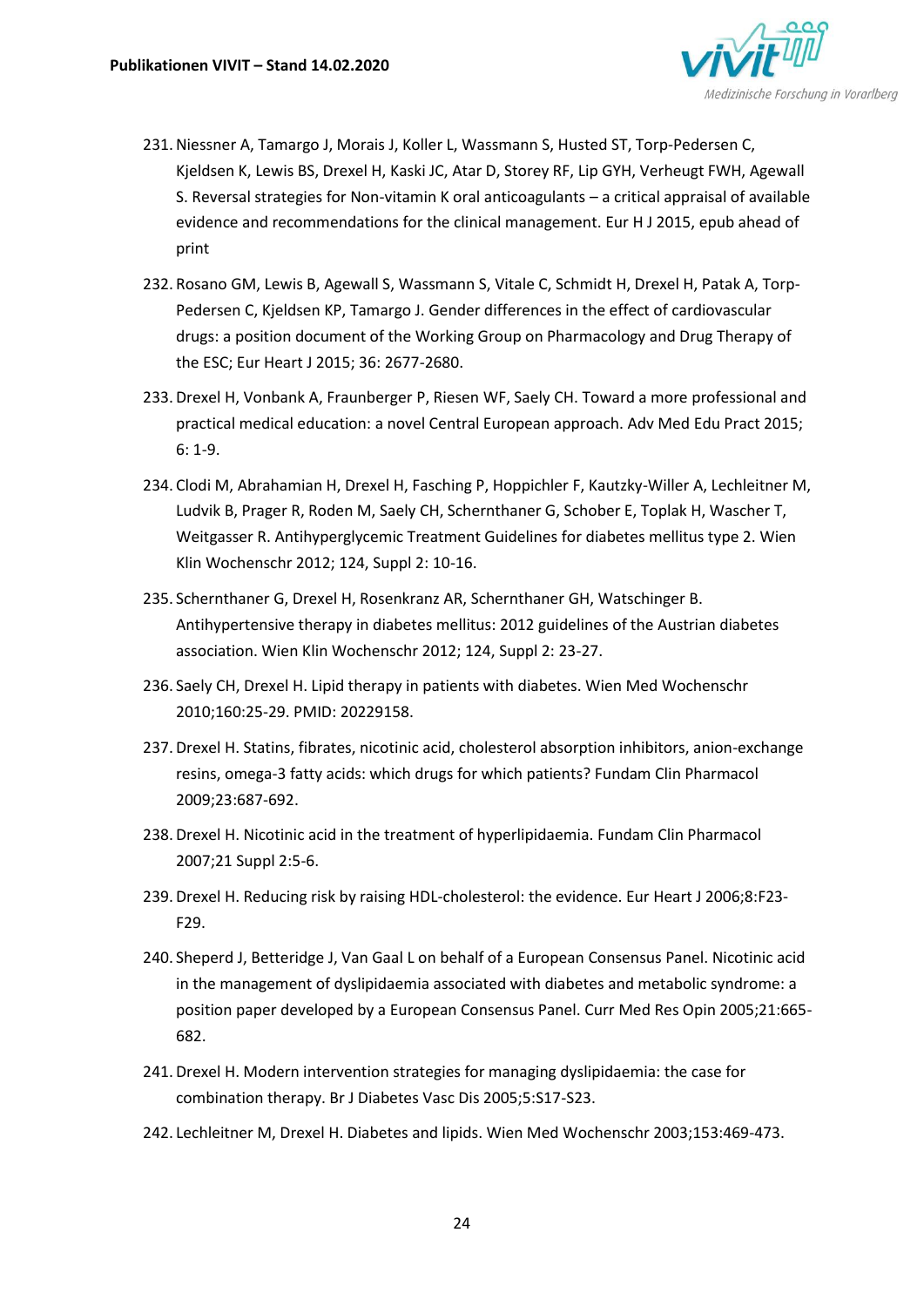

#### **Letters**

- 243. Muendlein A, Ebner J, Zitt E. Prevalence of the Janus Kinase 2 V617F Mutation in Patients with End-Stage Renal Disease. Nephron. 2016 Nov 26. PMID: 27889755
- 244. Saely CH, Drexel V, Drexel H. The fate of fat: A response. Gerontology 2011; 58: 123-125.
- 245. Saely CH, Rein P, Drexel H. Combination lipid therapy in type 2 diabetes. N Engl J Med 2010;363:692
- 246. Winder T, Scheithauer W, Lang A. Comment on Karapetis et al. K-ras Mutations and Benefit from Cetuximab in Advanced Colorectal Cancer. N Engl. J Med 2009; 360: 834-835.
- 247. Saely CH, Marte T, Drexel H. Lp(a) lipoprotein, vascular disease, and mortality in the elderly. N Engl J Med 2004;350:1150-1152
- 248. Risch L, Drexel H, Huber AR. Cystatin C and the risk of death. N Engl J Med 2005;353:842- 844.
- 249.Hoefle G, Holzmueller H, Drexel H. Alendronate versus calcitriol for prevention of bone loss after cardiac transplantation. N Engl J Med 2004;350:2306-2308.
- 250.Hofle G, Holzmuller H, Drexel H. Bisphosphonates routine in prevention of post-transplant osteoporosis? J Bone Miner Res 2005;20:1482.

### **Pharma-Studien**

- 251. Tripolt NJ, Kolesnik E, Pferschy PN, Verheyen N, Ablasser K, Sailer S, Alber H, Berger R, Kaulfersch C, Leitner K, Lichtenauer M, Mader A, Moertl D, Oulhaj A, Reiter C, Rieder T, Saely CH, Siller-Matula J, Weidinger F, Zechner PM, von Lewinski D, Sourij H; EMMY study group. Impact of EMpagliflozin on cardiac function and biomarkers of heart failure in patients with acute Myocardial infarction-The EMMY trial. Am Heart J. 2020 Mar;221:39-47.
- 252.Jukema JW, Zijlstra LE, Bhatt DL, Bittner VA, Diaz R, Drexel H, Goodman SG, Kim YU, Pordy R, Reiner Ž, Roe MT, Tse HF, Montenegro Valdovinos PC, White HD, Zeiher AM, Szarek M, Schwartz GG, Steg PG; ODYSSEY OUTCOMES Investigators. Effect of Alirocumab on Stroke in ODYSSEY OUTCOMES. Circulation. 2019 Dec 17;140(25):2054-2062. doi: 10.1161/CIRCULATIONAHA.119.043826. Epub 2019 Nov 11 *P*ubMed PMID: 31707788; PubMed Central PMCID: PMC6919220
- 253. Steg PG, Bhatt DL, Simon T, Fox K, Mehta SR, Harrington RA, Held C, Andersson M, Himmelmann A, Ridderstråle W, Leonsson-Zachrisson M, Liu Y, Opolski G, Zateyshchikov D, Ge J, Nicolau JC, Corbalán R, Cornel JH, Widimský P, Leiter LA; THEMIS Steering Committee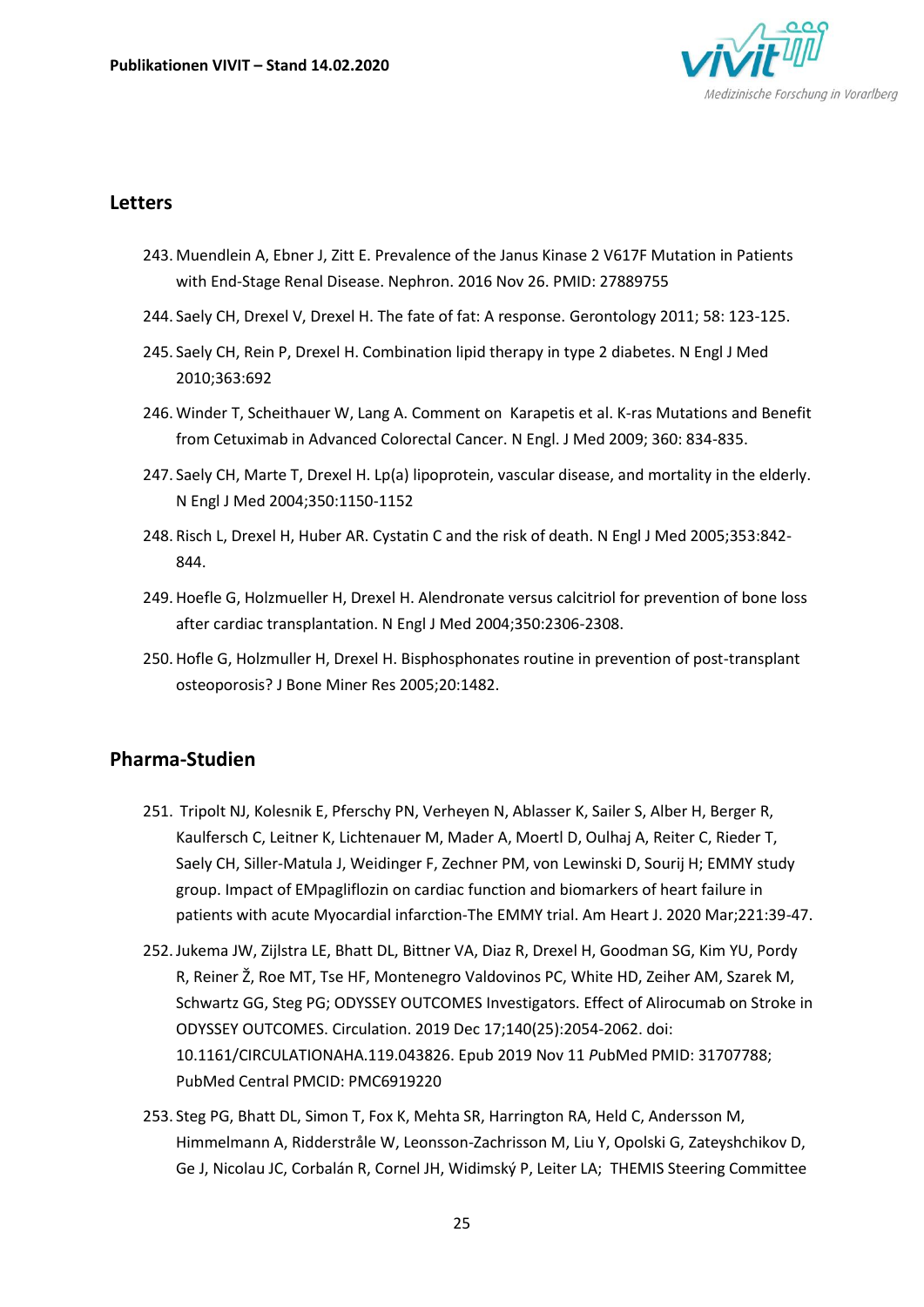

and Investigators. Ticagrelor in Patients with Stable Coronary Disease and Diabetes. N Engl J Med. 2019 Oct 3;381(14):1309-1320

- 254. Bhatt DL, Steg PG, Mehta SR, Leiter LA, Simon T, Fox K, Held C, Andersson M, Himmelmann A, Ridderstråle W, Chen J, Song Y, Diaz R, Goto S, James SK, Ray KK, Parkhomenko AN, Kosiborod MN, McGuire DK, Harrington RA; THEMIS Steering Committee and Investigators. Ticagrelor in patients with diabetes and stable coronary artery disease with a history of previous percutaneous coronary intervention (THEMIS-PCI): a phase 3, placebo-controlled, randomised trial. Lancet. 2019 Sep 28;394(10204):1169-1180. doi: 10.1016/S0140- 6736(19)31887-2.
- 255. Sulzgruber P, Wassmann S, Semb AG, Doehner W, Widimsky P, Gremmel T, Kaski JC, Savarese G, Rosano GMC, Borghi C, Kjeldsen K, Torp-Pedersen C, Schmidt TA, Lewis BS, Drexel H, Tamargo J, Atar D, Agewall S, Niessner A. Oral Anticoagulation in patients with non-valvular atrial fibrillation and a CHA2DS2-VASc score of 1. Eur Heart J. 2019 Sep 21;40(36):3010-3012
- 256.Decker T, Marschner N, Muendlein A, Welt A, Hagen V, Rauh J, Schröder H, Jaehnig P, Potthoff K, Lerchenmüller C. VicTORia: a randomised phase II study to compare vinorelbine in combination with the mTOR inhibitor everolimus versus vinorelbine monotherapy for second-line chemotherapy in advanced HER2-negative breast cancer. Breast Cancer Res Treat. 2019 Aug;176(3):637-647
- 257. Ray KK, Colhoun HM, Szarek M, Baccara-Dinet M, Bhatt DL, Bittner VA, Budaj AJ, Diaz R, Goodman SG, Hanotin C, Harrington RA, Jukema JW, Loizeau V, Lopes RD, Moryusef A, Murin J, Pordy R, Ristic AD, Roe MT, Tuñón J, White HD, Zeiher AM, Schwartz GG, Steg PG; ODYSSEY OUTCOMES Committees and Investigators. Effects of alirocumab on cardiovascular and metabolic outcomes after acute coronary syndrome in patients with or without diabetes: a prespecified analysis of the ODYSSEY OUTCOMES randomised controlled trial. Lancet Diabetes Endocrinol. 2019 Aug;7(8):618-628. doi: 10.1016/S2213- 8587(19)30158-5. Epub 2019 Jul 1. Erratum in: Lancet Diabetes Endocrinol. 2019 Jul 8;:. Lancet Diabetes Endocrinol. 2019 Sep;7(9):e21
- 258. Schwartz GG, Steg PG, Szarek M, Bhatt DL, Bittner VA, Diaz R, Edelberg JM, Goodman SG, Hanotin C, Harrington RA, Jukema JW, Lecorps G, Mahaffey KW, Moryusef A, Pordy R, Quintero K, Roe MT, Sasiela WJ, Tamby JF, Tricoci P, White HD, Zeiher AM; ODYSSEY OUTCOMES Committees and Investigators. Alirocumab and Cardiovascular Outcomes after Acute Coronary Syndrome. N Engl J Med. 2018 Nov 29;379(22):2097-2107
- 259. Sawhney JP, Kothiwale VA, Bisne V, Durgaprasad R, Jadhav P, Chopda M, Vanajakshamma V, Meena R, Vijayaraghavan G, Chawla K, Allu J, Pieper KS, John Camm A, Kakkar AK; GARFIELD-AF Investigators. Risk profiles and one-year outcomes of patients with newly diagnosed atrial fibrillation in India: Insights from the GARFIELD-AF Registry. Indian Heart J. 2018 Nov - Dec;70(6):828-835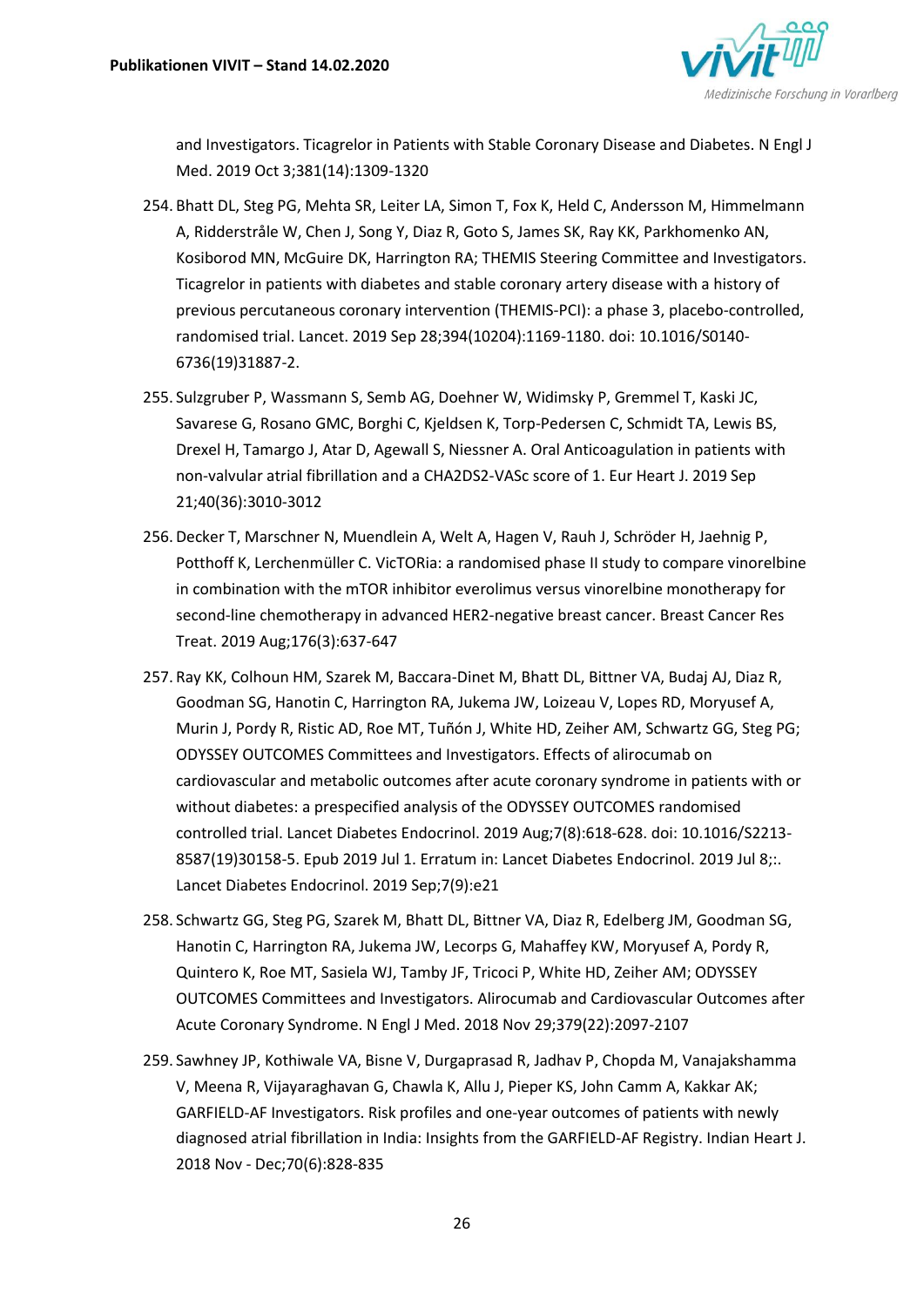

- 260.Holman RR, Bethel MA, Mentz RJ, Thompson VP, Lokhnygina Y, Buse JB, Chan JC, Choi J, Gustavson SM, Iqbal N, Maggioni AP, Marso SP, Öhman P, Pagidipati NJ, Poulter N, Ramachandran A, Zinman B, Hernandez AF; EXSCEL Study Group. Effects of Once-Weekly Exenatide on Cardiovascular Outcomes in Type 2 Diabetes. N Engl J Med. 2017 Sep 28;377(13):1228-1239
- 261. Tamargo J, Rosano G, Walther T, Duarte J, Niessner A, Kaski JC, Ceconi C, Drexel H, Kjeldsen K, Savarese G, Torp-Pedersen C, Atar D, Lewis BS, Agewall S. Gender differences in the effects of cardiovascular drugs. Eur Heart J Cardiovasc Pharmacother. 2017 Jul 1;3(3):163- 182
- 262. Lincoff AM, Nicholls SJ, Riesmeyer JS, Barter PJ, Brewer HB, Fox KAA, Gibson CM, Granger C, Menon V, Montalescot G, Rader D, Tall AR, McErlean E, Wolski K, Ruotolo G, Vangerow B, Weerakkody G, Goodman SG, Conde D, McGuire DK, Nicolau JC, Leiva-Pons JL, Pesant Y, Li W, Kandath D, Kouz S, Tahirkheli N, Mason D, Nissen SE; ACCELERATE Investigators. [Evacetrapib and Cardiovascular Outcomes in High-Risk Vascular Disease.](https://www.ncbi.nlm.nih.gov/pubmed/28514624) N Engl J Med. 2017 May 18;376(20):1933-1942.
- 263. Zinman B, Wanner C, Lachin JM, Fitchett D, Bluhmki E, Hantel S, Mattheus M, Devins T, Johansen OE, Woerle HJ, Broedl UC, Inzucchi SE, EMPA-REG OUTCOME Investigators. Empagliflozin, Cardiovascular Outcomes, and Mortality in Type 2 Diabetes. NEJM 2015; 373: 2117-2128.
- 264. Aschner P, Katzeff HL, Guo H, Sunga S, Williams-Herman D, Kaufman KD, Goldstein BJ; Sitagliptin Study 049 Group. Efficacy and safety of monotherapy of sitagliptin compared with metformin
- 265. Pokorney SD, Piccini JP, Stevens SR, Patel MR, Pieper KS, Halperin JL, Breithardt G, Singer DE, Hankey GJ, Hacke W, Becker RC, Berkowitz SD, Nessel CC, Mahaffey KW, Fox KA, Califf RM; ROCKET AF Steering Committee & Investigators.; ROCKET AF Steering Committee Investigators.. Cause of Death and Predictors of All-Cause Mortality in Anticoagulated Patients With Nonvalvular Atrial Fibrillation: Data From ROCKET AF. J Am Heart Assoc. 2016 Mar 8;5(3):e002197. doi: 10.1161/JAHA.115.002197. PubMed PMID: 26955859; PubMed Central PMCID: PMC4943233.
- 266. Moriarty PM, Thompson PD, Cannon CP, Guyton JR, Bergeron J, Zieve FJ, Bruckert E, Jacobson TA, Kopecky SL, Baccara-Dinet MT, Du Y, Pordy R, Gipe DA; ODYSSEY ALTERNATIVE Investigators.. Efficacy and safety of alirocumab vs ezetimibe in statin-intolerant patients, with a statin rechallenge arm: The ODYSSEY ALTERNATIVE randomized trial. J Clin Lipidol. 2015 Nov-Dec;9(6):758-69. doi: 10.1016/j.jacl.2015.08.006. PubMed PMID: 26687696.
- 267. Cannon CP, Blazing MA, Giugliano RP, McCagg A, White JA, Theroux P, Darius H, Lewis BS, Ophuis TO, Jukema JW, De Ferrari GM, Ruzyllo W, De Lucca P, Im K, Bohula EA, Reist C, Wiviott SD, Tershakovec AM, Musliner TA, Braunwald E, Califf RM; IMPROVE-IT Investigators.. Ezetimibe Added to Statin Therapy after Acute Coronary Syndromes. N Engl J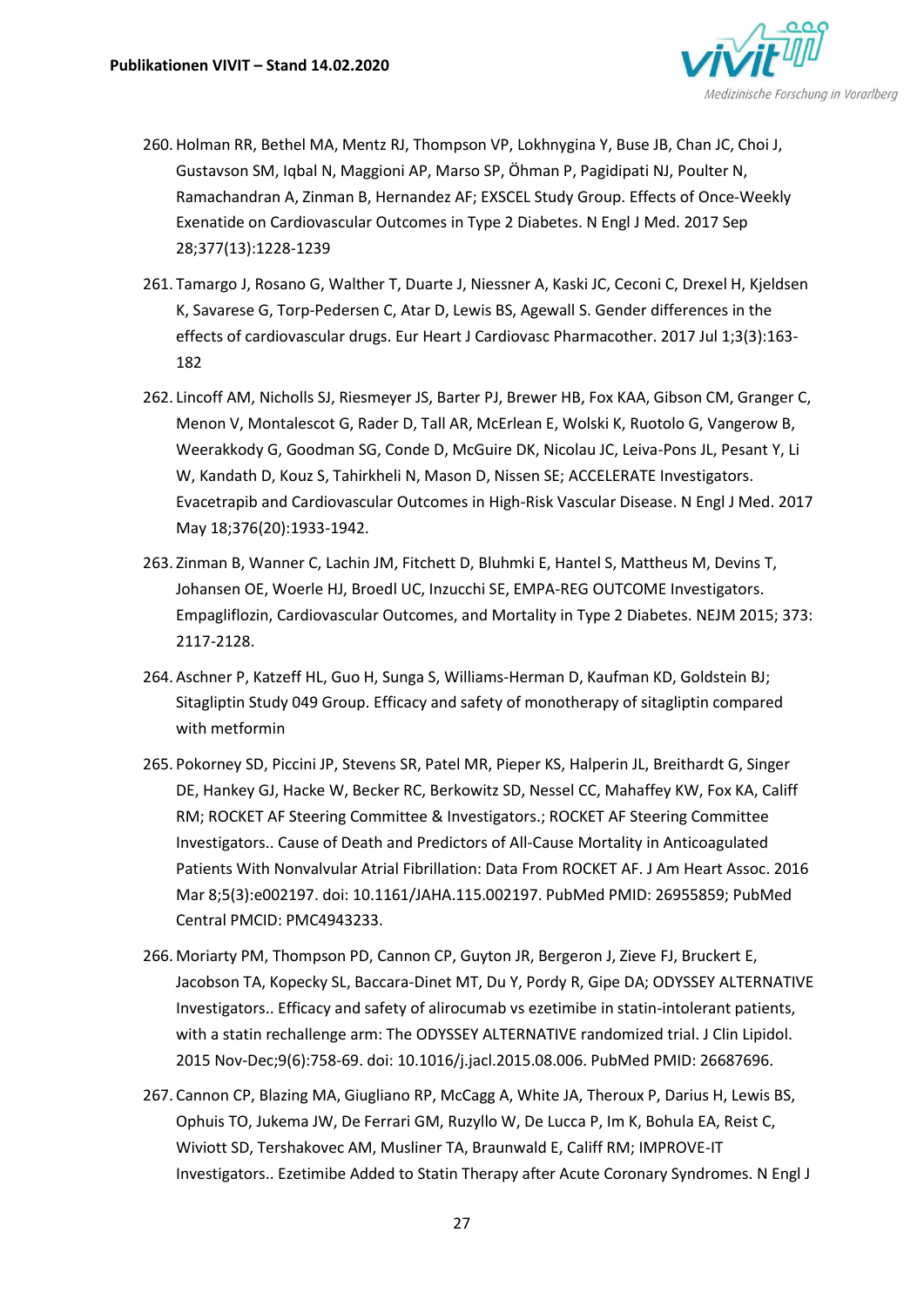

Med. 2015 Jun 18;372(25):2387-97. doi: 10.1056/NEJMoa1410489. PubMed PMID: 26039521.

- 268. Lip GY, Rushton-Smith SK, Goldhaber SZ, Fitzmaurice DA, Mantovani LG, Goto S, Haas S, Bassand JP, Camm AJ, Ambrosio G, Janský P, Al Mahmeed W, Oh S, vanEickels M, Raatikainen P, Steffel J, Oto A, Kayani G, Accetta G, Kakkar AK; GARFIELD-AF Investigators.. Does sex affect anticoagulant use for stroke prevention in nonvalvular atrial fibrillation? The prospective global anticoagulant registry in the FIELD-Atrial Fibrillation. Circ Cardiovasc Qual Outcomes. 2015 Mar;8(2 Suppl 1):S12-20. doi: 10.1161/CIRCOUTCOMES.114.001556. PubMed PMID: 25714828.
- 269.Halperin JL, Hankey GJ, Wojdyla DM, Piccini JP, Lokhnygina Y, Patel MR, Breithardt G, Singer DE, Becker RC, Hacke W, Paolini JF, Nessel CC, Mahaffey KW, Califf RM, Fox KA; ROCKET AF Steering Committee and Investigators.. Efficacy and safety of rivaroxaban compared with warfarin among elderly patients with nonvalvular atrial fibrillation in the Rivaroxaban Once Daily, Oral, Direct Factor Xa Inhibition Compared With Vitamin K Antagonism for Prevention of Stroke and Embolism Trial in Atrial Fibrillation (ROCKET AF). Circulation. 2014 Jul 8;130(2):138-46. doi: 10.1161/CIRCULATIONAHA.113.005008. PubMed PMID: 24895454.
- 270. Schwartz GG, Olsson AG, Abt M, Ballantyne CM, Barter PJ, Brumm J, Chaitman BR, Holme IM, Kallend D, Leiter LA, Leitersdorf E, McMurray JJ, Mundl H, Nicholls SJ, Shah PK, Tardif JC, Wright RS; dal-OUTCOMES Investigators.. Effects of dalcetrapib in patients with a recent acute coronary syndrome. N Engl J Med. 2012 Nov 29;367(22):2089-99. doi: 10.1056/NEJMoa1206797. PubMed PMID: 23126252.
- 271. Parving HH, Brenner BM, McMurray JJ, de Zeeuw D, Haffner SM, Solomon SD,Chaturvedi N, Persson F, Desai AS, Nicolaides M, Richard A, Xiang Z, Brunel P, Pfeffer MA; ALTITUDE Investigators.. Cardiorenal end points in a trial of aliskiren for type 2 diabetes. N Engl J Med. 2012 Dec 6;367(23):2204-13. doi: 10.1056/NEJMoa1208799. PubMed PMID: 23121378.
- 272.ORIGIN Trial Investigators., Gerstein HC, Bosch J, Dagenais GR, Díaz R, Jung H, Maggioni AP, Pogue J, Probstfield J, Ramachandran A, Riddle MC, Rydén LE, Yusuf S. Basal insulin and cardiovascular and other outcomes in dysglycemia. N Engl J Med. 2012 Jul 26;367(4):319- 28. doi: 10.1056/NEJMoa1203858. PubMed PMID: 22686416.
- 273.ORIGIN Trial Investigators., Bosch J, Gerstein HC, Dagenais GR, Díaz R, Dyal L, Jung H, Maggiono AP, Probstfield J, Ramachandran A, Riddle MC, Rydén LE, Yusuf S. n-3 fatty acids and cardiovascular outcomes in patients with dysglycemia. N Engl J Med. 2012 Jul 26;367(4):309-18. doi: 10.1056/NEJMoa1203859. PubMed PMID: 22686415.
- 274. EINSTEIN–PE Investigators., Büller HR, Prins MH, Lensin AW, Decousus H, Jacobson BF, Minar E, Chlumsky J, Verhamme P, Wells P, Agnelli G, Cohen A, Berkowitz SD, Bounameaux H, Davidson BL, Misselwitz F, Gallus AS, Raskob GE, Schellong S, Segers A. Oral rivaroxaban for the treatment of symptomatic pulmonary embolism. N Engl J Med. 2012 Apr 5;366(14):1287-97. doi: 10.1056/NEJMoa1113572. PubMed PMID: 22449293.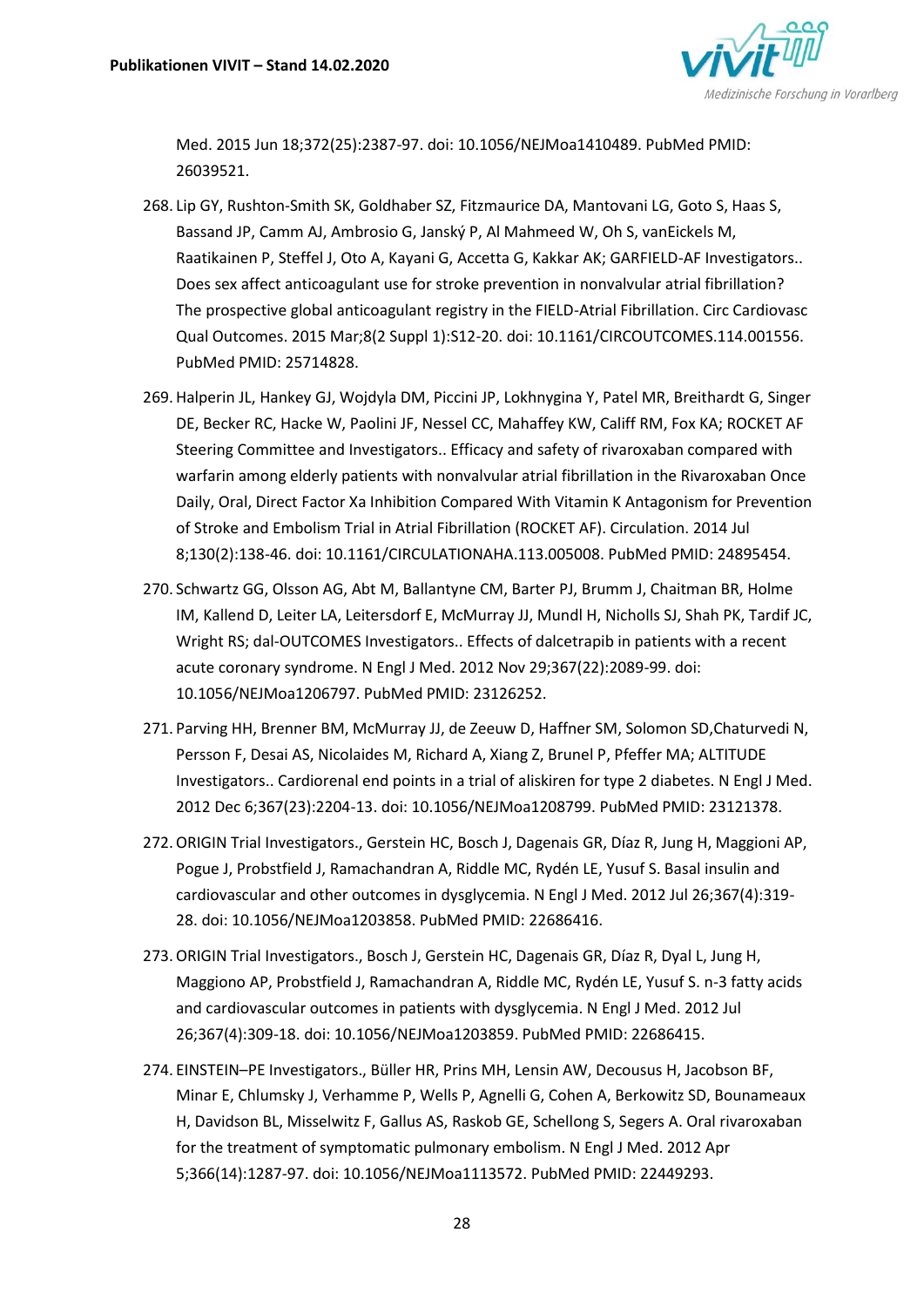

- 275. Morrow DA, Braunwald E, Bonaca MP, Ameriso SF, Dalby AJ, Fish MP, Fox KA, Lipka LJ, Liu X, Nicolau JC, Ophuis AJ, Paolasso E, Scirica BM, Spinar J, Theroux P, Wiviott SD, Strony J, Murphy SA; TRA 2P–TIMI 50 Steering Committee and Investigators.. Vorapaxar in the secondary prevention of atherothrombotic events. N Engl J Med. 2012 Apr 2;366(15):1404- 13. doi: 10.1056/NEJMoa1200933. PubMed PMID: 22443427.
- 276.Hankey GJ, Patel MR, Stevens SR, Becker RC, Breithardt G, Carolei A, Diener HC, Donnan GA, Halperin JL, Mahaffey KW, Mas JL, Massaro A, Norrving B, Nessel CC, Paolini JF, Roine RO, Singer DE, Wong L, Califf RM, Fox KA, Hacke W; ROCKET AF Steering Committee investigators.. Rivaroxaban compared with warfarin in patients with atrial fibrillation and previous stroke or transient ischaemic attack: a subgroup analysis of ROCKET AF. Lancet Neurol. 2012 Apr;11(4):315-22. doi: 10.1016/S1474-4422(12)70042-X. PubMed PMID: 22402056.
- 277. Lüscher TF, Taddei S, Kaski JC, Jukema JW, Kallend D, Münzel T, Kastelein JJ, Deanfield JE; dal-VESSEL Investigators.. Vascular effects and safety of dalcetrapib in patients with or at risk of coronary heart disease: the dal-VESSEL randomized clinical trial. Eur Heart J. 2012 Apr;33(7):857-65. doi: 10.1093/eurheartj/ehs019. PubMed PMID: 22345126; PubMed Central PMCID: PMC3345558.
- 278. Patel MR, Mahaffey KW, Garg J, Pan G, Singer DE, Hacke W, Breithardt G, Halperin JL, Hankey GJ, Piccini JP, Becker RC, Nessel CC, Paolini JF, Berkowitz SD, Fox KA, Califf RM; ROCKET AF Investigators.. Rivaroxaban versus warfarin in nonvalvular atrial fibrillation. N Engl J Med. 2011 Sep 8;365(10):883-91. doi: 10.1056/NEJMoa1009638. PubMed PMID: 21830957.
- 279. Alexander JH, Lopes RD, James S, Kilaru R, He Y, Mohan P, Bhatt DL, Goodman S, Verheugt FW, Flather M, Huber K, Liaw D, Husted SE, Lopez-Sendon J, De Caterina R, Jansky P, Darius H, Vinereanu D, Cornel JH, Cools F, Atar D, Leiva-Pons JL, Keltai M, Ogawa H, Pais P, Parkhomenko A, Ruzyllo W, Diaz R, White H, Ruda M, Geraldes M, Lawrence J, Harrington RA, Wallentin L; APPRAISE-2 Investigators.. Apixaban with antiplatelet therapy after acute coronary syndrome. N Engl J Med. 2011 Aug 25;365(8):699-708. doi: 10.1056/NEJMoa1105819. PubMed PMID: 21780946.
- 280. Schwartz GG, Olsson AG, Ballantyne CM, Barter PJ, Holme IM, Kallend D, Leiter LA, Leitersdorf E, McMurray JJ, Shah PK, Tardif JC, Chaitman BR, Duttlinger-Maddux R, Mathieson J; dal-OUTCOMES Committees and Investigators. Rationale and design of the dal-OUTCOMES trial: efficacy and safety of dalcetrapib in patients with recent acute coronary syndrome. Am Heart J. 2009 Dec;158(6):896-901.e3. doi: 10.1016/j.ahj.2009.09.017. PubMed PMID: 19958854.
- 281. Wallentin L, Becker RC, Budaj A, Cannon CP, Emanuelsson H, Held C, Horrow J, Husted S, James S, Katus H, Mahaffey KW, Scirica BM, Skene A, Steg PG, Storey RF, Harrington RA; PLATO Investigators., Freij A, Thorsén M. Ticagrelor versus clopidogrel in patients with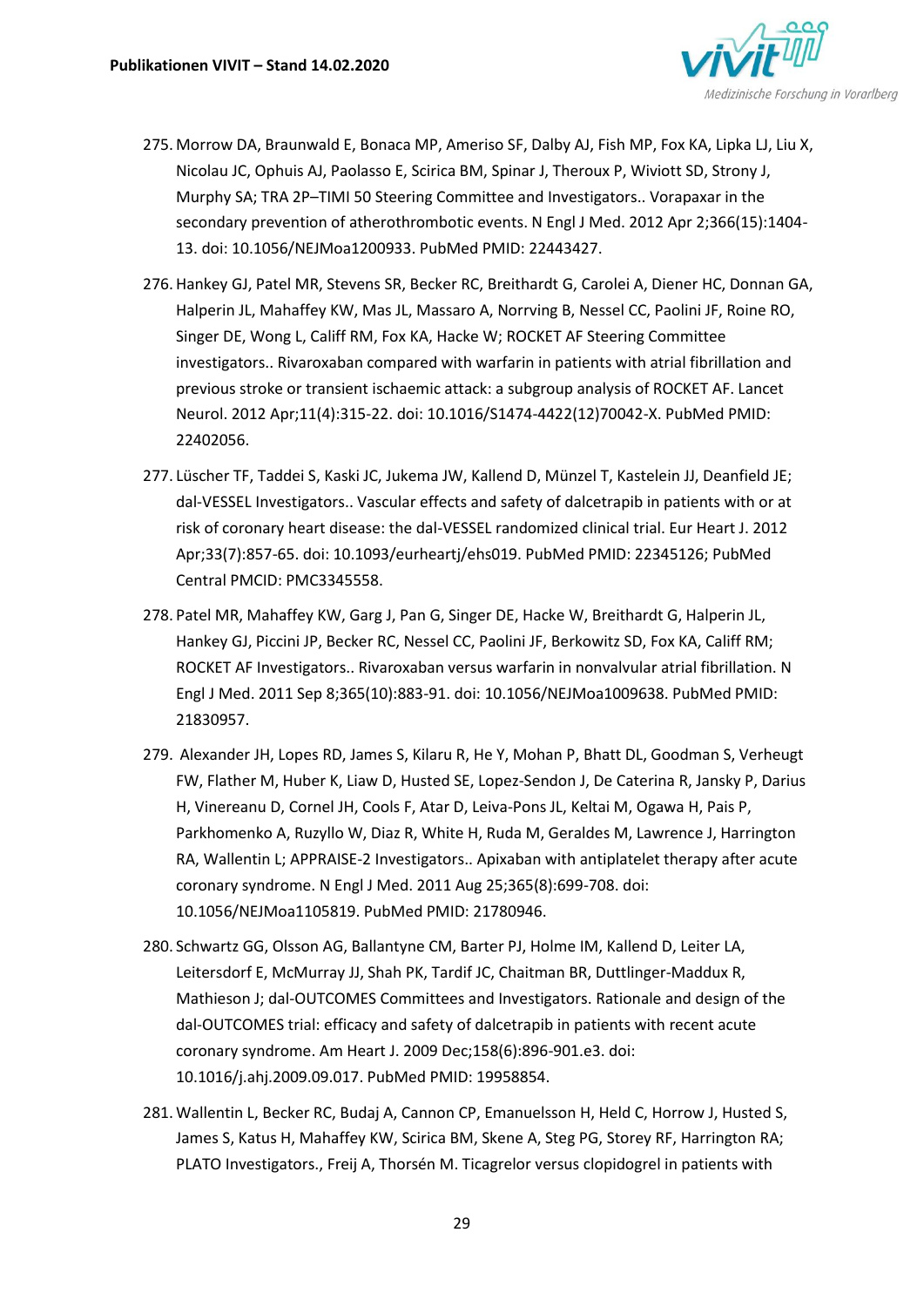

acute coronary syndromes. N Engl J Med. 2009 Sep 10;361(11):1045-57. doi: 10.1056/NEJMoa0904327. PubMed PMID: 19717846.

- 282. APPRAISE Steering Committee and Investigators., Alexander JH, Becker RC, Bhatt DL, Cools F, Crea F, Dellborg M, Fox KA, Goodman SG, Harrington RA, Huber K, Husted S, Lewis BS, Lopez-Sendon J, Mohan P, Montalescot G, Ruda M, Ruzyllo W, Verheugt F, Wallentin L. Apixaban, an oral, direct, selective factor Xa inhibitor, in combination with antiplatelet therapy after acute coronary syndrome: results of the Apixaban for Prevention of Acute Ischemic and Safety Events (APPRAISE) trial. Circulation. 2009 Jun 9;119(22):2877-85. doi: 10.1161/CIRCULATIONAHA.108.832139. PubMed PMID: 19470889.
- 283. Brugts JJ, de Maat MP, Boersma E, Witteman JC, van Duijn C, Uitterlinden AG, Bertrand M, Remme W, Fox K, Ferrari R, Danser AH, Simoons ML; EUROPA-PERGENE investigators.. The rationale and design of the PERindopril GENEtic association study (PERGENE): a pharmacogenetic analysis of angiotensin-converting enzyme inhibitor therapy in patients with stable coronary artery disease. Cardiovasc Drugs Ther. 2009 Apr;23(2):171-81. doi: 10.1007/s10557-008-6156-1. PubMed PMID: 19082699.
- 284. Erdmann E, Charbonnel B, Wilcox RG, Skene AM, Massi-Benedetti M, Yates J, Tan M, Spanheimer R, Standl E, Dormandy JA; PROactive Investigators.. Pioglitazone use and heart failure in patients with type 2 diabetes and preexisting cardiovascular disease: data from the PROactive study (PROactive 08). Diabetes Care. 2007 Nov;30(11):2773-8. PubMed PMID: 17666462.
- 285. Erdmann E, Dormandy JA, Charbonnel B, Massi-Benedetti M, Moules IK, Skene AM; PROactive Investigators.. The effect of pioglitazone on recurrent myocardial infarction in 2,445 patients with type 2 diabetes and previous myocardial infarction: results from the PROactive (PROactive 05) Study. J Am Coll Cardiol. 2007 May 1;49(17):1772-80. PubMed PMID: 17466227.
- 286.Dormandy JA, Charbonnel B, Eckland DJ, Erdmann E, Massi-Benedetti M, Moules IK, Skene AM, Tan MH, Lefèbvre PJ, Murray GD, Standl E, Wilcox RG, Wilhelmsen L, Betteridge J, Birkeland K, Golay A, Heine RJ, Korányi L, Laakso M, Mokán M, Norkus A, Pirags V, Podar T, Scheen A, Scherbaum W, Schernthaner G, Schmitz O, Skrha J, Smith U, Taton J; PROactive Investigators.. Secondary prevention of macrovascular events in patients with type 2 diabetes in the PROactive Study (PROspective pioglitAzone Clinical Trial In macroVascular Events): a randomized controlled trial. Lancet. 2005 Oct 8;366(9493):1279-89. PubMed PMID: 16214598.

## **Weitere Artikel**

287. Saely CH, Drexel H. The Periscope study. J Kardiol 2008;15:255-257.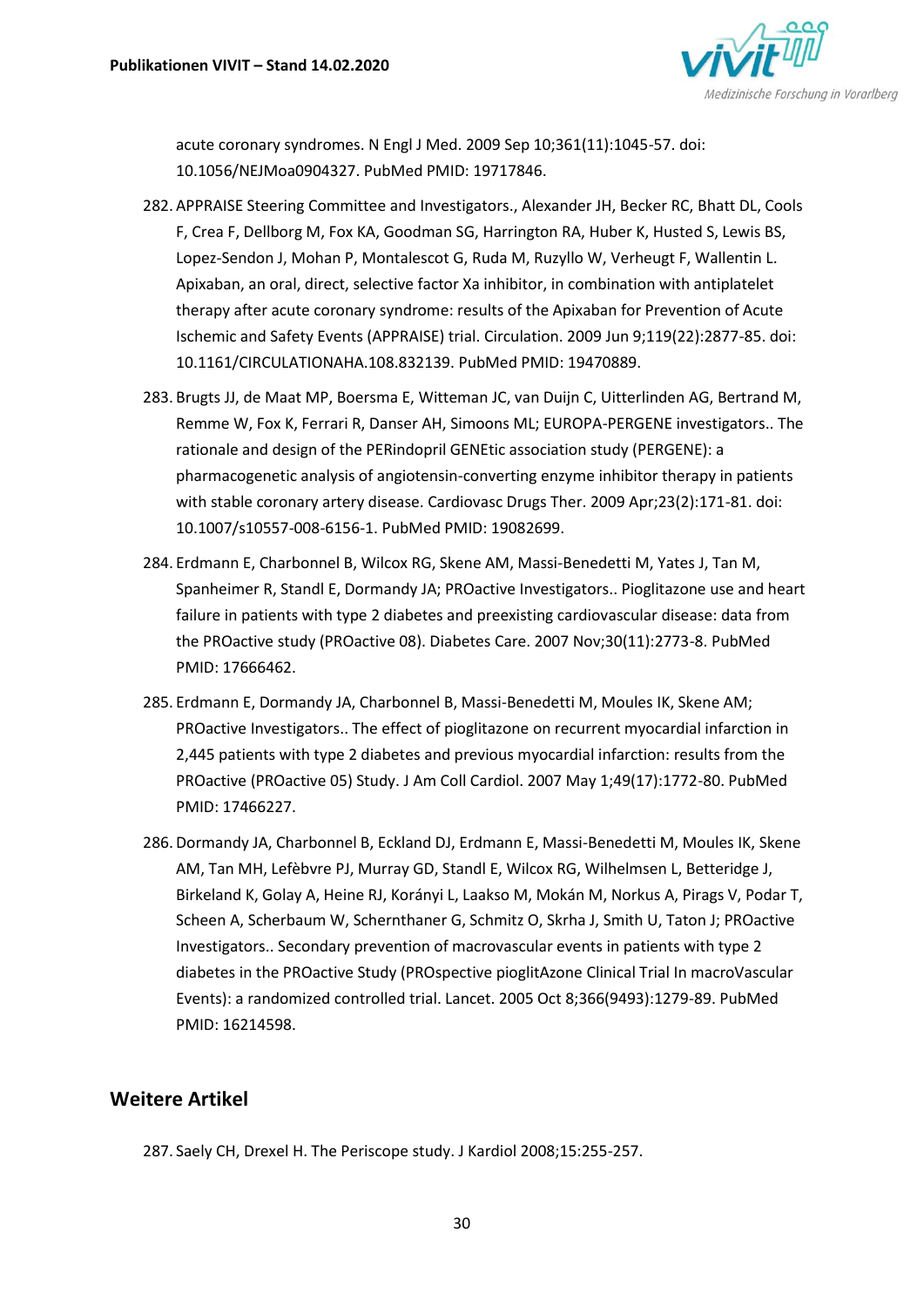

- 288.Drexel H. The role of hyperlipidaemia in peripheral arterial occlusive disease. J Kardiol 2003;10:146-148.
- 289.Huber K, Baumgartner H, Darius H, Drexel H, Grimm M, Lang I, Metzler H, Mulac K, Pichler M, Watzke H, Weidinger F, Weihs W, Weltermann A, Wojta J, Zenker G, Christ G. Der Einsatz von Clopidogrel bei Patienten mit akutem Koronarsyndromen, nach perkutaner koronarer Intervention und Stentimplantation. J Kardiol 2006;13:168-174.
- 290.Drexel H. Neue Argumente und Strategien zur Behandlung des HDL-Cholesterins. J Kardiol 2005;12:12-14.
- 291.Drexel H. Ezetrol: Die Fakten. J Kardiol 2005;12:9-10.
- 292. Aczel S, Marte T, Drexel H. Modulation der Blutfette durch körperliche Bewegung. J Kardiol 2004;11:399-402.
- 293. Marte T, Drexel H. Lipidsenker bei Hypertonie Was besagt die Evidenz? J Hypertonie 2004;8:7-10.
- 294.Drexel H. Niedriges HDL: ein koronarer Risikofaktor? J Kardiol 2004;11:5-6.
- 295.Drexel H. Hohes HDL schützt vor Atherosklerose. Med Trib 2004;50:12.
- 296.Drexel H, Marte T. Gemeinsame Präventionsstrategien bei Herzinfarkt und Schlaganfall? Panvascular 2003;4:6-9.
- 297. Saely CH, Drexel H. Bewährte und neue Präventionsziele bei kardiovaskulären Erkrankungen. Wien Med Wochenschr 2012;1:31.
- 298.Drexel H, Saely CH. Glitazone Was jeder Kardiologe wissen sollte. Wien Med Wochenschr 2011;1:14-16.
- 299. Saely CH, Drexel H. Highlights kardiovaskuläre Prävention. Wien Med Wochenschr 2009;7:14-16.
- 300.Drexel H, Saely CH. Lifestyle versus Medikamente. Wien Med Wochenschr 2009;7:20-22.
- 301.Drexel H, Saely CH. Fettgewebe diabetische Dyslipidämie als Schnittpunkt zur Atherosklerose. Wien Med Wochenschr 2009;12:10-12. PMID: 20229158
- 302.Drexel H. Dyslipidämie als Schnittstelle zur Atherosklerose. Wien Klin Wochenschr 2009;21- 22:4.
- 303. Toplak H, Drexel H, Hoppichler F, Huber K, Ludvik B. Hochdosis-Statintherapie versus zaghafte Lipidintervention. J Vask Med 2008;2:19-21.
- 304. Saely CH. Kongressbericht: Top Cardiologists' Meeting zum Thema "Therapieresistente arterielle Hypertonie: Renale Sympathikusdenervation" J. Kardiol. 2012:, 19 (11-12): 348- 350
- 305. Risch L, Saely CH, Drexel H. The medical laboratory in preventive care. Ther Umsch 2008;65:481-485. PMID: 18791961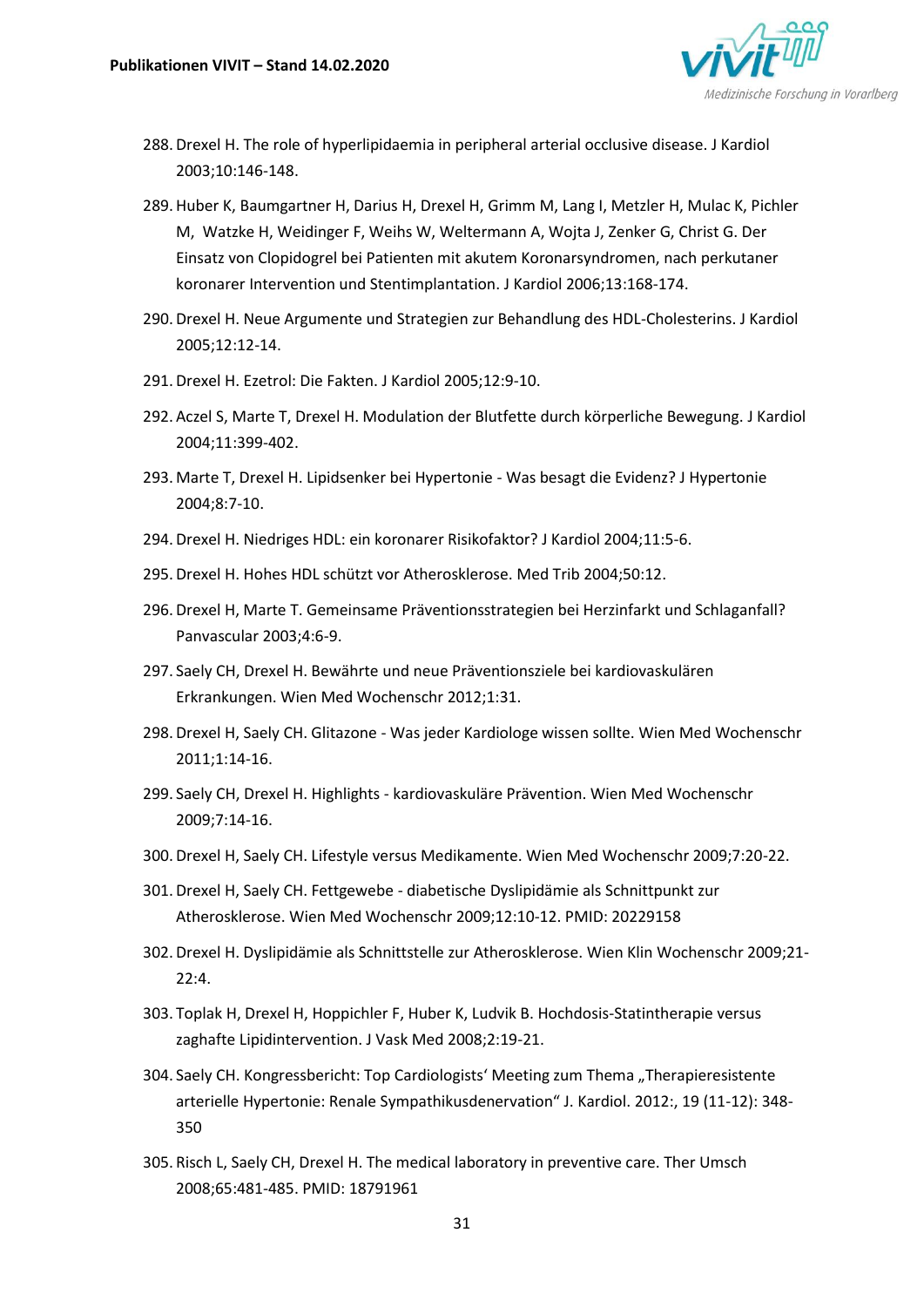

- 306. Saely CH, Drexel V, Drexel H. Herzinsuffizienz und Diabetes. Wien Med Wochenschr 2012;8:13-16.
- 307. Bochdansky T, Boeckelberger M, Leube W, Solti K, Drexel H. Evaluation zweier interdisziplinärer Nachsorgestationen. Phys Med Rehab Kuror 2009;19:256-265.
- 308. Fraunberger P., Drexel H., Walli A.K., Pathophysiologie der Sepsis und deren mögliche Beeinflussung durch HMG-CoA-Reduktse-Inhibitoren, Deutsche Medizinische Wochenschrift, 2010; 135: 2128-2132 (Sonderdruck Thieme-Verlag)
- 309. Saely CH, Drexel, H. Bedeutung der Lipidtherapie bei Diabetes. Wiener Medizinische Wochenschrift, 2010; 1-2: 25-29.
- 310.Drexel H, Saely CH. Optimale Lipid-Therapie 2010. Wiener Medizinische Wochenschrift (Kongressjournal), 2010; 2:19-22.
- 311. Saely CH, Drexel H. Management der Herzinsuffizienz aus diabetologischer Sicht. Diabetes Forum 2010; 1: 24-30.
- 312. Saely CH, Drexel H. Adipositas: Risikofaktor für Diabetes und koronare Herzerkrankung. Jatros Diabetes & Stoffwechsel 2010; 2:28-31.
- 313. Saely CH, Drexel H. Diabetes und Herzinsuffizienz: Komorbidität vermeiden. Ärzte Krone 2010; 10: 10-14.
- 314. Saely CH, Drexel H. Adipositas: Risikofaktor für Diabetes und koronare Herzerkrankung. Jatros Kardiologie & Gefäßmedizin 2010; 2:8-10.
- 315.Drexel H, Saely CH. Lipide, CRP und Vascular Remodelling. Wiener Medizinische Wochenschrift (Kongressjournal) 2010; 6: 25-26.
- 316.Drexel H, Saely CH. Viele Wege führen zum Ziel Optimale Lipidtherapie 2010. Universum Innere Medizin 2010; 6: 45-47.
- 317.Drexel H. Update vom Kardiologiekongress: Abwärtsgehen ist gut für die Herzgesundheit. Ärzte Krone 2010; 17: 52.
- 318. Saely CH. Kongressbereicht: Top Cardiologist's Meeting zum Thema "Atherosklerose und Inflammation". J Kardiol 2010; 17(9-10). 380-383.
- 319.Drexel H., Saely CH. Hypertonie bei Typ-2-Diabetes: Welche Medikation führt zum Ziel? Universum Innere Medizin 2010; 8: 40-42.
- 320. Saely CH, Drexel H. Prognostischer Stellenwert des HbA1c (2) Evidenz aus makrovaskulären Endpunktstudien. Diabetes Forum 2010; 4: 40-44.
- 321.Drexel H. Prävention makrovaskulärer Komplikationen. Diabetes Forum 2010 Sonderausgabe: 28-32.
- 322. Saely CH, Mathies R, Drexel H. Strategien zur Verlangsamung der Atheroskleroseprogression. Universum Innere Medizin 2010; 9: 14.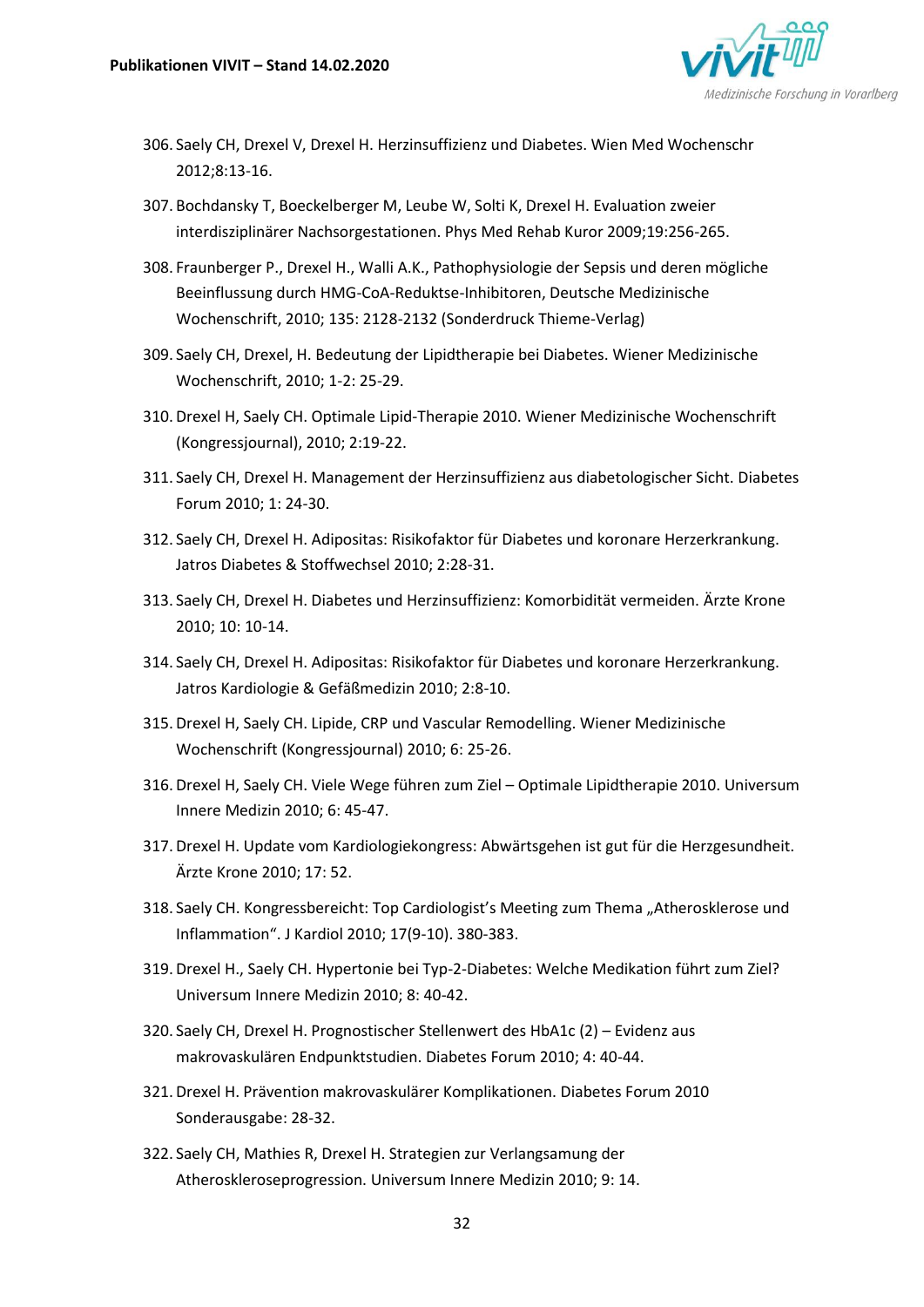

- 323. Saely CH, Mathies R, Drexel H. Diabetes Typ 2 Strategien zur Verlangsamung der Atheroskleroseprogression. Universum Innere Medizin 2010; 9: 14-16.
- 324. Saely CH. Bluthochdruck kann zu Erektionsstörungen führen. Lust und Frust. Forum Gesundheit 2010; 5: 33.
- 325.Drexel H. Experten-Statement: Einmal wöchentlich Exenatid (Bydureon® ): Studienlage und Einschätzung österreichischer Experten. MEDahead, Juni 2011.
- 326.Drexel H. Experten-Statement: Mit Ticagrelor (Brilique TM) die kardiovaskuläre Mortalität von Patienten mit akutem Koronarsyndrom senken. MEDahead advice Kardiologie, 2011:9.
- 327.Drexel H. Experten-Statement: Stellenwert von Twynsta ® (Telmisartan + Amlodipin) im Management der Hypertonie. Update Europe, Internationale Zeitschrift für ärztliche Fortbildung 8/August 2011.
- 328.Drexel H. Workshop Angiogathie Umfassende Gefäßprotektion bei Typ-2-Diabetes. In: Die Gefäße im Fokus – Internisten-Symposion & Workshops, Schloss Fuschl Resort
- 329. Saely CH, Drexel H. Diabetes und pAVK Brauchen wir den Ankle-Brachial-Index? JATROS Diabetes & Stoffwechsel 4/2011;8-9.
- 330.Drexel H. Experten-Statement: Stellenwert der oszillometrischen Messung des Ankle Brachial Index (ABI) bei Patienten mit Verdacht auf pAVK. Update, Internationale Zeitschrift für ärztliche Fortbildung 7/Juni 2011.
- 331. Beer S. Individuelle Therapie der postmenopausalen Osteoporose. Endokrinologie & Stoffwechsel. Universum Innere Medizin 03/11, 30-31.
- 332.Drexel H, Saely CH. Glitazone: Was jeder Kardiologe wissen sollte. Skriptum Kongressjournal, Wiener Medizinische Wochenschrift 1/2011, 14-16.
- 333.Drexel H. Expertenforum: Stellenwert von Dronedaron bei Vorhofflimmern. Universum Innere Medizin 04/11, 32.
- 334. Saely C, Drexel H. Unterzucker bei Insulintherapie. Ärzte Woche (22) 2011, 25. Jg.: 14.
- 335. Saely CH, Drexel V, Vonbank A, Drexel H. Lipid management in Type 2 diabetes: the case for combination therapy? Therapy 8 (2) 2011: 129-141
- 336.Drexel H, Saely CH, Rein P. Aktuelles aus der kardiometabolischen Forschung. Universum Innere Medizin, 2011; 3:Expertenforum.
- 337.Drexel H, Saely CH. Strategien der intensivierten Lipidtherapie. Universum Innere Medizin, 2011; 2:32-36.
- 338.Drexel H. Disease Management des Typ 2 Diabetes Hypertonie: Welche Medikation führt zum Ziel? Arzt & Praxis, 2011; 65 (973): 92-94.
- 339.Drexel H, Saely CH. Statine als Basis des modernen Lipidmanagements Strategien der intensivierten Lipidtherapie. Universum Innere Medizin, 2011; 2: 18-20.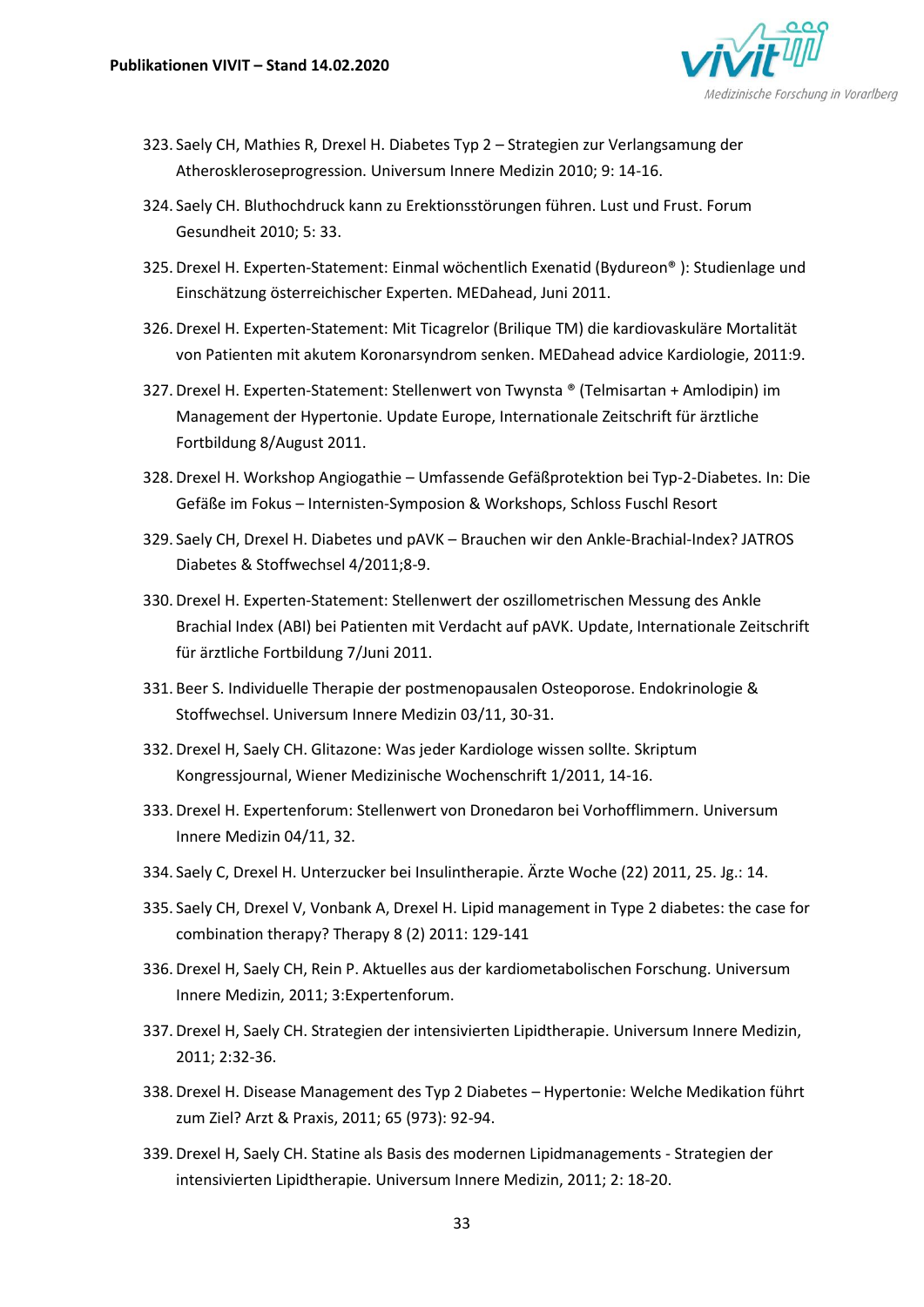

- 340.Gahr S, Saely CH, Drexel H. Ernährungsumschau 03/2012: 148-153.
- 341.Drexel H. Stellenwert der Therapie mit Mischinsulin bei Typ-2-Diabetes. MEDahead Report 2012.
- 342.Drexel H. Medizinischer Newsletter für zukunftsorientierte Ärzte. Der Typ-2-Diabetiker ein kardiovaskulärer Hochrisikopatient. MEDahead Report, Expertenkommentar 2012
- 343.Drexel H. Expertenumfrage: Pioglitazon Mythen und Fakten: Stellenwert von Pioglitazon in der Therapie des Typ-2-Diabetes, Universum Innere Medizin 9/12
- 344.Drexel H. Erfolgsgeschichte Diabetologie. Apothekerkrone 20/2012: 21 23.
- 345. Saely CH. Lipidtherapie in der Angiologie. MEDahaed Positionspapier 9/2012:1-6.
- 346.Drexel H. Die Feinde der Arterien wie halte ich sie im Zaum? Universum Innere Medizin 07/12: 24.
- 347. Saely CH, Drexel H. Sicherheit und Effektivität in der Diabetestherapie: orale Antidiabetika. Jatros Diabetes und Stoffwechsel 3/2012: 8-9.
- 348.Drexel H. Erfolgreiche Diabetestherapie in Österreich. Jatros Diabetes und Stoffwechsel 3/2012: 6-7.
- 349. Positionspapier. Pharmakologische Spezifika und klinischer Stellenwert von Linagliptin (Trajenta®) bei Typ-2-Diabetes. MEDahead März 2012 (in press).
- 350. Interview mit Drexel H, Clodi M. Therapie: "aktiv"? ADA Journal 01/2012:6-7.
- 351.Drexel H. ÖDG Aktuell Ausblick auf die Funktionsperiode 2012/2013. DIABETES FORUM 1/2012:7.
- 352.Drexel H. Kardiovaskuläres Risiko. Suppl. Ärztemagazin Takeda Diabetesforum 2012;
- 353.Drexel H, Saely CH. Strengere Zielwerte für Hochrisikopatienten sind sinnvoll. Universum Innere Medizin. 05/12:52.
- 354. Beer S, Drexel H. Individuelle Therapie der postmenopausalen Osteoporose. Ärztekrone Osteoporose/2012:12.
- 355.Drexel H. Saely CH. Zum Geleit Was erwartet Sie in diesem Heft? Diabetes Forum 3/2012:25.
- 356. Saely CH, Drexel H. Lipidtherapie bei Diabetes Warum ein LDL-Cholesterin von < 70 mg/dl? Diabetes Forum 3/2012:38-40.
- 357. Sturn D, Saely CH, Drexel H. Diabetes und Herzinsuffizienz Neue Therapieansätze. Diabetes Forum 3/2012:48-51.
- 358.Drexel H, Saely CH. Strategien der intensivierten Lipidtherapie. Ärzte Krone 20/12: 30–32.
- 359.Drexel H. Kampf gegen Kalorien: Steuern mit Steuern? Ärztewoche 2013; 50-52: 2.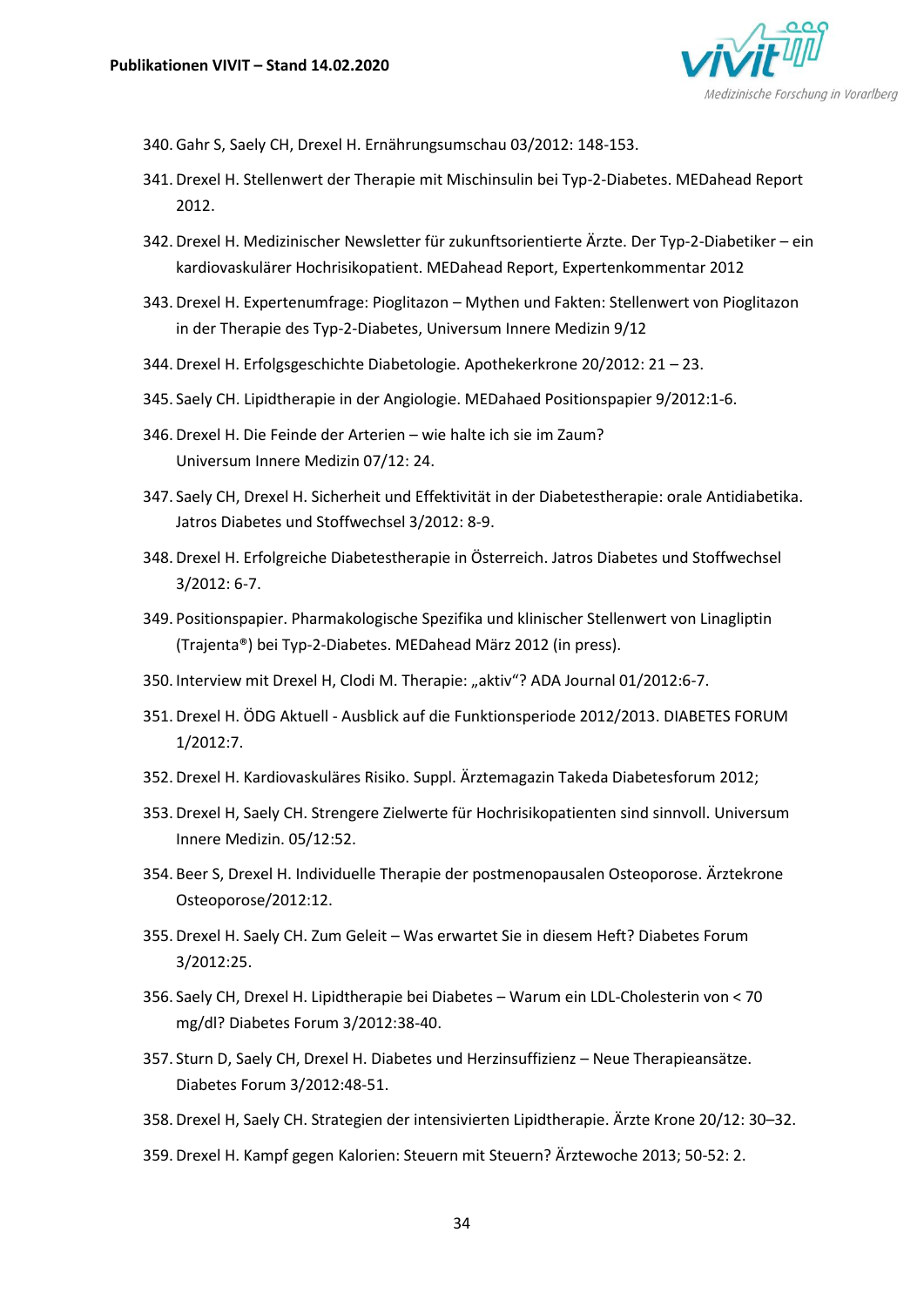

- 360. Saely CH. Expertenmeeting: Doppelfunktion des Pankreas Interaktionen zwischen exokriner und endokriner Funktion, Diagnostische Herausforderungen. Veranstaltungsreport 2013 bei der 41. ÖDG Jahrestagung: 3.
- 361.Drexel H. Statine auch bei Methusalem hilfreich. Ärztemagazin 2013; 27: 41.
- 362.Drexel H und Saely CH. Neues zum Welt-Diabetes-Tag L wie Lebensstil und LDL-Cholesterin. Medical Tribune 2013; 49: 21.
- 363.Drexel H, Mohr M. Süß mit bitterem Beigeschmack. VN; 14.11.2013.
- 364.Drexel H. Stabile und instabile KHK. Universum Innere Medizin ÖGIM 07/13: 10-11.
- 365.Drexel H. Stabile und instabile KHK. Ärztewoche Spezial ÖGIM 39: 32.
- 366. Saely CH. Hochdrucktherapie Was bringt die Zukunft? LDL: The lower, the better. Ärztekrone 19; 12-13.
- 367.Drexel H. Thrombozytenaggregationshemmung: Womit? Wieviel ist genug? Was ist zuviel? Riport 73:4.
- 368. Schmid F, Saely CH, Drexel H. Metabolisches Syndrom und antihypertensive Therapie. J Hypertonie; 17: 59-64.
- 369. Saely CH. Expertenkommentar. Bedeutung der kombinierten Lipidsenkung für die Zielwerterreichung und das kardiovaskuläre Risiko. 04/13.
- 370.Drexel H, Saely CH. Die Relevanz der Lipidtherapie beim pAVK-Patienten: Statine als Behandlungsgrundlage. Universum Innere Medizin 2/13: 63.
- 371.Drexel, Saely CH. Highlightbericht über die ÖDG-Frühjahrstagung, "Fortschritte in klinischer Diabetologie und Endokrinologie". Universum Innere Medizin 03/13: 58-59.
- 372.Drexel H. Interview mit Peter Hopfinger hinsichtlich ÖDG Präsidentschaft und ÖDG-Frühjahrstagung 2013. Diabetes Austria April 2013
- 373. Saely CH, Drexel H. Medikamentös induzierter Diabetes. Ärztewoche 2013; 18: 14.
- 374.Drexel H, Säly CH. Die Relevanz der Lipidtherapie beim PAVK-Patienten -- Statine als Behandlungsgrundlage. Universum Innere Medizin 02/2013: 42.
- 375. Gouya G., Saely CH, "Hochdrucktherapie was bringt die Zukunft? und "Aktuell gültige Guidelines zum Lipidmanagement". Ärztekrone 19/13: 12-15.
- 376. Saely CH. Schlaganfallprävention bei Vorhofflimmern: DOAKs aus der kardiologischen Perspektive. Medical Tribune 2014; 44: 16.
- 377.Drexel H. Editorial: Elevation of HDL Will the promise be fulfilled? Journal für Kardiologie 2014; 21: 251-252.
- 378.Drexel H, Saely CH. Paradigmenwechsel in der Lipidtherapie. Universum Innere Medizin 02/2014: 39-43.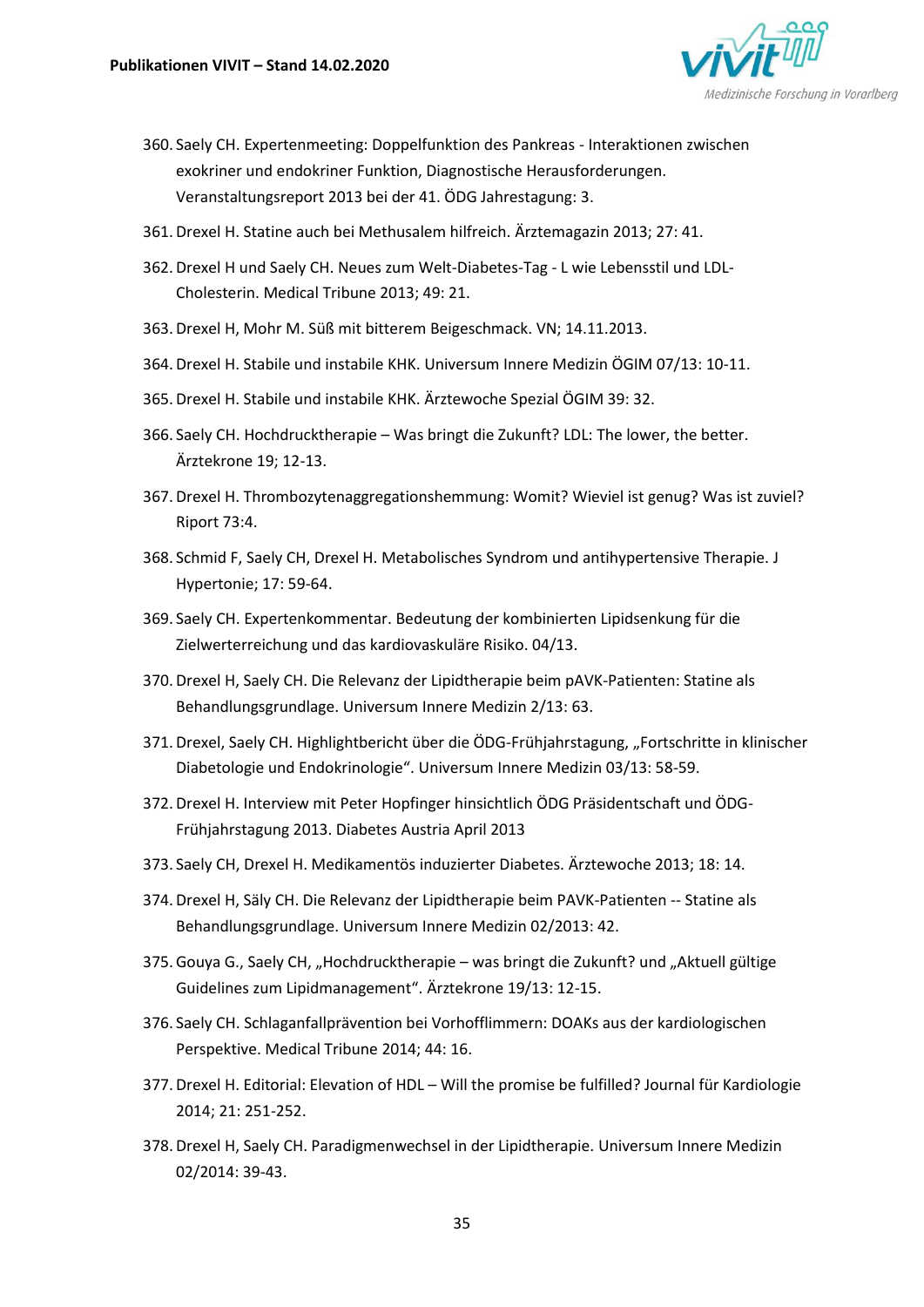

- 379.Drexel H., Saely CH. Neue Antidiabetika: Bedeutung der Glukosesenkung im Management des Typ 2 Diabetes. Medinfo Ärzteverlag 2014. 4(3): 18-20.
- 380.Drexel H. Kardiodiabetes Was gibt es Neues? Skriptum Wiener Medizinische Wochenschrift 1/2014: 22.
- 381.Drexel H. Kommentar zu LDL-C-Zielwerterreichung: Es gibt noch viel zu tun. Universum Innere Medizin 1/2014: 41.
- 382. Saely CH. Expertenmeeting: Doppelfunktion des Pankreas Interaktionen zwischen exokriner und endokriner Funktion, Diagnostische Herausforderungen. Veranstaltungsreport 2013 bei der 41. ÖDG Jahrestagung: 3.
- 383. Drexel H. Expertenkommentar zu "Mit Brilique TM (Ticagrelor) die kardiovaskuläre Mortalität von Patienten mit akutem Koronarsyndrom senken": MEDahead Publikation 2014: 8.
- 384. Consensus Statement; Expertenboard-Meeting Oktober 2014 in Wien: Die optimale Therapie der Thrombozytenaggregationshemmung, Expertenkommentar: 1-4.
- 385. Saely CH.LDL-Cholesterin: "The lower, the better". Nephro Script 4/2015: 12-15.
- 386. Lhotta K. Der Kardiologe sagt: Harnsäure runter, was sagt der Nephrologe? Überlegungen zum Management bei kardiovaskulären Hochrisikopatienten. Nephro Script 4/2015: 10-11.
- 387. Zitt E. Parathyreoidektomie was bringt es? Nephro Script 4/2015: 18-20.
- 388. Saely CH. Stellenwert der Triglyzeridsenkung im modernen Lipidmanagement. Expertenkommentar. MEDahead report Kardiologie 2015.
- 389. Saely CH. Familiäre Hypercholesterinämie im Fokus. Intern (Journal des Berufsverbandes Österreichischer Internisten) 1/2015; 1-8.
- 390. IMPROVE-IT has proven it: noch niedriger ist noch besser. Expertenkommentar. Universum Innere Medizin 1/2015:58-61.
- 391. Vonbank A. Kardiovaskuläre Risikofaktoren als Therapieziel. Diabetesforum 3/2015: 50-51.
- 392. Saely CH, Vathie K, Drexel H. Ischemic hesrt disease in diabetes. Textbook of diabetes and ischemic heart disease 2016
- 393. Saely CH. Konsequente LDL-Cholesterinsenkung für den kardiovaskulären Patienten. Je niedriger, desto besser. WMW Skriptum. Band 13/ Heft 01
- 394. Saely CH. Kardiovaskuläre Trials mit Antidiabetika Löst die Glukosesenkung das Problem? Der informierte Arzt 2016; 6: 16-19.
- 395.Drexel H, Saely CH. Kardiovaskuläre Effekte von SGLT-2-Hemmern. Der Diabetologe 2016; 12(3), 195-200. DOI 10.1007/s11428-016-0079-4
- 396.Drexel H, Scherbaum WA. Kardiovaskuläre Effekte von Antidiabetika. Der Diabetologe; 12(3), 150-153. 10.1007/s11428-016-0089-2